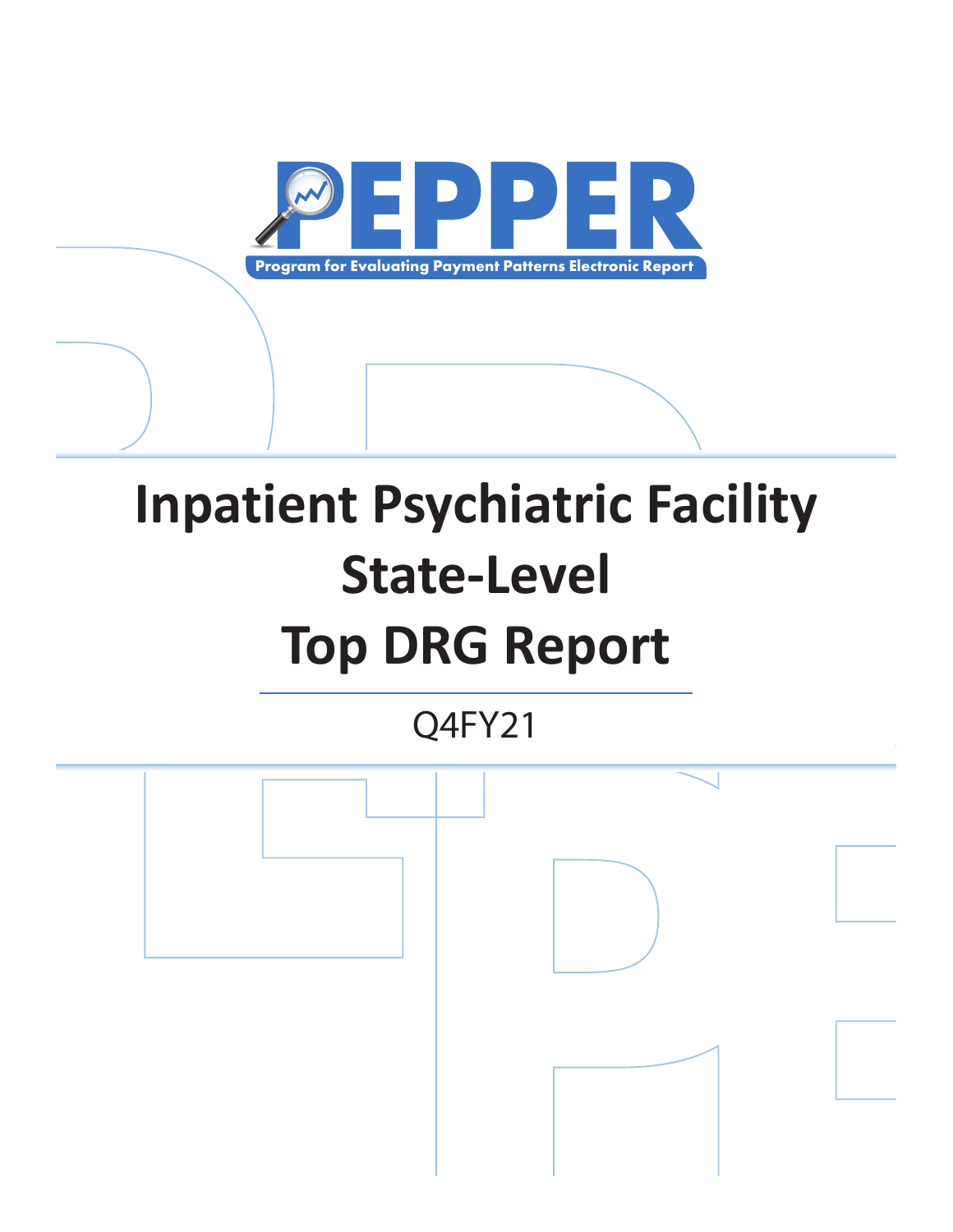## **IPF Top 20 DRGs for Alaska 1**

# **Top 20 DRGs for Alaska, 3 Hospitals**

| <b>DRG and Description</b>                                                 | Total<br><b>Discharges</b><br>for DRG | Proportion<br>οf<br><b>Discharges</b><br>for Each<br><b>DRG</b> to<br>Total<br><b>Discharges</b> | Average<br>Length<br>of Stay<br>for<br>Each<br><b>DRG</b> |
|----------------------------------------------------------------------------|---------------------------------------|--------------------------------------------------------------------------------------------------|-----------------------------------------------------------|
| 885 : Psychoses                                                            | 151                                   | 77.0%                                                                                            | 14.1                                                      |
| 883 : Disorders of personality and impulse control                         | 13                                    | 6.6%                                                                                             | 8.5                                                       |
| 897 : Alcohol, drug abuse or dependence w/o rehabilitation therapy w/o MCC | 12                                    | 6.1%                                                                                             | 15.3                                                      |
| <b>Top DRGs Statewide</b>                                                  | 176                                   | 89.8%                                                                                            | 13.8                                                      |
| <b>All DRGs Statewide</b>                                                  | 196                                   | 100.0%                                                                                           | 14                                                        |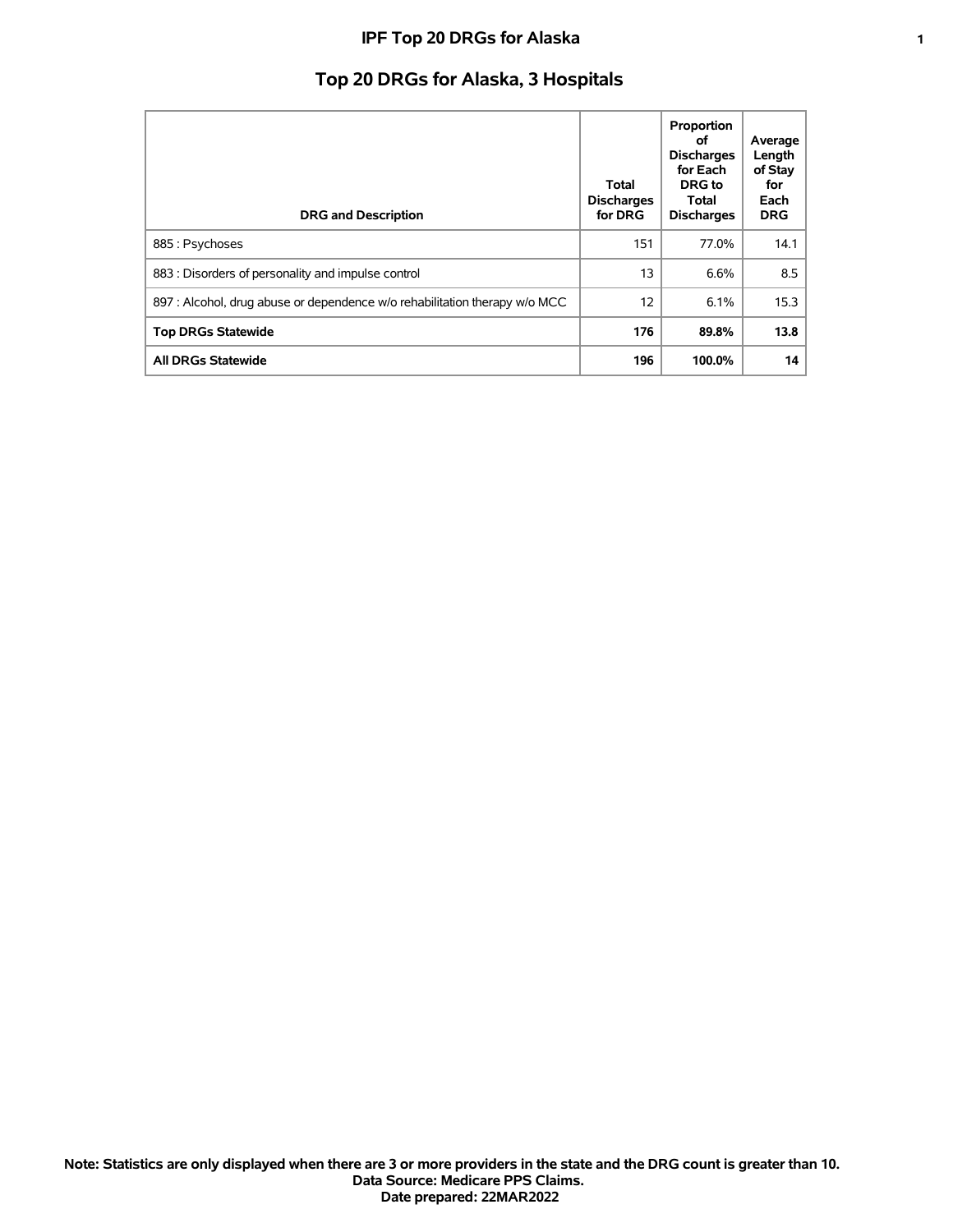## **IPF Top 20 DRGs for Alabama 2**

# **Top 20 DRGs for Alabama, 39 Hospitals**

| <b>DRG and Description</b>                                                 | <b>Total</b><br><b>Discharges</b><br>for DRG | Proportion<br>οf<br><b>Discharges</b><br>for Each<br>DRG to<br>Total<br><b>Discharges</b> | Average<br>Length<br>of Stay<br>for<br>Each<br><b>DRG</b> |
|----------------------------------------------------------------------------|----------------------------------------------|-------------------------------------------------------------------------------------------|-----------------------------------------------------------|
| 885: Psychoses                                                             | 2,029                                        | 48.9%                                                                                     | 14.8                                                      |
| 884 : Organic disturbances and intellectual disability                     | 927                                          | 22.3%                                                                                     | 15.8                                                      |
| 057 : Degenerative nervous system disorders w/o MCC                        | 676                                          | 16.3%                                                                                     | 16.7                                                      |
| 881 : Depressive neuroses                                                  | 176                                          | 4.2%                                                                                      | 7.4                                                       |
| 056 : Degenerative nervous system disorders w MCC                          | 79                                           | 1.9%                                                                                      | 24.1                                                      |
| 897 : Alcohol, drug abuse or dependence w/o rehabilitation therapy w/o MCC | 72                                           | 1.7%                                                                                      | 9                                                         |
| 071 : Nonspecific cerebrovascular disorders w CC                           | 46                                           | 1.1%                                                                                      | 11.2                                                      |
| 880 : Acute adjustment reaction and psychosocial dysfunction               | 43                                           | 1.0%                                                                                      | 8.2                                                       |
| 882 : Neuroses except depressive                                           | 25                                           | 0.6%                                                                                      | 14                                                        |
| 883 : Disorders of personality and impulse control                         | 16                                           | $0.4\%$                                                                                   | 10.9                                                      |
| <b>Top DRGs Statewide</b>                                                  | 4,089                                        | 98.5%                                                                                     | 15                                                        |
| <b>All DRGs Statewide</b>                                                  | 4,152                                        | 100.0%                                                                                    | 15                                                        |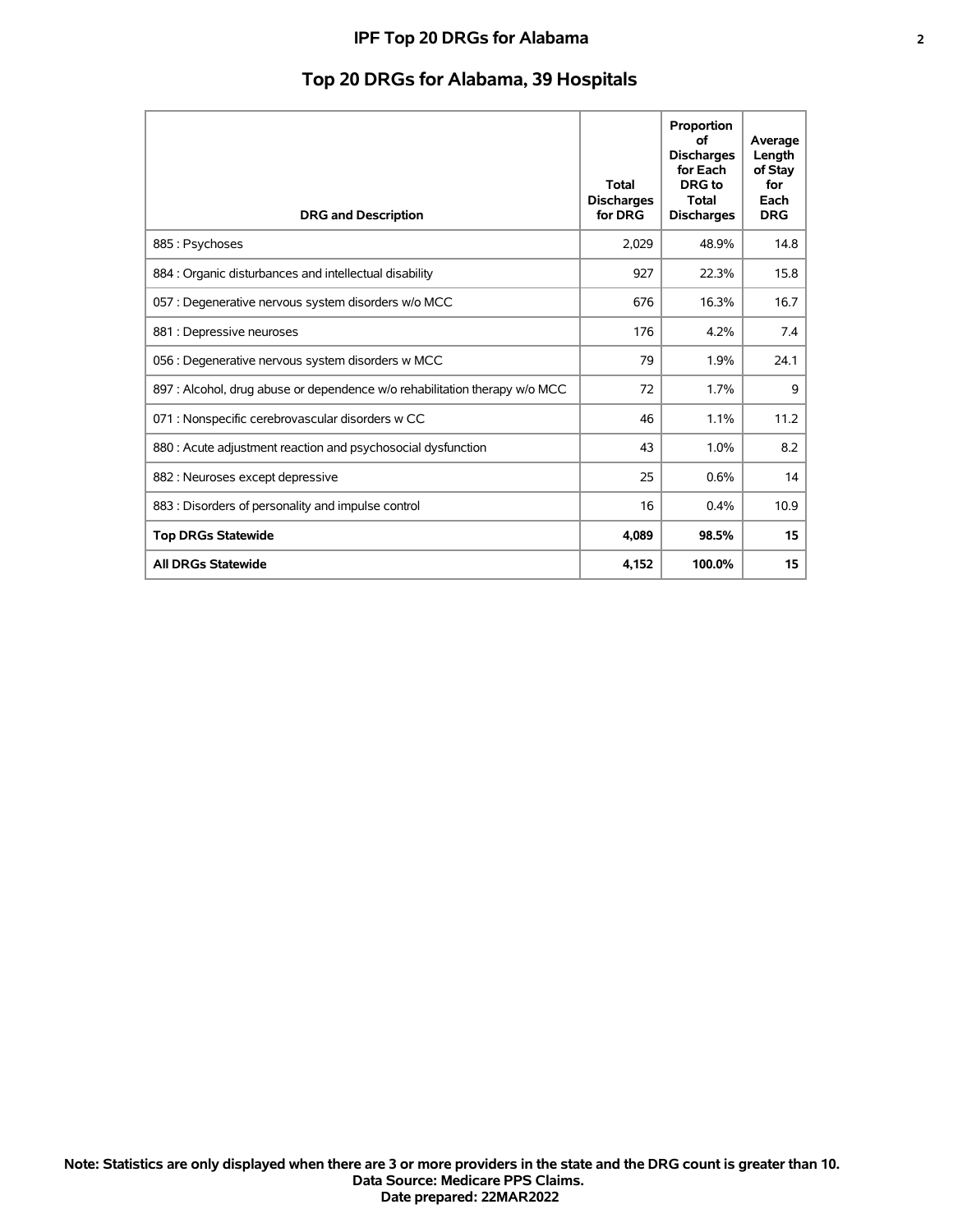## **IPF Top 20 DRGs for Arkansas 3**

# **Top 20 DRGs for Arkansas, 32 Hospitals**

| <b>DRG and Description</b>                                                 | <b>Total</b><br><b>Discharges</b><br>for DRG | Proportion<br>of<br><b>Discharges</b><br>for Each<br>DRG to<br><b>Total</b><br><b>Discharges</b> | Average<br>Length<br>of Stay<br>for<br>Each<br><b>DRG</b> |
|----------------------------------------------------------------------------|----------------------------------------------|--------------------------------------------------------------------------------------------------|-----------------------------------------------------------|
| 885: Psychoses                                                             | 1,936                                        | 47.7%                                                                                            | 11                                                        |
| 884 : Organic disturbances and intellectual disability                     | 881                                          | 21.7%                                                                                            | 12.5                                                      |
| 057 : Degenerative nervous system disorders w/o MCC                        | 717                                          | 17.7%                                                                                            | 14.4                                                      |
| 881 : Depressive neuroses                                                  | 101                                          | 2.5%                                                                                             | 9.2                                                       |
| 897 : Alcohol, drug abuse or dependence w/o rehabilitation therapy w/o MCC | 93                                           | 2.3%                                                                                             | 11.3                                                      |
| 056 : Degenerative nervous system disorders w MCC                          | 87                                           | 2.1%                                                                                             | 16.2                                                      |
| 882 : Neuroses except depressive                                           | 58                                           | 1.4%                                                                                             | 7.8                                                       |
| 880 : Acute adjustment reaction and psychosocial dysfunction               | 43                                           | 1.1%                                                                                             | 10.9                                                      |
| 895 : Alcohol, drug abuse or dependence w rehabilitation therapy           | 23                                           | 0.6%                                                                                             | 20.2                                                      |
| 303 : Atherosclerosis w/o MCC                                              | 18                                           | 0.4%                                                                                             | 12.3                                                      |
| 948 : Signs and symptoms w/o MCC                                           | 12                                           | 0.3%                                                                                             | 10.5                                                      |
| 894 : Alcohol, drug abuse or dependence, left AMA                          | 11                                           | 0.3%                                                                                             | 3.7                                                       |
| <b>Top DRGs Statewide</b>                                                  | 3,980                                        | 98.1%                                                                                            | 12                                                        |
| <b>All DRGs Statewide</b>                                                  | 4.057                                        | 100.0%                                                                                           | $12 \overline{ }$                                         |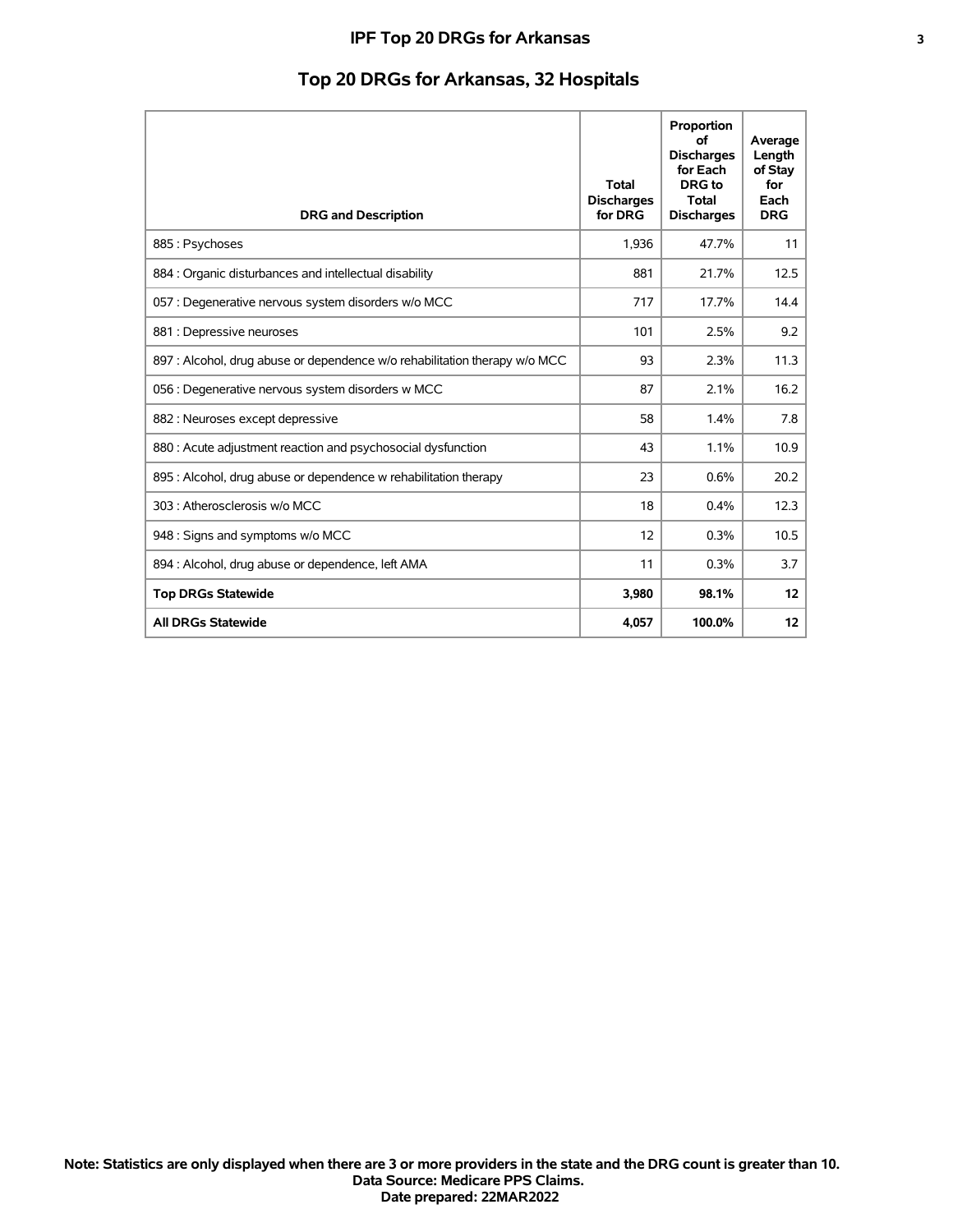## **IPF Top 20 DRGs for Arizona 4**

# **Top 20 DRGs for Arizona, 33 Hospitals**

| <b>DRG and Description</b>                                                 | <b>Total</b><br><b>Discharges</b><br>for DRG | Proportion<br>of<br><b>Discharges</b><br>for Each<br>DRG to<br>Total<br><b>Discharges</b> | Average<br>Length<br>of Stay<br>for<br>Each<br><b>DRG</b> |
|----------------------------------------------------------------------------|----------------------------------------------|-------------------------------------------------------------------------------------------|-----------------------------------------------------------|
| 885: Psychoses                                                             | 2.967                                        | 72.0%                                                                                     | 13.6                                                      |
| 897 : Alcohol, drug abuse or dependence w/o rehabilitation therapy w/o MCC | 302                                          | 7.3%                                                                                      | 6.6                                                       |
| 884 : Organic disturbances and intellectual disability                     | 262                                          | 6.4%                                                                                      | 17.4                                                      |
| 881 : Depressive neuroses                                                  | 159                                          | 3.9%                                                                                      | 8.4                                                       |
| 057 : Degenerative nervous system disorders w/o MCC                        | 133                                          | 3.2%                                                                                      | 14.9                                                      |
| 882 : Neuroses except depressive                                           | 79                                           | 1.9%                                                                                      | 9.2                                                       |
| 895 : Alcohol, drug abuse or dependence w rehabilitation therapy           | 71                                           | 1.7%                                                                                      | 22.2                                                      |
| 880 : Acute adjustment reaction and psychosocial dysfunction               | 47                                           | 1.1%                                                                                      | 7.6                                                       |
| 894 : Alcohol, drug abuse or dependence, left AMA                          | 34                                           | 0.8%                                                                                      | 5.6                                                       |
| 056 : Degenerative nervous system disorders w MCC                          | 19                                           | 0.5%                                                                                      | 11.3                                                      |
| 883 : Disorders of personality and impulse control                         | 15                                           | 0.4%                                                                                      | 14.3                                                      |
| <b>Top DRGs Statewide</b>                                                  | 4,088                                        | 99.2%                                                                                     | 13.1                                                      |
| <b>All DRGs Statewide</b>                                                  | 4,122                                        | 100.0%                                                                                    | 13.1                                                      |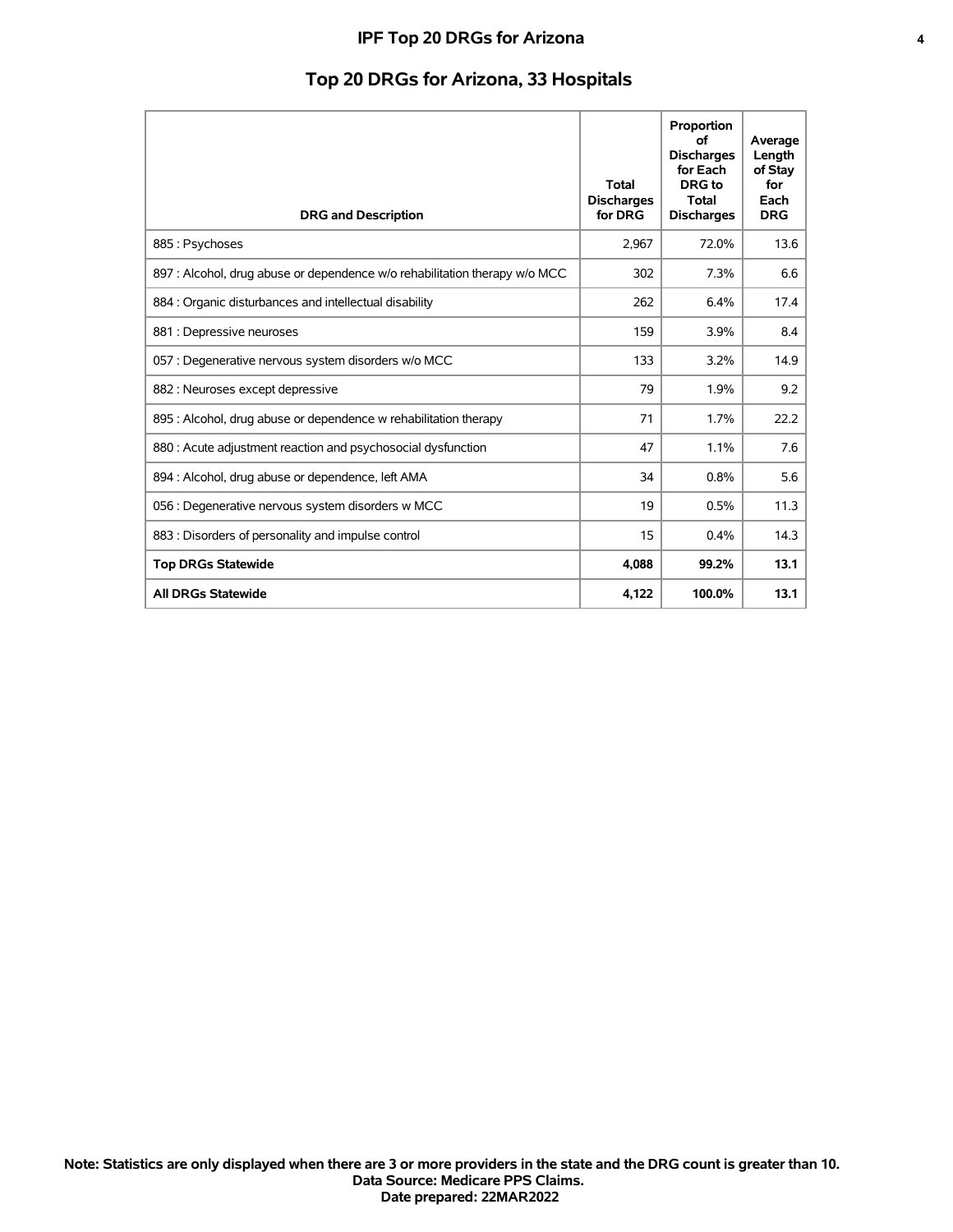|  |  |  |  | Top 20 DRGs for California, 94 Hospitals |  |  |  |
|--|--|--|--|------------------------------------------|--|--|--|
|--|--|--|--|------------------------------------------|--|--|--|

| <b>DRG and Description</b>                                                 | <b>Total</b><br><b>Discharges</b><br>for DRG | Proportion<br>οf<br><b>Discharges</b><br>for Each<br>DRG to<br><b>Total</b><br><b>Discharges</b> | Average<br>Length<br>of Stay<br>for<br>Each<br><b>DRG</b> |
|----------------------------------------------------------------------------|----------------------------------------------|--------------------------------------------------------------------------------------------------|-----------------------------------------------------------|
| 885: Psychoses                                                             | 15,623                                       | 88.3%                                                                                            | 14.4                                                      |
| 897 : Alcohol, drug abuse or dependence w/o rehabilitation therapy w/o MCC | 570                                          | 3.2%                                                                                             | 6.2                                                       |
| 884 : Organic disturbances and intellectual disability                     | 410                                          | 2.3%                                                                                             | 19                                                        |
| 881 : Depressive neuroses                                                  | 374                                          | 2.1%                                                                                             | 8.1                                                       |
| 057 : Degenerative nervous system disorders w/o MCC                        | 127                                          | 0.7%                                                                                             | 20.3                                                      |
| 895 : Alcohol, drug abuse or dependence w rehabilitation therapy           | 119                                          | 0.7%                                                                                             | 13.1                                                      |
| 882 : Neuroses except depressive                                           | 111                                          | 0.6%                                                                                             | 5.8                                                       |
| 880 : Acute adjustment reaction and psychosocial dysfunction               | 79                                           | 0.5%                                                                                             | 9.2                                                       |
| 894 : Alcohol, drug abuse or dependence, left AMA                          | 77                                           | 0.4%                                                                                             | 4.1                                                       |
| 883 : Disorders of personality and impulse control                         | 38                                           | 0.2%                                                                                             | 14.1                                                      |
| 876 : OR procs w PDx of mental illness                                     | 27                                           | 0.2%                                                                                             | 24.3                                                      |
| 056 : Degenerative nervous system disorders w MCC                          | 22                                           | 0.1%                                                                                             | 47.1                                                      |
| 896 : Alcohol, drug abuse or dependence w/o rehabilitation therapy w MCC   | 18                                           | 0.1%                                                                                             | 7.4                                                       |
| 832 : Other antepartum diagnoses w/o OR procs w CC                         | 16                                           | 0.1%                                                                                             | 12                                                        |
| 886 : Behavioral and developmental disorders                               | 12                                           | 0.1%                                                                                             | 9.7                                                       |
| 887 : Other mental disorder diagnoses                                      | 11                                           | 0.1%                                                                                             | 19.9                                                      |
| <b>Top DRGs Statewide</b>                                                  | 17,634                                       | 99.7%                                                                                            | 14.1                                                      |
| <b>All DRGs Statewide</b>                                                  | 17,696                                       | 100.0%                                                                                           | 14.1                                                      |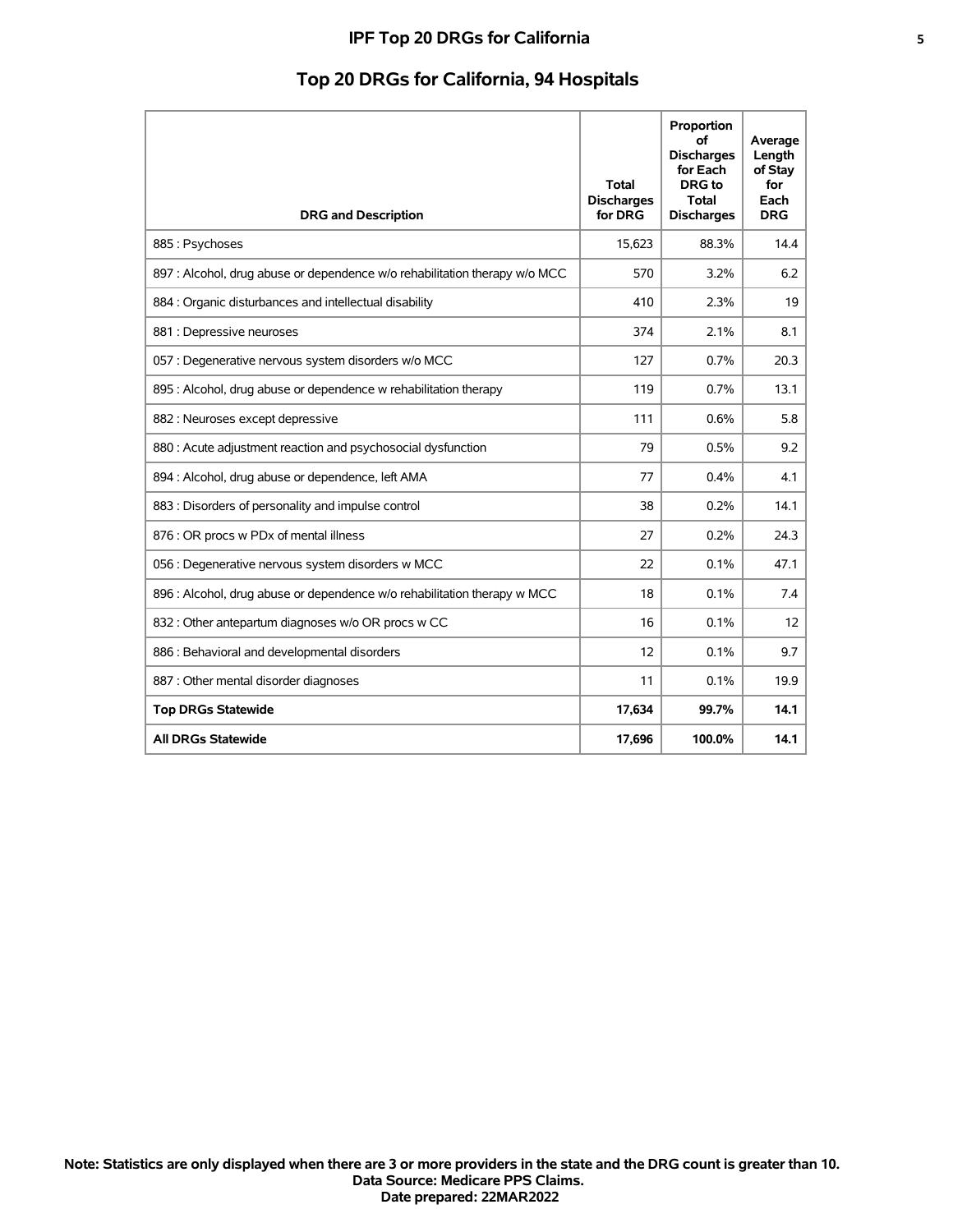## **IPF Top 20 DRGs for Colorado 6**

# **Top 20 DRGs for Colorado, 18 Hospitals**

| <b>DRG and Description</b>                                                 | <b>Total</b><br><b>Discharges</b><br>for DRG | Proportion<br>οf<br><b>Discharges</b><br>for Each<br>DRG to<br>Total<br><b>Discharges</b> | Average<br>Length<br>of Stay<br>for<br>Each<br><b>DRG</b> |
|----------------------------------------------------------------------------|----------------------------------------------|-------------------------------------------------------------------------------------------|-----------------------------------------------------------|
| 885: Psychoses                                                             | 1.746                                        | 77.9%                                                                                     | 11.6                                                      |
| 897 : Alcohol, drug abuse or dependence w/o rehabilitation therapy w/o MCC | 125                                          | 5.6%                                                                                      | 5.4                                                       |
| 884 : Organic disturbances and intellectual disability                     | 73                                           | 3.3%                                                                                      | 27.7                                                      |
| 882 : Neuroses except depressive                                           | 64                                           | 2.9%                                                                                      | 5.3                                                       |
| 881 : Depressive neuroses                                                  | 61                                           | 2.7%                                                                                      | 6.6                                                       |
| 895 : Alcohol, drug abuse or dependence w rehabilitation therapy           | 52                                           | 2.3%                                                                                      | 6.1                                                       |
| 057 : Degenerative nervous system disorders w/o MCC                        | 32                                           | 1.4%                                                                                      | 21.6                                                      |
| 880 : Acute adjustment reaction and psychosocial dysfunction               | 29                                           | 1.3%                                                                                      | 6.1                                                       |
| 883 : Disorders of personality and impulse control                         | 21                                           | 0.9%                                                                                      | 10.3                                                      |
| <b>Top DRGs Statewide</b>                                                  | 2,203                                        | 98.3%                                                                                     | 11.4                                                      |
| <b>All DRGs Statewide</b>                                                  | 2,242                                        | 100.0%                                                                                    | 11.7                                                      |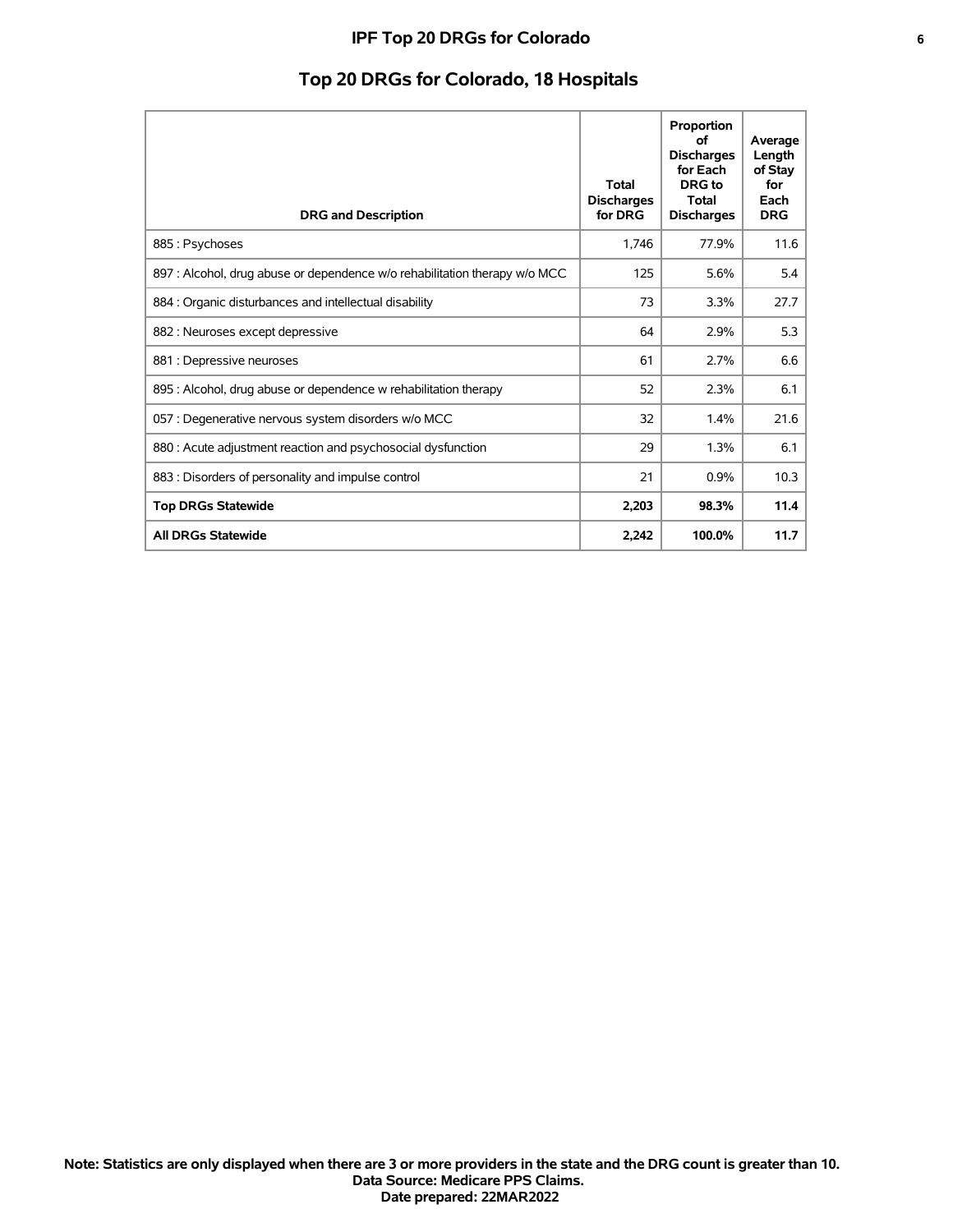## **IPF Top 20 DRGs for Connecticut 7**

| Top 20 DRGs for Connecticut, 25 Hospitals |
|-------------------------------------------|
|-------------------------------------------|

| <b>DRG and Description</b>                                                 | <b>Total</b><br><b>Discharges</b><br>for DRG | Proportion<br>οf<br><b>Discharges</b><br>for Each<br>DRG to<br><b>Total</b><br><b>Discharges</b> | Average<br>Length<br>of Stay<br>for<br>Each<br><b>DRG</b> |
|----------------------------------------------------------------------------|----------------------------------------------|--------------------------------------------------------------------------------------------------|-----------------------------------------------------------|
| 885: Psychoses                                                             | 2,388                                        | 70.9%                                                                                            | 15.2                                                      |
| 884 : Organic disturbances and intellectual disability                     | 334                                          | 9.9%                                                                                             | 20.8                                                      |
| 057 : Degenerative nervous system disorders w/o MCC                        | 233                                          | 6.9%                                                                                             | 18.7                                                      |
| 897 : Alcohol, drug abuse or dependence w/o rehabilitation therapy w/o MCC | 129                                          | 3.8%                                                                                             | 9.5                                                       |
| 881 : Depressive neuroses                                                  | 101                                          | 3.0%                                                                                             | 9.5                                                       |
| 882 : Neuroses except depressive                                           | 31                                           | 0.9%                                                                                             | 11.4                                                      |
| 895 : Alcohol, drug abuse or dependence w rehabilitation therapy           | 31                                           | 0.9%                                                                                             | 25.7                                                      |
| 880 : Acute adjustment reaction and psychosocial dysfunction               | 30                                           | 0.9%                                                                                             | 11.6                                                      |
| 883 : Disorders of personality and impulse control                         | 25                                           | 0.7%                                                                                             | 10.1                                                      |
| 056 : Degenerative nervous system disorders w MCC                          | 18                                           | 0.5%                                                                                             | 18.9                                                      |
| 886 : Behavioral and developmental disorders                               | 14                                           | 0.4%                                                                                             | 15.6                                                      |
| <b>Top DRGs Statewide</b>                                                  | 3,334                                        | 99.0%                                                                                            | 15.6                                                      |
| <b>All DRGs Statewide</b>                                                  | 3,368                                        | 100.0%                                                                                           | 15.6                                                      |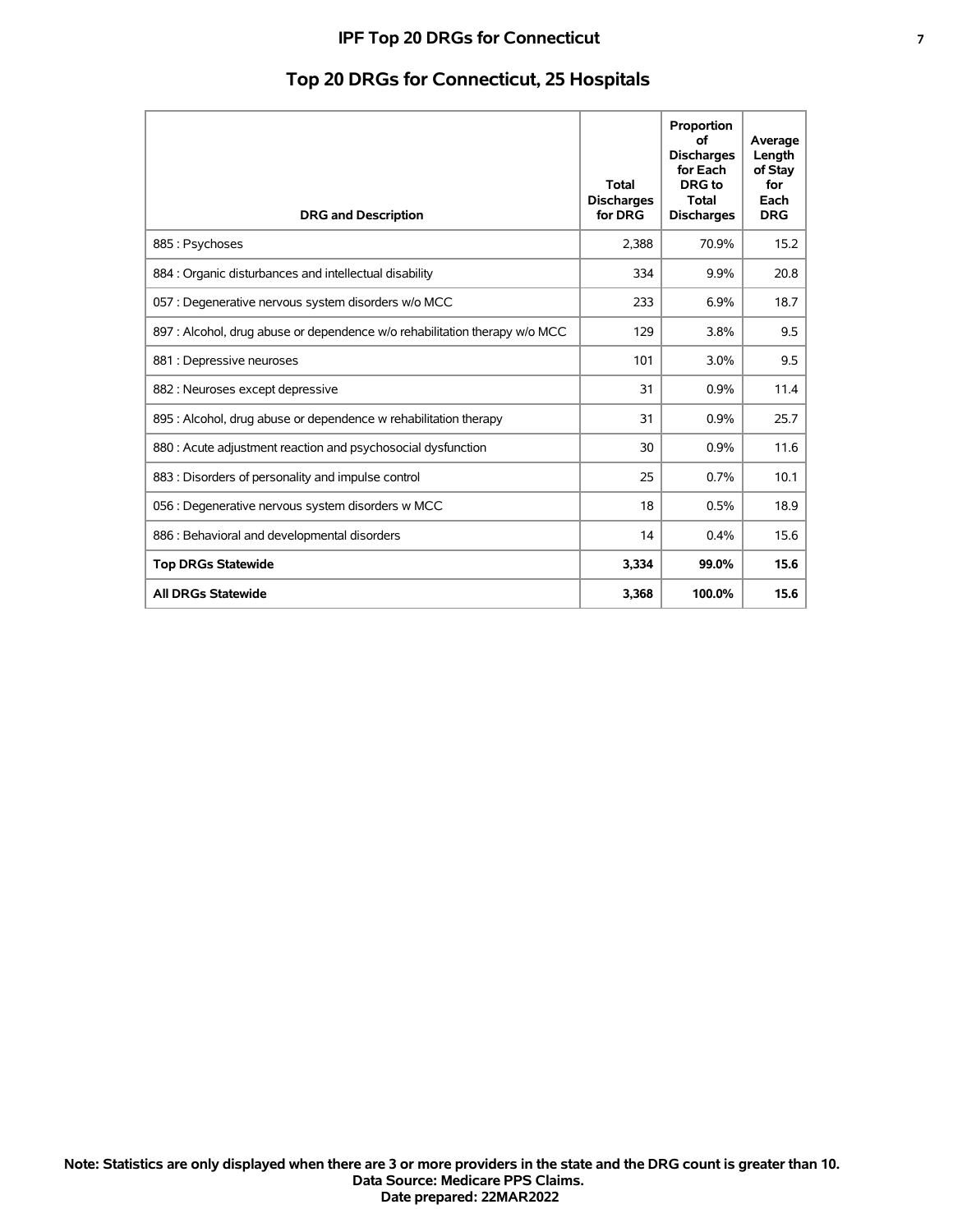## **IPF Top 20 DRGs for District of Columbia 8**

|                                                                            |                                       | Proportion<br>οf<br><b>Discharges</b><br>for Each | Average<br>Length<br>of Stay |
|----------------------------------------------------------------------------|---------------------------------------|---------------------------------------------------|------------------------------|
| <b>DRG and Description</b>                                                 | Total<br><b>Discharges</b><br>for DRG | DRG to<br>Total<br><b>Discharges</b>              | for<br>Each<br>DRG.          |
| 885: Psychoses                                                             | 580                                   | 71.8%                                             | 13.1                         |
| 897 : Alcohol, drug abuse or dependence w/o rehabilitation therapy w/o MCC | 165                                   | 20.4%                                             | 6.3                          |
| 881 : Depressive neuroses                                                  | 24                                    | $3.0\%$                                           | 5.9                          |
| 894 : Alcohol, drug abuse or dependence, left AMA                          | 19                                    | 2.4%                                              | 4.2                          |
| <b>Top DRGs Statewide</b>                                                  | 788                                   | 97.5%                                             | 11.2                         |
| <b>All DRGs Statewide</b>                                                  | 808                                   | 100.0%                                            | 11.2                         |

# **Top 20 DRGs for District of Columbia, 5 Hospitals**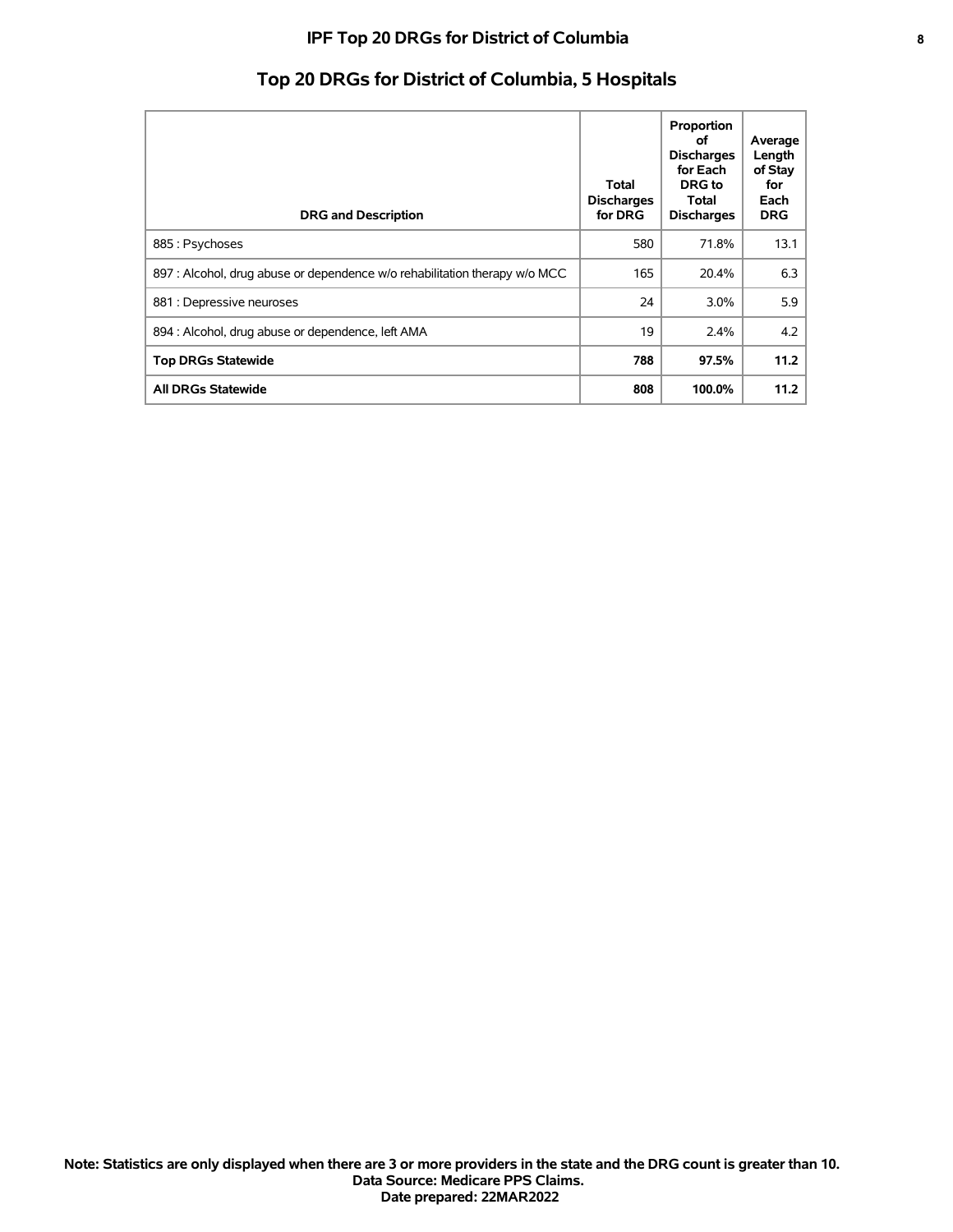## **IPF Top 20 DRGs for Delaware 9**

# **Top 20 DRGs for Delaware, 5 Hospitals**

| <b>DRG and Description</b>                                                 | Total<br><b>Discharges</b><br>for DRG | Proportion<br>οf<br><b>Discharges</b><br>for Each<br>DRG to<br>Total<br><b>Discharges</b> | Average<br>Length<br>of Stay<br>for<br>Each<br><b>DRG</b> |
|----------------------------------------------------------------------------|---------------------------------------|-------------------------------------------------------------------------------------------|-----------------------------------------------------------|
| 885: Psychoses                                                             | 954                                   | 74.1%                                                                                     | 13.5                                                      |
| 897 : Alcohol, drug abuse or dependence w/o rehabilitation therapy w/o MCC | 184                                   | 14.3%                                                                                     | 8                                                         |
| 884 : Organic disturbances and intellectual disability                     | 56                                    | 4.4%                                                                                      | 23.9                                                      |
| 895 : Alcohol, drug abuse or dependence w rehabilitation therapy           | 33                                    | 2.6%                                                                                      | 7.3                                                       |
| 881 : Depressive neuroses                                                  | 26                                    | 2.0%                                                                                      | 11.8                                                      |
| 882 : Neuroses except depressive                                           | 12                                    | 0.9%                                                                                      | 7.1                                                       |
| <b>Top DRGs Statewide</b>                                                  | 1,265                                 | 98.3%                                                                                     | 12.9                                                      |
| <b>All DRGs Statewide</b>                                                  | 1,287                                 | 100.0%                                                                                    | 12.9                                                      |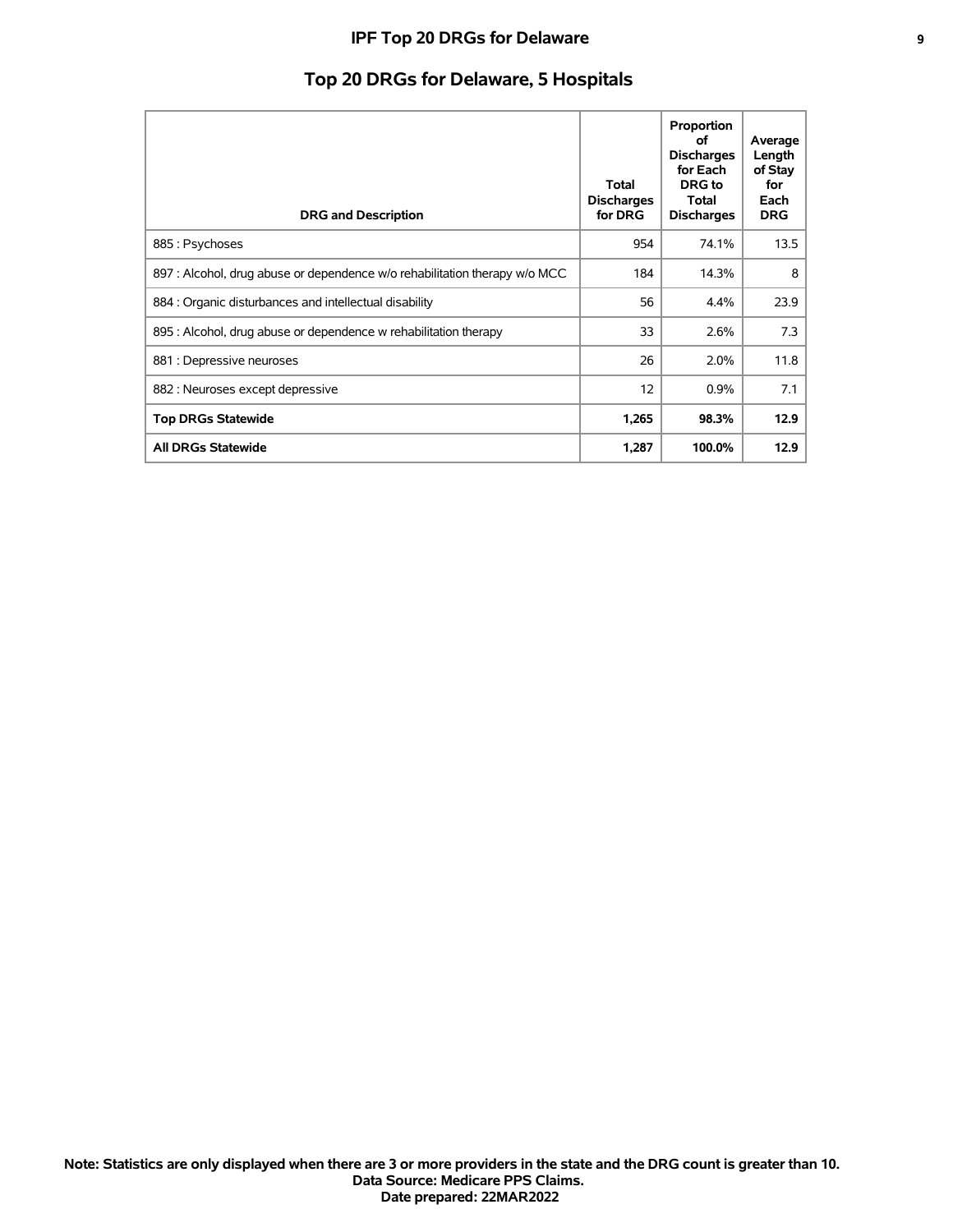## **IPF Top 20 DRGs for Florida 10**

# **Top 20 DRGs for Florida, 67 Hospitals**

| <b>DRG and Description</b>                                                 | <b>Total</b><br><b>Discharges</b><br>for DRG | Proportion<br>οf<br><b>Discharges</b><br>for Each<br>DRG to<br><b>Total</b><br><b>Discharges</b> | Average<br>Length<br>of Stay<br>for<br>Each<br><b>DRG</b> |
|----------------------------------------------------------------------------|----------------------------------------------|--------------------------------------------------------------------------------------------------|-----------------------------------------------------------|
| 885: Psychoses                                                             | 14,541                                       | 83.2%                                                                                            | 10.7                                                      |
| 897 : Alcohol, drug abuse or dependence w/o rehabilitation therapy w/o MCC | 1,097                                        | 6.3%                                                                                             | 10.7                                                      |
| 881 : Depressive neuroses                                                  | 362                                          | 2.1%                                                                                             | 8.6                                                       |
| 884 : Organic disturbances and intellectual disability                     | 348                                          | 2.0%                                                                                             | 12.2                                                      |
| 882 : Neuroses except depressive                                           | 265                                          | 1.5%                                                                                             | 7.7                                                       |
| 895 : Alcohol, drug abuse or dependence w rehabilitation therapy           | 226                                          | 1.3%                                                                                             | 13.4                                                      |
| 880 : Acute adjustment reaction and psychosocial dysfunction               | 215                                          | 1.2%                                                                                             | 14.4                                                      |
| 057 : Degenerative nervous system disorders w/o MCC                        | 118                                          | 0.7%                                                                                             | 10.8                                                      |
| 883 : Disorders of personality and impulse control                         | 80                                           | 0.5%                                                                                             | 7.2                                                       |
| 894 : Alcohol, drug abuse or dependence, left AMA                          | 65                                           | 0.4%                                                                                             | 4.8                                                       |
| 886 : Behavioral and developmental disorders                               | 30                                           | 0.2%                                                                                             | 5.5                                                       |
| 896 : Alcohol, drug abuse or dependence w/o rehabilitation therapy w MCC   | 21                                           | 0.1%                                                                                             | 9.1                                                       |
| 056 : Degenerative nervous system disorders w MCC                          | 17                                           | 0.1%                                                                                             | 17.4                                                      |
| 832 : Other antepartum diagnoses w/o OR procs w CC                         | 15                                           | 0.1%                                                                                             | 14.1                                                      |
| <b>Top DRGs Statewide</b>                                                  | 17,400                                       | 99.6%                                                                                            | 10.7                                                      |
| <b>All DRGs Statewide</b>                                                  | 17,468                                       | 100.0%                                                                                           | 10.7                                                      |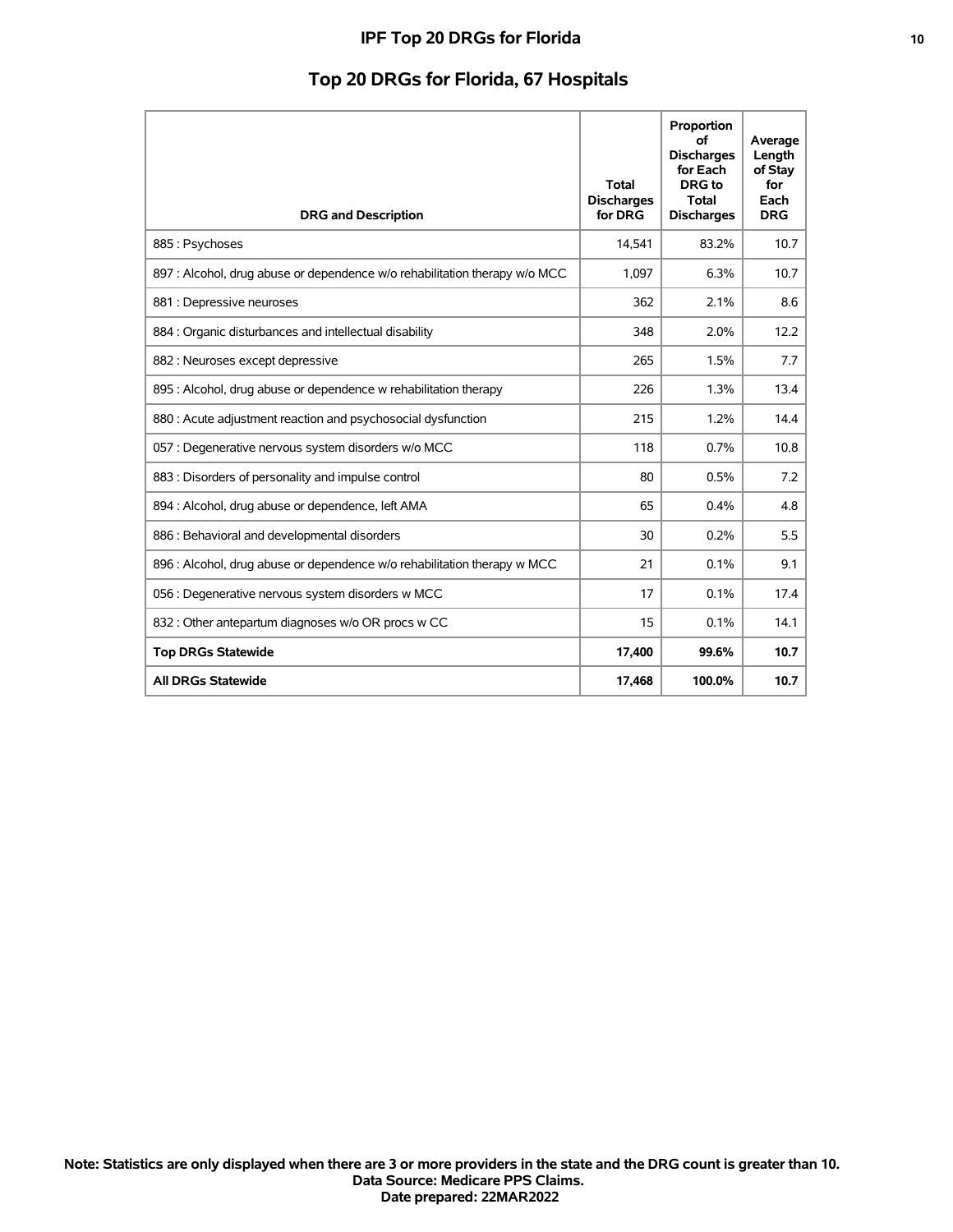| <b>DRG and Description</b>                                                 | <b>Total</b><br><b>Discharges</b><br>for DRG | Proportion<br>∩f<br><b>Discharges</b><br>for Each<br>DRG to<br><b>Total</b><br><b>Discharges</b> | Average<br>Length<br>of Stay<br>for<br>Each<br><b>DRG</b> |
|----------------------------------------------------------------------------|----------------------------------------------|--------------------------------------------------------------------------------------------------|-----------------------------------------------------------|
| 885: Psychoses                                                             | 5,063                                        | 71.0%                                                                                            | 11.4                                                      |
| 057 : Degenerative nervous system disorders w/o MCC                        | 489                                          | 6.9%                                                                                             | 15.3                                                      |
| 897 : Alcohol, drug abuse or dependence w/o rehabilitation therapy w/o MCC | 441                                          | 6.2%                                                                                             | 7.8                                                       |
| 884 : Organic disturbances and intellectual disability                     | 404                                          | 5.7%                                                                                             | 14.7                                                      |
| 881 : Depressive neuroses                                                  | 209                                          | 2.9%                                                                                             | 9.8                                                       |
| 882 : Neuroses except depressive                                           | 189                                          | 2.7%                                                                                             | 13.9                                                      |
| 895 : Alcohol, drug abuse or dependence w rehabilitation therapy           | 158                                          | 2.2%                                                                                             | 18.1                                                      |
| 056 : Degenerative nervous system disorders w MCC                          | 54                                           | 0.8%                                                                                             | 15.2                                                      |
| 880 : Acute adjustment reaction and psychosocial dysfunction               | 40                                           | 0.6%                                                                                             | 8.3                                                       |
| 883 : Disorders of personality and impulse control                         | 16                                           | 0.2%                                                                                             | 7.4                                                       |
| <b>Top DRGs Statewide</b>                                                  | 7,063                                        | 99.0%                                                                                            | 11.8                                                      |
| <b>All DRGs Statewide</b>                                                  | 7,136                                        | 100.0%                                                                                           | 11.8                                                      |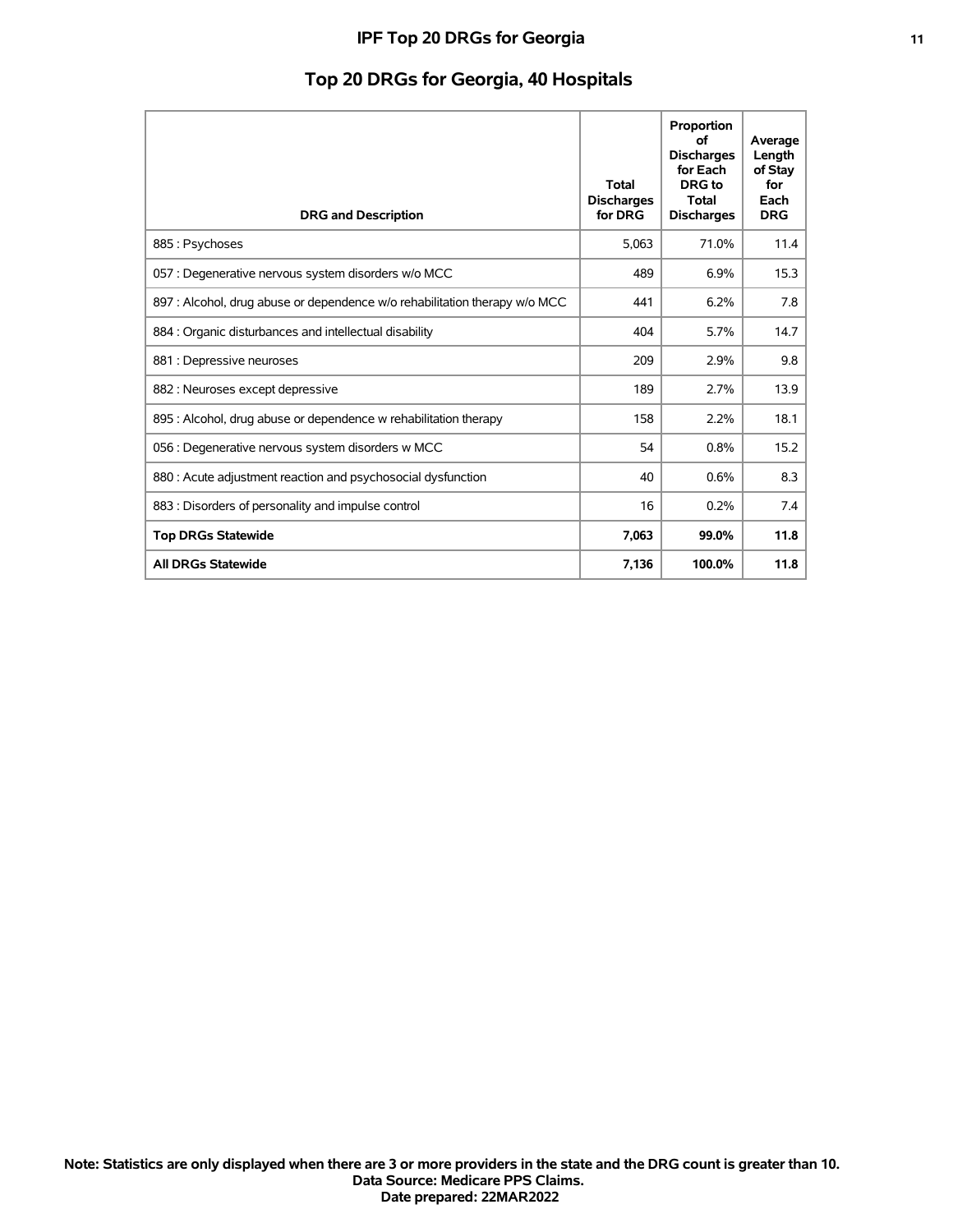**Top 20 DRGs for Hawaii, 2 Hospitals**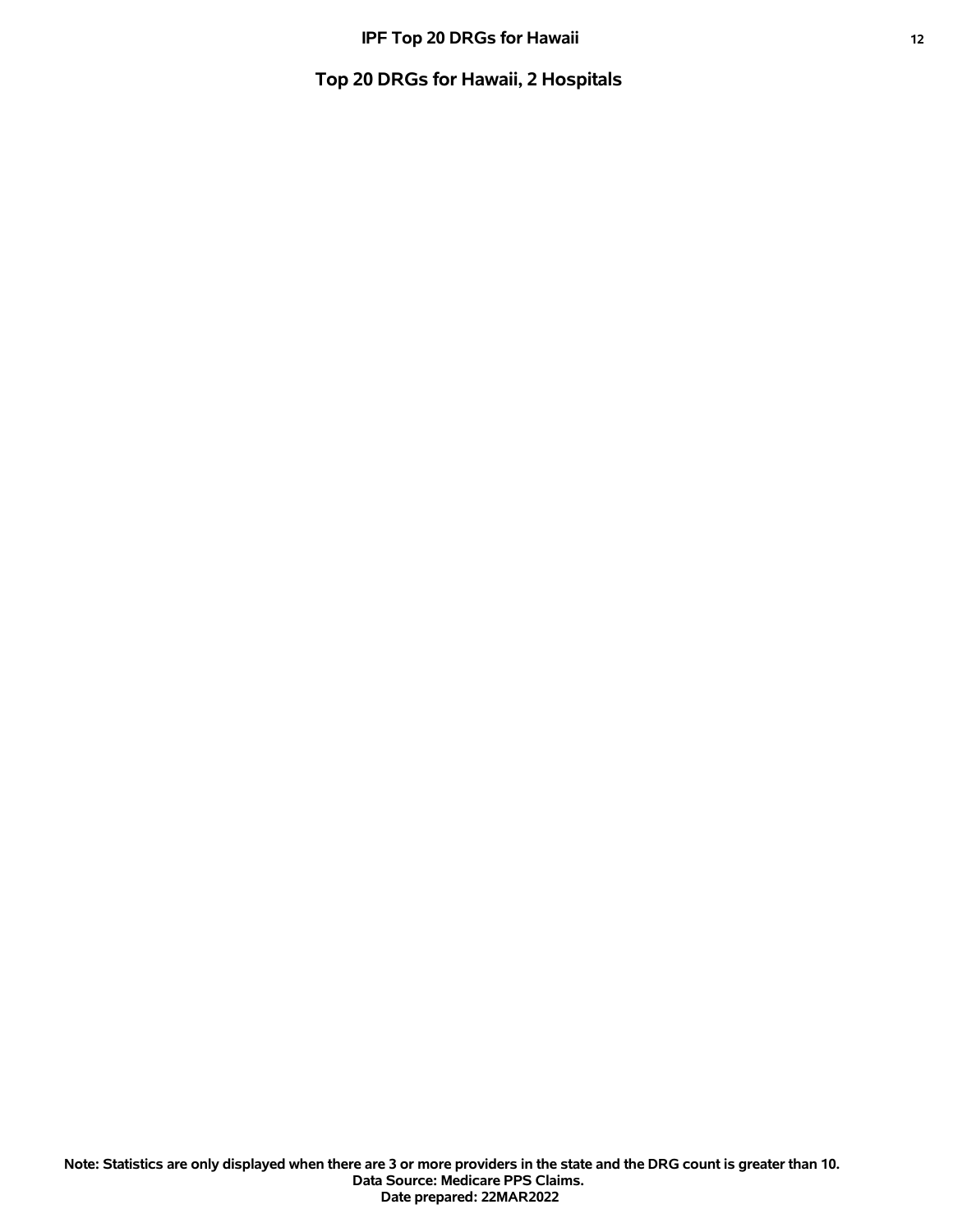## **IPF Top 20 DRGs for Iowa 13**

# **Top 20 DRGs for Iowa, 16 Hospitals**

| <b>DRG and Description</b>                                                 | <b>Total</b><br><b>Discharges</b><br>for DRG | Proportion<br>οf<br><b>Discharges</b><br>for Each<br>DRG to<br>Total<br><b>Discharges</b> | Average<br>Length<br>of Stay<br>for<br>Each<br><b>DRG</b> |
|----------------------------------------------------------------------------|----------------------------------------------|-------------------------------------------------------------------------------------------|-----------------------------------------------------------|
| 885: Psychoses                                                             | 639                                          | 59.9%                                                                                     | 14.8                                                      |
| 057 : Degenerative nervous system disorders w/o MCC                        | 142                                          | 13.3%                                                                                     | 17.9                                                      |
| 884 : Organic disturbances and intellectual disability                     | 81                                           | 7.6%                                                                                      | 29.5                                                      |
| 881 : Depressive neuroses                                                  | 38                                           | 3.6%                                                                                      | 13.6                                                      |
| 883 : Disorders of personality and impulse control                         | 35                                           | 3.3%                                                                                      | 34.4                                                      |
| 882 : Neuroses except depressive                                           | 31                                           | 2.9%                                                                                      | 10.1                                                      |
| 897 : Alcohol, drug abuse or dependence w/o rehabilitation therapy w/o MCC | 25                                           | 2.3%                                                                                      | 7.2                                                       |
| 056 : Degenerative nervous system disorders w MCC                          | 22                                           | 2.1%                                                                                      | 37.1                                                      |
| 880 : Acute adjustment reaction and psychosocial dysfunction               | 21                                           | 2.0%                                                                                      | 7.9                                                       |
| <b>Top DRGs Statewide</b>                                                  | 1,034                                        | 96.9%                                                                                     | 17                                                        |
| <b>All DRGs Statewide</b>                                                  | 1,067                                        | 100.0%                                                                                    | 16.9                                                      |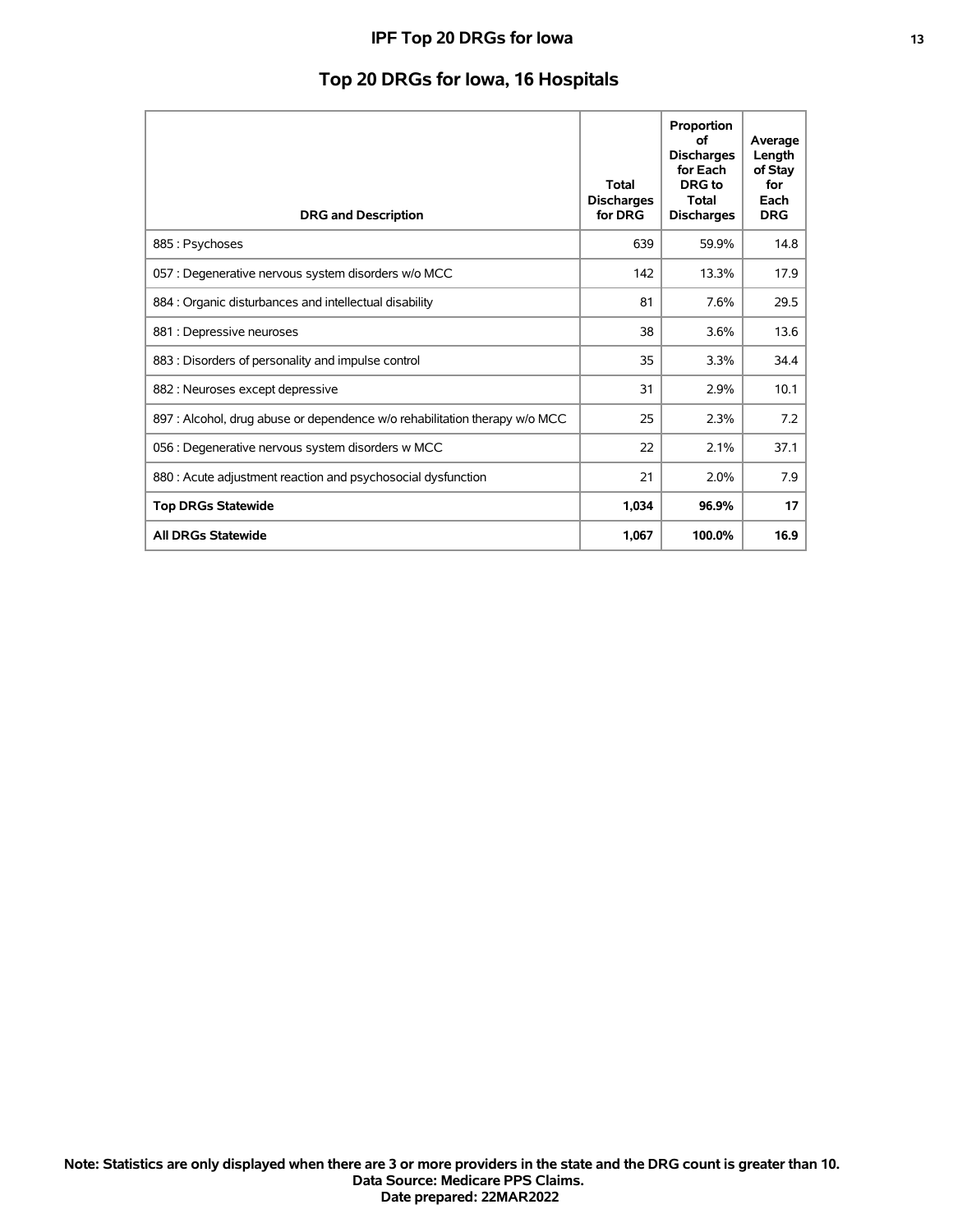## **IPF Top 20 DRGs for Idaho 14**

# **Top 20 DRGs for Idaho, 9 Hospitals**

| <b>DRG and Description</b>                                                 | Total<br><b>Discharges</b><br>for DRG | Proportion<br>οf<br><b>Discharges</b><br>for Each<br>DRG to<br>Total<br><b>Discharges</b> | Average<br>Length<br>of Stay<br>for<br>Each<br><b>DRG</b> |
|----------------------------------------------------------------------------|---------------------------------------|-------------------------------------------------------------------------------------------|-----------------------------------------------------------|
| 885: Psychoses                                                             | 690                                   | 73.0%                                                                                     | 13.3 <sub>1</sub>                                         |
| 897 : Alcohol, drug abuse or dependence w/o rehabilitation therapy w/o MCC | 84                                    | 8.9%                                                                                      | 6.2                                                       |
| 895 : Alcohol, drug abuse or dependence w rehabilitation therapy           | 81                                    | 8.6%                                                                                      | 20.1                                                      |
| 881 : Depressive neuroses                                                  | 29                                    | 3.1%                                                                                      | 7.9                                                       |
| <b>Top DRGs Statewide</b>                                                  | 884                                   | 93.5%                                                                                     | 13                                                        |
| <b>All DRGs Statewide</b>                                                  | 945                                   | 100.0%                                                                                    | 12.8                                                      |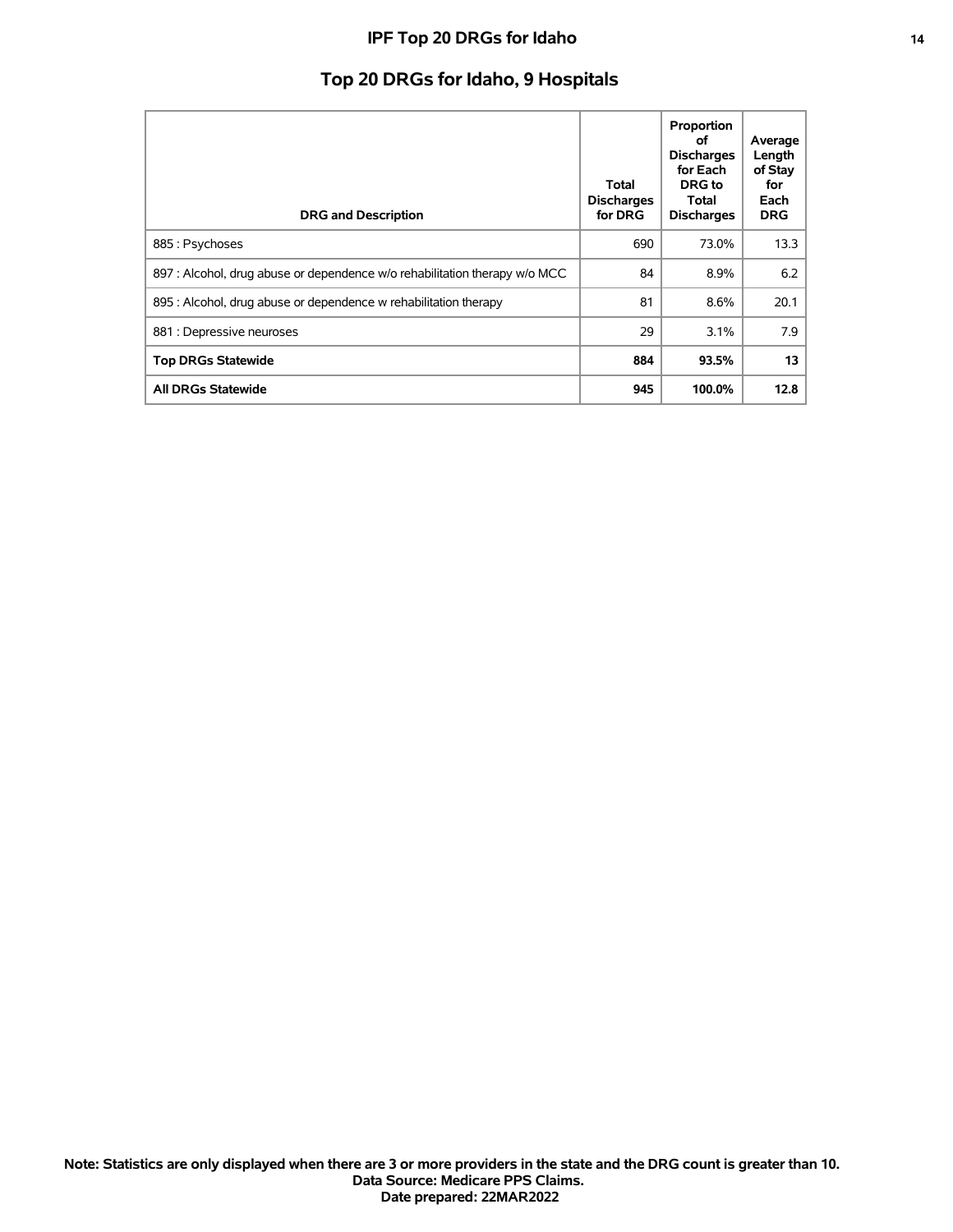## **IPF Top 20 DRGs for Illinois 15**

# **Top 20 DRGs for Illinois, 58 Hospitals**

| <b>DRG and Description</b>                                                 | <b>Total</b><br><b>Discharges</b><br>for DRG | Proportion<br>of<br><b>Discharges</b><br>for Each<br>DRG to<br><b>Total</b><br><b>Discharges</b> | Average<br>Length<br>of Stay<br>for<br>Each<br><b>DRG</b> |
|----------------------------------------------------------------------------|----------------------------------------------|--------------------------------------------------------------------------------------------------|-----------------------------------------------------------|
| 885: Psychoses                                                             | 5.774                                        | 78.6%                                                                                            | 10.9                                                      |
| 884 : Organic disturbances and intellectual disability                     | 608                                          | 8.3%                                                                                             | 16.4                                                      |
| 057 : Degenerative nervous system disorders w/o MCC                        | 254                                          | 3.5%                                                                                             | 14.8                                                      |
| 897 : Alcohol, drug abuse or dependence w/o rehabilitation therapy w/o MCC | 188                                          | 2.6%                                                                                             | 5.4                                                       |
| 881 : Depressive neuroses                                                  | 167                                          | 2.3%                                                                                             | 9.9                                                       |
| 880 : Acute adjustment reaction and psychosocial dysfunction               | 84                                           | 1.1%                                                                                             | 11.3                                                      |
| 882 : Neuroses except depressive                                           | 67                                           | 0.9%                                                                                             | 10.2                                                      |
| 056 : Degenerative nervous system disorders w MCC                          | 47                                           | 0.6%                                                                                             | 19.4                                                      |
| 883 : Disorders of personality and impulse control                         | 40                                           | 0.5%                                                                                             | 10                                                        |
| 895 : Alcohol, drug abuse or dependence w rehabilitation therapy           | 31                                           | 0.4%                                                                                             | 6.8                                                       |
| 876 : OR procs w PDx of mental illness                                     | 11                                           | 0.2%                                                                                             | 20.2                                                      |
| 886 : Behavioral and developmental disorders                               | 11                                           | 0.2%                                                                                             | 14.5                                                      |
| <b>Top DRGs Statewide</b>                                                  | 7,282                                        | 99.2%                                                                                            | 11.4                                                      |
| <b>All DRGs Statewide</b>                                                  | 7,342                                        | 100.0%                                                                                           | 11.4                                                      |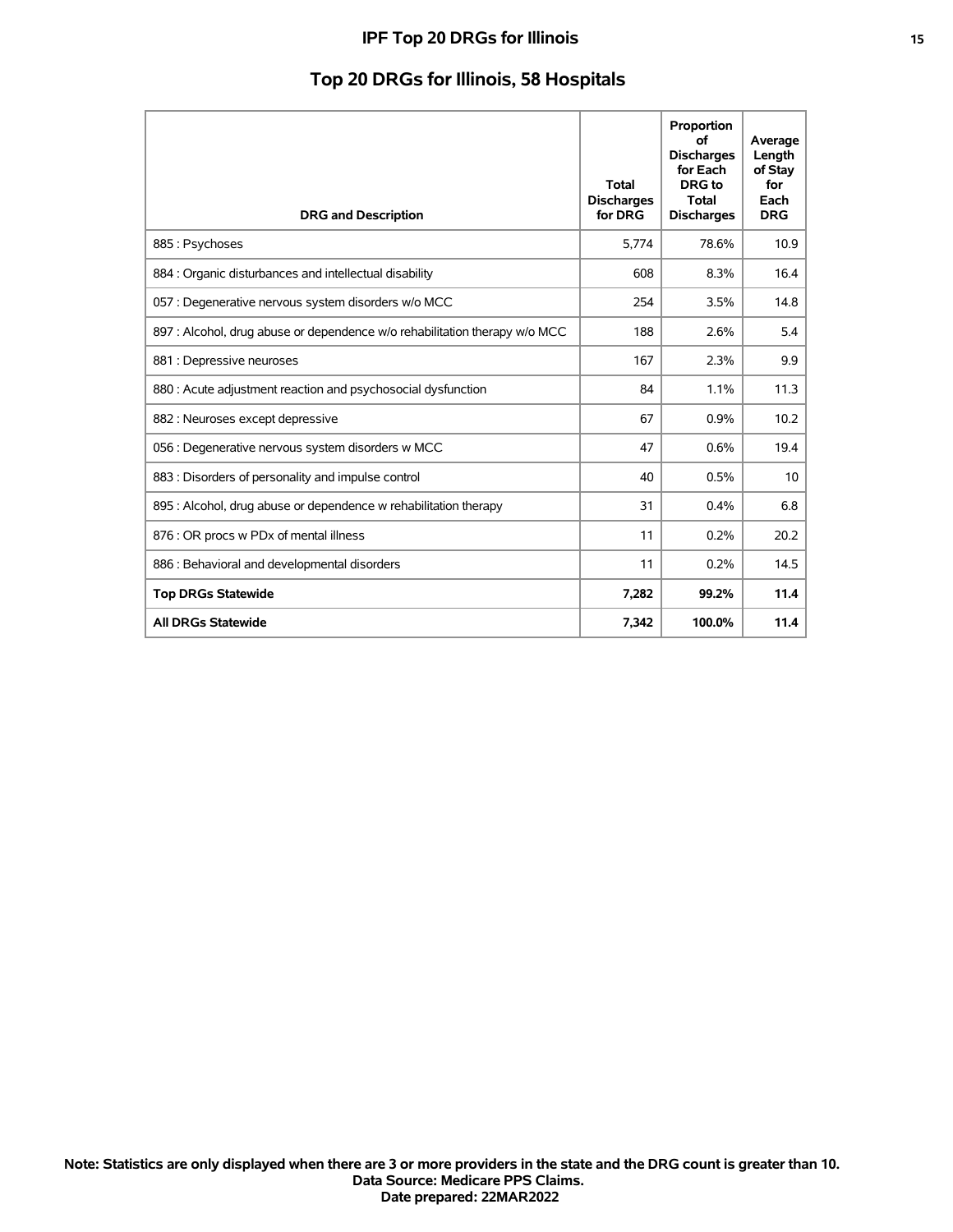## **IPF Top 20 DRGs for Indiana 16**

# **Top 20 DRGs for Indiana, 46 Hospitals**

| <b>DRG and Description</b>                                                     | <b>Total</b><br><b>Discharges</b><br>for DRG | Proportion<br>οf<br><b>Discharges</b><br>for Each<br><b>DRG</b> to<br><b>Total</b><br><b>Discharges</b> | Average<br>Length<br>of Stav<br>for<br>Each<br><b>DRG</b> |
|--------------------------------------------------------------------------------|----------------------------------------------|---------------------------------------------------------------------------------------------------------|-----------------------------------------------------------|
| 885: Psychoses                                                                 | 4.118                                        | 60.3%                                                                                                   | 11.6                                                      |
| 884 : Organic disturbances and intellectual disability                         | 1.041                                        | 15.3%                                                                                                   | 17                                                        |
| 057 : Degenerative nervous system disorders w/o MCC                            | 664                                          | 9.7%                                                                                                    | 17.9                                                      |
| 897 : Alcohol, drug abuse or dependence w/o rehabilitation therapy w/o MCC     | 236                                          | 3.5%                                                                                                    | 6.8                                                       |
| 056 : Degenerative nervous system disorders w MCC                              | 108                                          | 1.6%                                                                                                    | 31.3                                                      |
| 881 : Depressive neuroses                                                      | 105                                          | 1.5%                                                                                                    | 7.8                                                       |
| 880 : Acute adjustment reaction and psychosocial dysfunction                   | 104                                          | 1.5%                                                                                                    | 14.9                                                      |
| 895 : Alcohol, drug abuse or dependence w rehabilitation therapy               | 88                                           | 1.3%                                                                                                    | 6.8                                                       |
| 883 : Disorders of personality and impulse control                             | 70                                           | 1.0%                                                                                                    | 14                                                        |
| 882 : Neuroses except depressive                                               | 57                                           | 0.8%                                                                                                    | 9.2                                                       |
| 886 : Behavioral and developmental disorders                                   | 35                                           | 0.5%                                                                                                    | 18.2                                                      |
| 305 : Hypertension w/o MCC                                                     | 22                                           | 0.3%                                                                                                    | 7.3                                                       |
| 392 : Esophagitis, gastroenteritis and misc digestive disorders w/o MCC        | 17                                           | 0.3%                                                                                                    | 8.1                                                       |
| 639 : Diabetes w/o CC/MCC                                                      | 17                                           | 0.3%                                                                                                    | 6.6                                                       |
| 896 : Alcohol, drug abuse or dependence w/o rehabilitation therapy w MCC       | 14                                           | 0.2%                                                                                                    | 17.1                                                      |
| 641 : Misc disorders of nutrition, metabolism, fluids and electrolytes w/o MCC | 12                                           | 0.2%                                                                                                    | 6.4                                                       |
| 642 : Inborn and other disorders of metabolism                                 | 11                                           | 0.2%                                                                                                    | 6.2                                                       |
| <b>Top DRGs Statewide</b>                                                      | 6,719                                        | 98.4%                                                                                                   | 13.1                                                      |
| <b>All DRGs Statewide</b>                                                      | 6,826                                        | 100.0%                                                                                                  | 13                                                        |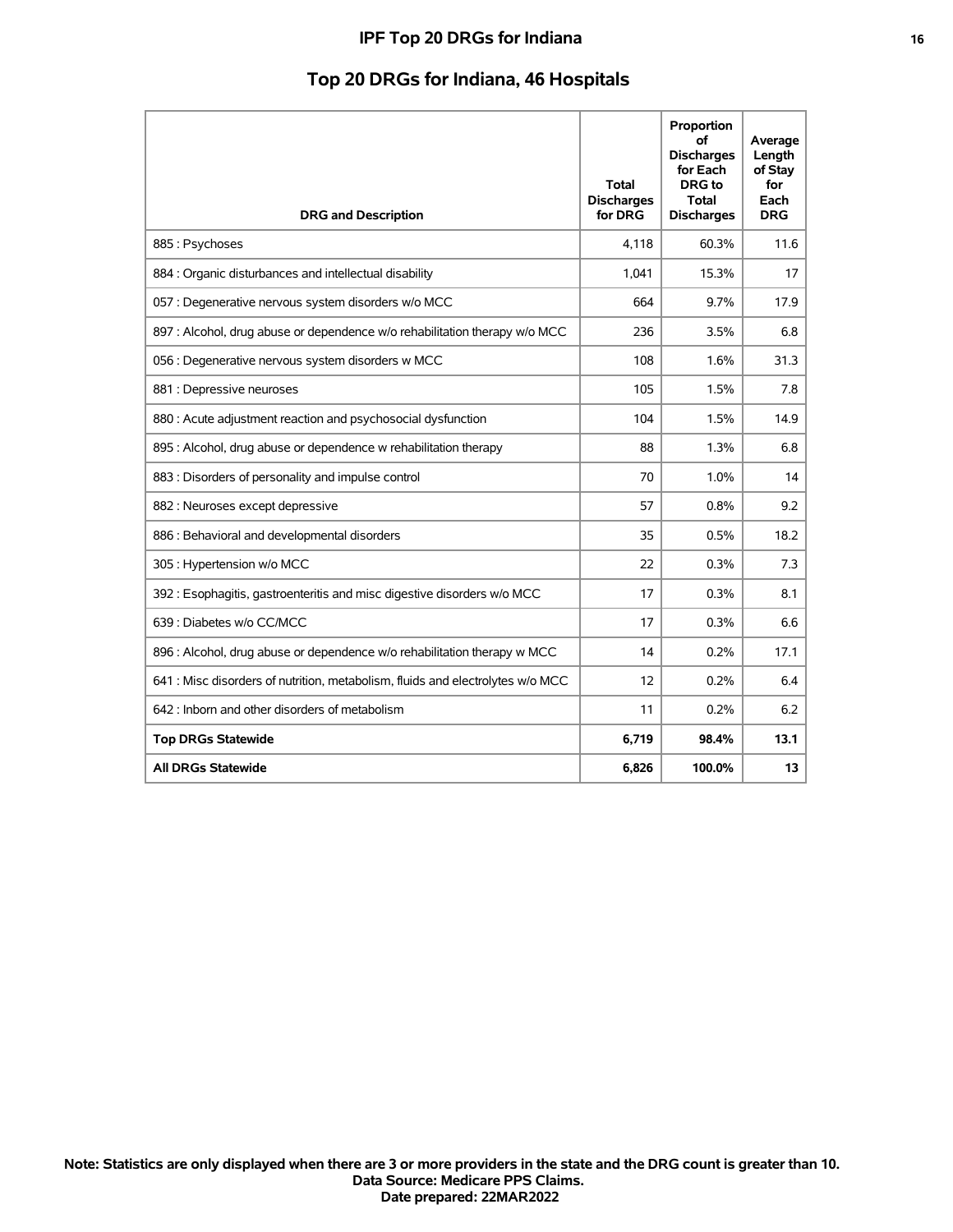## **IPF Top 20 DRGs for Kansas 17**

|  |  |  |  | Top 20 DRGs for Kansas, 18 Hospitals |  |  |  |
|--|--|--|--|--------------------------------------|--|--|--|
|--|--|--|--|--------------------------------------|--|--|--|

| <b>DRG and Description</b>                                                 | <b>Total</b><br><b>Discharges</b><br>for DRG | Proportion<br>οf<br><b>Discharges</b><br>for Each<br>DRG to<br><b>Total</b><br><b>Discharges</b> | Average<br>Length<br>of Stay<br>for<br>Each<br><b>DRG</b> |
|----------------------------------------------------------------------------|----------------------------------------------|--------------------------------------------------------------------------------------------------|-----------------------------------------------------------|
| 885: Psychoses                                                             | 1,496                                        | 58.4%                                                                                            | 15.6                                                      |
| 884 : Organic disturbances and intellectual disability                     | 335                                          | 13.1%                                                                                            | 16.3                                                      |
| 880 : Acute adjustment reaction and psychosocial dysfunction               | 189                                          | 7.4%                                                                                             | 17.1                                                      |
| 057 : Degenerative nervous system disorders w/o MCC                        | 154                                          | 6.0%                                                                                             | 25.1                                                      |
| 895 : Alcohol, drug abuse or dependence w rehabilitation therapy           | 136                                          | 5.3%                                                                                             | 14.1                                                      |
| 897 : Alcohol, drug abuse or dependence w/o rehabilitation therapy w/o MCC | 90                                           | 3.5%                                                                                             | 6.5                                                       |
| 881 : Depressive neuroses                                                  | 51                                           | 2.0%                                                                                             | 10.3                                                      |
| 056 : Degenerative nervous system disorders w MCC                          | 27                                           | 1.1%                                                                                             | 18.3                                                      |
| 882 : Neuroses except depressive                                           | 24                                           | 0.9%                                                                                             | 8.4                                                       |
| 883 : Disorders of personality and impulse control                         | 15                                           | 0.6%                                                                                             | 11.1                                                      |
| <b>Top DRGs Statewide</b>                                                  | 2,517                                        | 98.2%                                                                                            | 15.8                                                      |
| <b>All DRGs Statewide</b>                                                  | 2,562                                        | 100.0%                                                                                           | 15.8                                                      |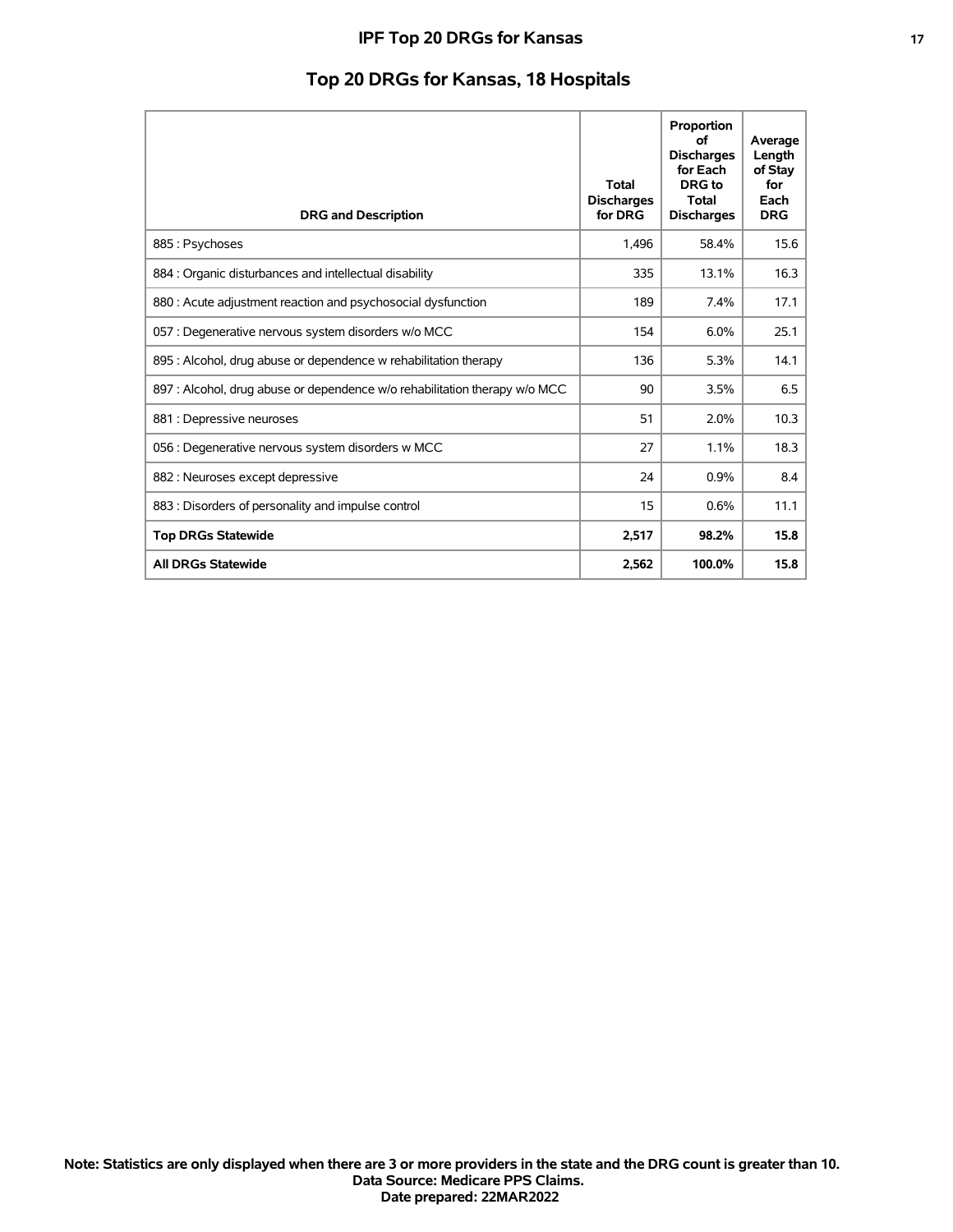## **IPF Top 20 DRGs for Kentucky 18**

# **Top 20 DRGs for Kentucky, 32 Hospitals**

| <b>DRG and Description</b>                                                 | <b>Total</b><br><b>Discharges</b><br>for DRG | Proportion<br>of<br><b>Discharges</b><br>for Each<br>DRG to<br><b>Total</b><br><b>Discharges</b> | Average<br>Length<br>of Stay<br>for<br>Each<br><b>DRG</b> |
|----------------------------------------------------------------------------|----------------------------------------------|--------------------------------------------------------------------------------------------------|-----------------------------------------------------------|
| 885: Psychoses                                                             | 1,967                                        | 57.7%                                                                                            | 11.5                                                      |
| 897 : Alcohol, drug abuse or dependence w/o rehabilitation therapy w/o MCC | 346                                          | 10.1%                                                                                            | 8.8                                                       |
| 057 : Degenerative nervous system disorders w/o MCC                        | 299                                          | 8.8%                                                                                             | 11.9                                                      |
| 884 : Organic disturbances and intellectual disability                     | 255                                          | 7.5%                                                                                             | 12.6                                                      |
| 895 : Alcohol, drug abuse or dependence w rehabilitation therapy           | 237                                          | 7.0%                                                                                             | 16.1                                                      |
| 881 : Depressive neuroses                                                  | 83                                           | 2.4%                                                                                             | 6.1                                                       |
| 882 : Neuroses except depressive                                           | 46                                           | 1.4%                                                                                             | 4.3                                                       |
| 894 : Alcohol, drug abuse or dependence, left AMA                          | 38                                           | 1.1%                                                                                             | 4.6                                                       |
| 056 : Degenerative nervous system disorders w MCC                          | 27                                           | 0.8%                                                                                             | 15.1                                                      |
| 883 : Disorders of personality and impulse control                         | 25                                           | 0.7%                                                                                             | 5                                                         |
| 880 : Acute adjustment reaction and psychosocial dysfunction               | 24                                           | 0.7%                                                                                             | 4.9                                                       |
| 896 : Alcohol, drug abuse or dependence w/o rehabilitation therapy w MCC   | 17                                           | 0.5%                                                                                             | 10.5                                                      |
| 886 : Behavioral and developmental disorders                               | 12                                           | 0.4%                                                                                             | 4.9                                                       |
| <b>Top DRGs Statewide</b>                                                  | 3,376                                        | 99.0%                                                                                            | 11.2                                                      |
| <b>All DRGs Statewide</b>                                                  | 3.411                                        | 100.0%                                                                                           | 11.2                                                      |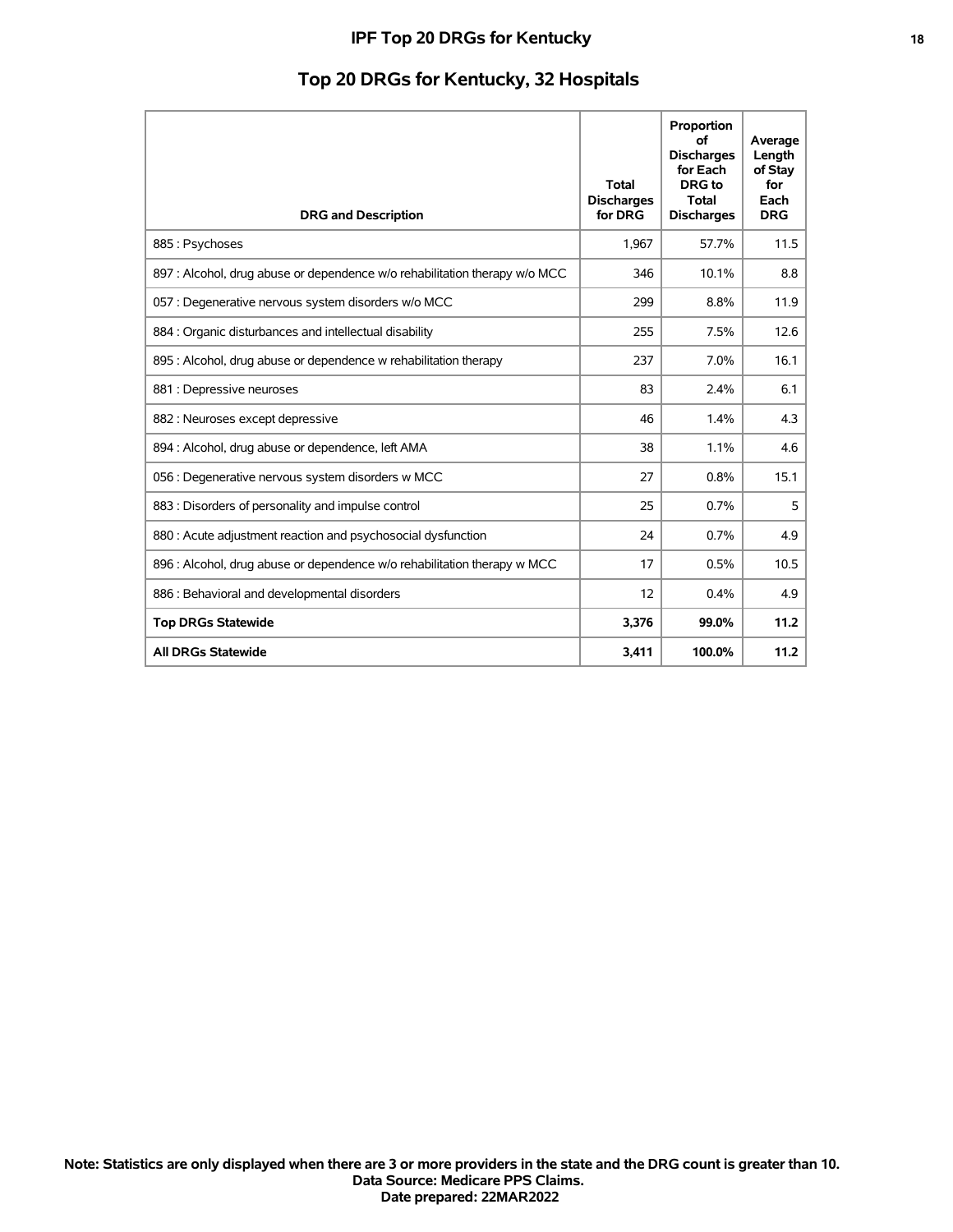## **IPF Top 20 DRGs for Louisiana 19**

# **Top 20 DRGs for Louisiana, 75 Hospitals**

| <b>DRG and Description</b>                                                 | <b>Total</b><br><b>Discharges</b><br>for DRG | Proportion<br>∩f<br><b>Discharges</b><br>for Each<br>DRG to<br><b>Total</b><br><b>Discharges</b> | Average<br>Length<br>of Stay<br>for<br>Each<br><b>DRG</b> |
|----------------------------------------------------------------------------|----------------------------------------------|--------------------------------------------------------------------------------------------------|-----------------------------------------------------------|
| 885: Psychoses                                                             | 7,228                                        | 74.8%                                                                                            | 12.3                                                      |
| 884 : Organic disturbances and intellectual disability                     | 760                                          | 7.9%                                                                                             | 15.1                                                      |
| 057 : Degenerative nervous system disorders w/o MCC                        | 624                                          | 6.5%                                                                                             | 15.3                                                      |
| 897 : Alcohol, drug abuse or dependence w/o rehabilitation therapy w/o MCC | 455                                          | 4.7%                                                                                             | 8.3                                                       |
| 881 : Depressive neuroses                                                  | 181                                          | 1.9%                                                                                             | 8                                                         |
| 882 : Neuroses except depressive                                           | 90                                           | 0.9%                                                                                             | 16.7                                                      |
| 880 : Acute adjustment reaction and psychosocial dysfunction               | 60                                           | 0.6%                                                                                             | 9.6                                                       |
| 895 : Alcohol, drug abuse or dependence w rehabilitation therapy           | 59                                           | 0.6%                                                                                             | 6.8                                                       |
| 056 : Degenerative nervous system disorders w MCC                          | 43                                           | 0.5%                                                                                             | 13.5                                                      |
| 883 : Disorders of personality and impulse control                         | 43                                           | 0.5%                                                                                             | 17.4                                                      |
| 886 : Behavioral and developmental disorders                               | 39                                           | 0.4%                                                                                             | 17.7                                                      |
| <b>Top DRGs Statewide</b>                                                  | 9,582                                        | 99.2%                                                                                            | 12.5                                                      |
| <b>All DRGs Statewide</b>                                                  | 9,658                                        | 100.0%                                                                                           | 12.5                                                      |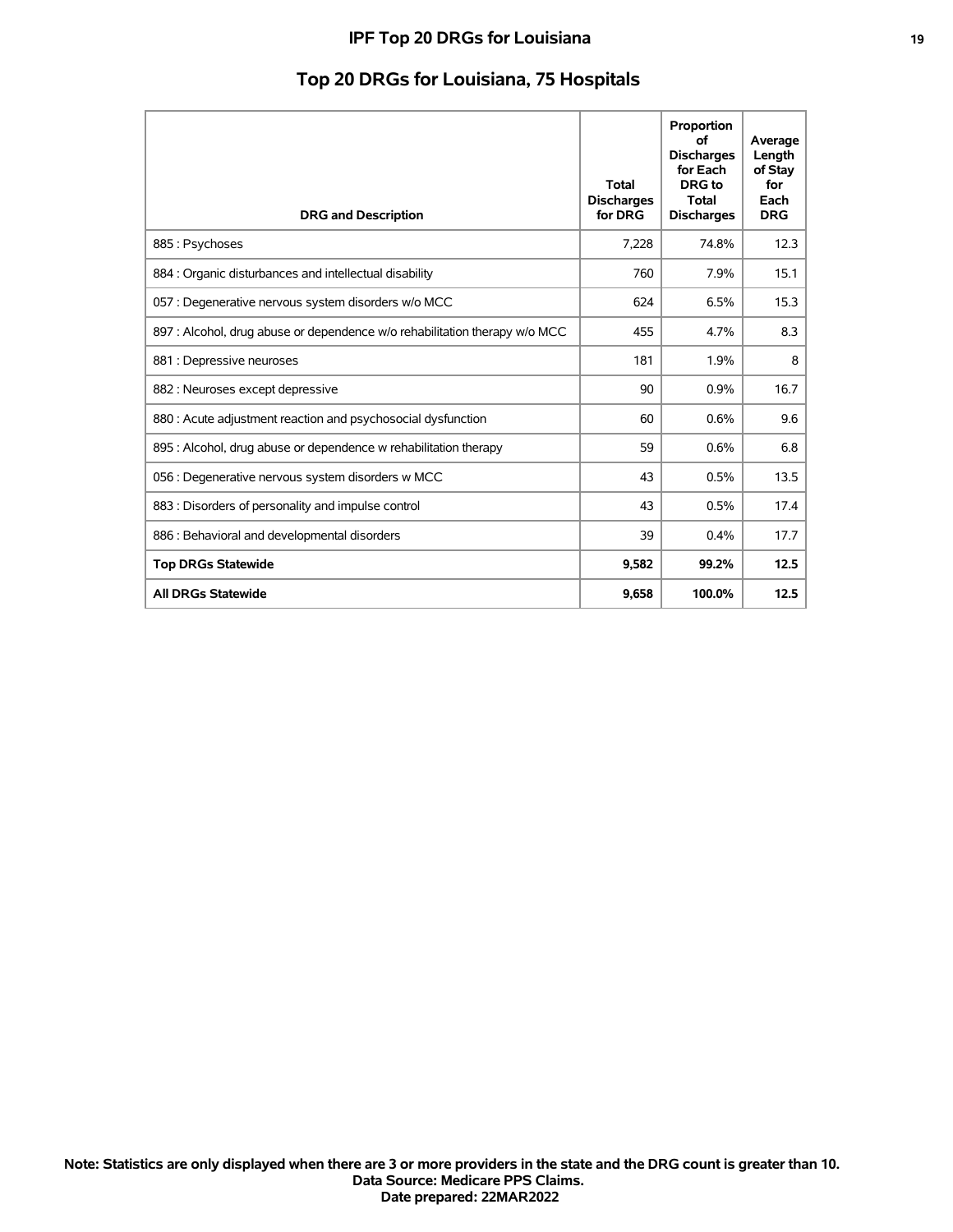## **IPF Top 20 DRGs for Massachusetts 20**

| <b>DRG and Description</b>                                                 | <b>Total</b><br><b>Discharges</b><br>for DRG | Proportion<br>of<br><b>Discharges</b><br>for Each<br>DRG to<br><b>Total</b><br><b>Discharges</b> | Average<br>Length<br>of Stay<br>for<br>Each<br><b>DRG</b> |
|----------------------------------------------------------------------------|----------------------------------------------|--------------------------------------------------------------------------------------------------|-----------------------------------------------------------|
| 885: Psychoses                                                             | 7,219                                        | 68.5%                                                                                            | 15.5                                                      |
| 884 : Organic disturbances and intellectual disability                     | 1.063                                        | 10.1%                                                                                            | 21.2                                                      |
| 897 : Alcohol, drug abuse or dependence w/o rehabilitation therapy w/o MCC | 538                                          | 5.1%                                                                                             | 6.7                                                       |
| 057 : Degenerative nervous system disorders w/o MCC                        | 473                                          | 4.5%                                                                                             | 23.2                                                      |
| 881 : Depressive neuroses                                                  | 417                                          | 4.0%                                                                                             | 10.8                                                      |
| 882 : Neuroses except depressive                                           | 276                                          | 2.6%                                                                                             | 10.5                                                      |
| 880 : Acute adjustment reaction and psychosocial dysfunction               | 184                                          | 1.8%                                                                                             | 13                                                        |
| 883 : Disorders of personality and impulse control                         | 110                                          | 1.0%                                                                                             | 14.5                                                      |
| 056 : Degenerative nervous system disorders w MCC                          | 104                                          | 1.0%                                                                                             | 28.8                                                      |
| 894 : Alcohol, drug abuse or dependence, left AMA                          | 48                                           | 0.5%                                                                                             | 2.7                                                       |
| 896 : Alcohol, drug abuse or dependence w/o rehabilitation therapy w MCC   | 17                                           | 0.2%                                                                                             | 8.5                                                       |
| 886 : Behavioral and developmental disorders                               | 15                                           | 0.1%                                                                                             | 20.2                                                      |
| 876 : OR procs w PDx of mental illness                                     | 13                                           | 0.1%                                                                                             | 28.8                                                      |
| <b>Top DRGs Statewide</b>                                                  | 10,477                                       | 99.5%                                                                                            | 15.7                                                      |
| <b>All DRGs Statewide</b>                                                  | 10.535                                       | 100.0%                                                                                           | 15.7                                                      |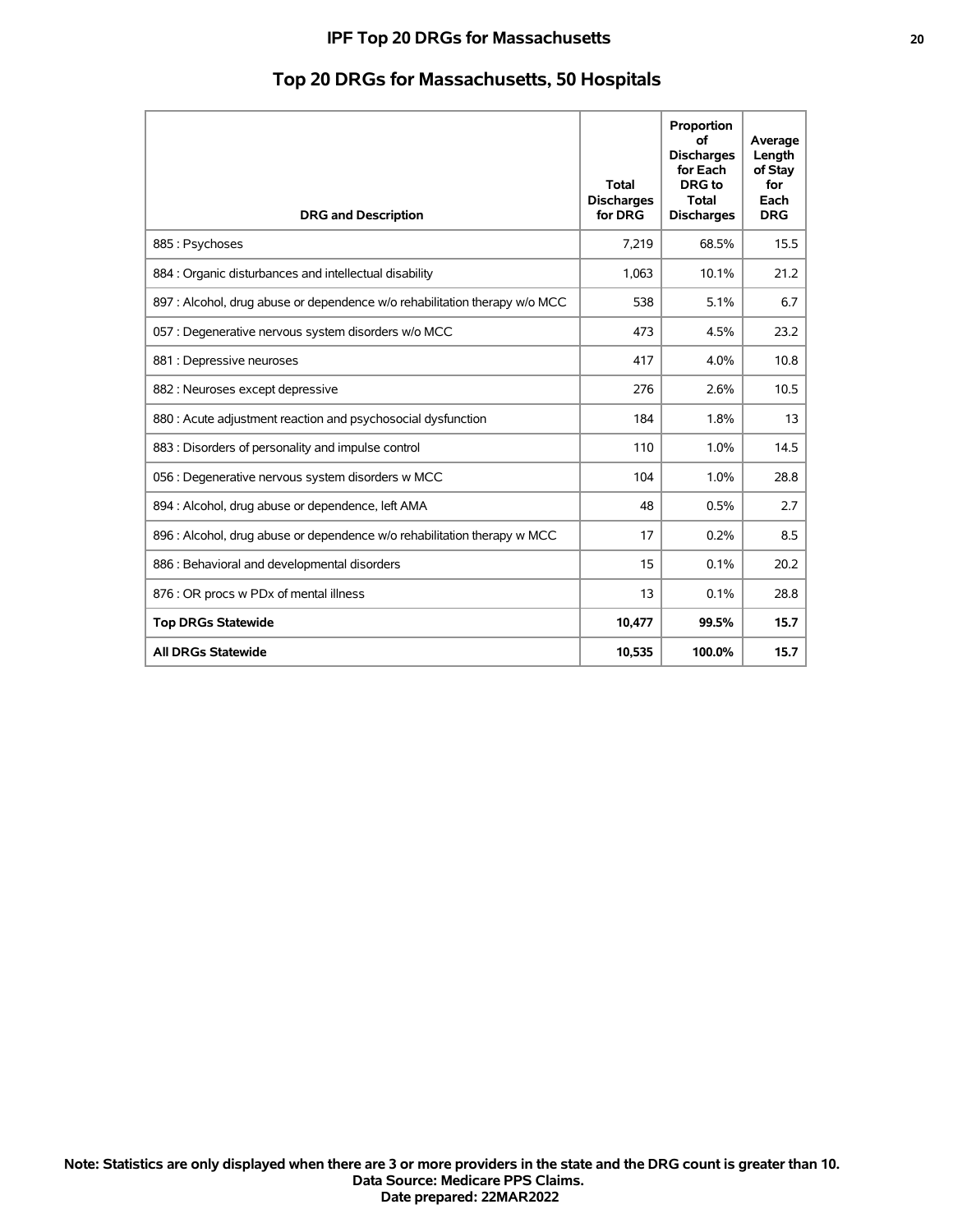## **IPF Top 20 DRGs for Maryland 21**

# **Top 20 DRGs for Maryland, 7 Hospitals**

| <b>DRG and Description</b>                                   | <b>Total</b><br><b>Discharges</b><br>for DRG | Proportion<br>οf<br><b>Discharges</b><br>for Each<br>DRG to<br>Total<br><b>Discharges</b> | Average<br>Length<br>of Stay<br>for<br>Each<br><b>DRG</b> |
|--------------------------------------------------------------|----------------------------------------------|-------------------------------------------------------------------------------------------|-----------------------------------------------------------|
| 885: Psychoses                                               | 682                                          | 78.6%                                                                                     | 17.2                                                      |
| 881 : Depressive neuroses                                    | 51                                           | 5.9%                                                                                      | 13.3                                                      |
| 884 : Organic disturbances and intellectual disability       | 40                                           | 4.6%                                                                                      | 33.2                                                      |
| 882 : Neuroses except depressive                             | 33                                           | 3.8%                                                                                      | 25.8                                                      |
| 880 : Acute adjustment reaction and psychosocial dysfunction | 20                                           | 2.3%                                                                                      | 9.2                                                       |
| 883 : Disorders of personality and impulse control           | 19                                           | 2.2%                                                                                      | 31.7                                                      |
| <b>Top DRGs Statewide</b>                                    | 845                                          | 97.4%                                                                                     | 18.2                                                      |
| <b>All DRGs Statewide</b>                                    | 868                                          | 100.0%                                                                                    | 18.3                                                      |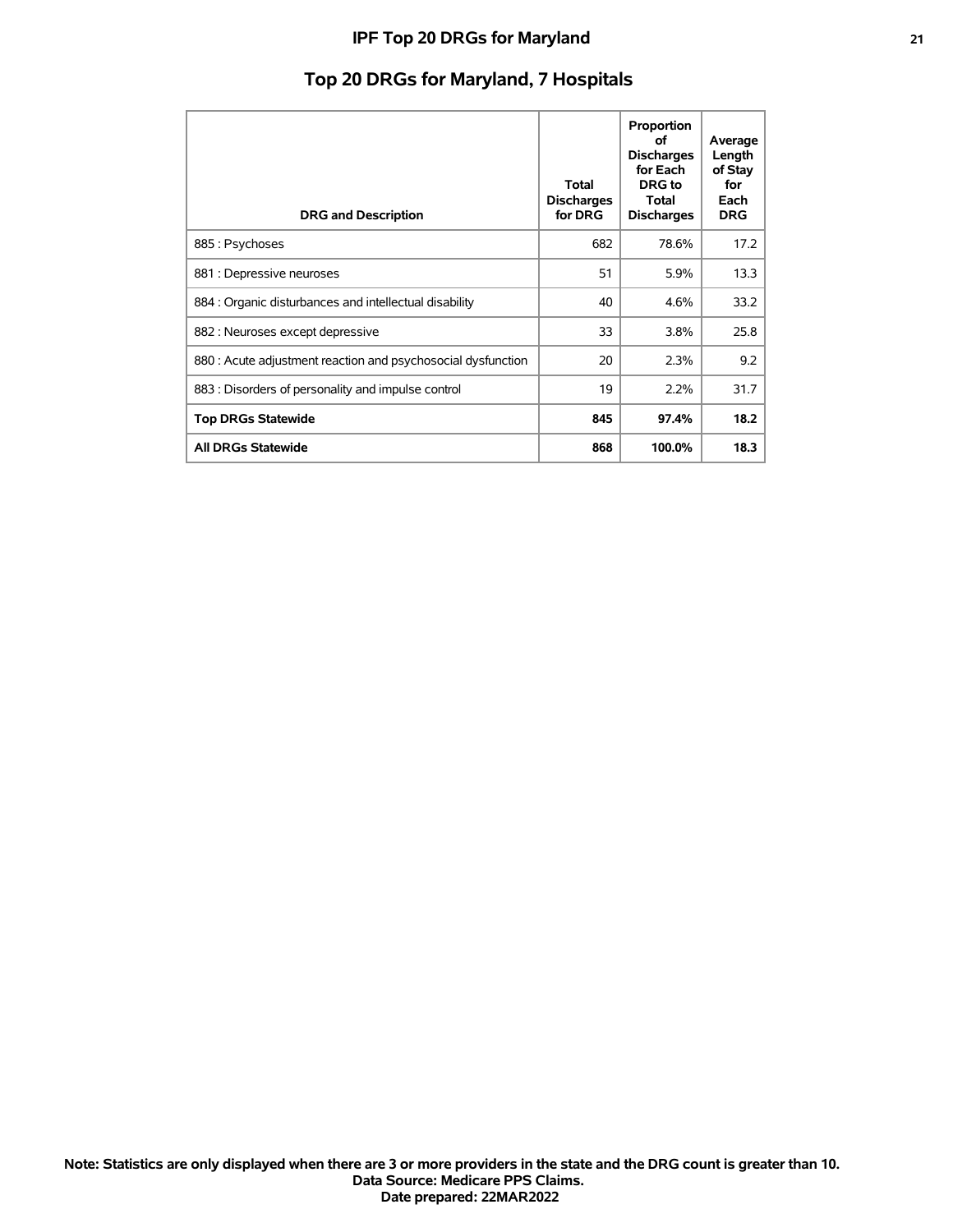## **IPF Top 20 DRGs for Maine 22**

# **Top 20 DRGs for Maine, 8 Hospitals**

| <b>DRG and Description</b>                                                 | <b>Total</b><br><b>Discharges</b><br>for DRG | Proportion<br>οf<br><b>Discharges</b><br>for Each<br>DRG to<br>Total<br><b>Discharges</b> | Average<br>Length<br>of Stay<br>for<br>Each<br><b>DRG</b> |
|----------------------------------------------------------------------------|----------------------------------------------|-------------------------------------------------------------------------------------------|-----------------------------------------------------------|
| 885: Psychoses                                                             | 495                                          | 76.9%                                                                                     | 19.5                                                      |
| 881 : Depressive neuroses                                                  | 37                                           | 5.8%                                                                                      | 10.8                                                      |
| 882 : Neuroses except depressive                                           | 24                                           | 3.7%                                                                                      | 14.1                                                      |
| 884 : Organic disturbances and intellectual disability                     | 20                                           | 3.1%                                                                                      | 37.6                                                      |
| 880 : Acute adjustment reaction and psychosocial dysfunction               | 16                                           | 2.5%                                                                                      | 9.5                                                       |
| 057 : Degenerative nervous system disorders w/o MCC                        | 14                                           | 2.2%                                                                                      | 18.7                                                      |
| 883 : Disorders of personality and impulse control                         | 12                                           | 1.9%                                                                                      | 14.1                                                      |
| 897 : Alcohol, drug abuse or dependence w/o rehabilitation therapy w/o MCC | 12                                           | 1.9%                                                                                      | 7                                                         |
| <b>Top DRGs Statewide</b>                                                  | 630                                          | 97.8%                                                                                     | 18.8                                                      |
| <b>All DRGs Statewide</b>                                                  | 644                                          | 100.0%                                                                                    | 19.1                                                      |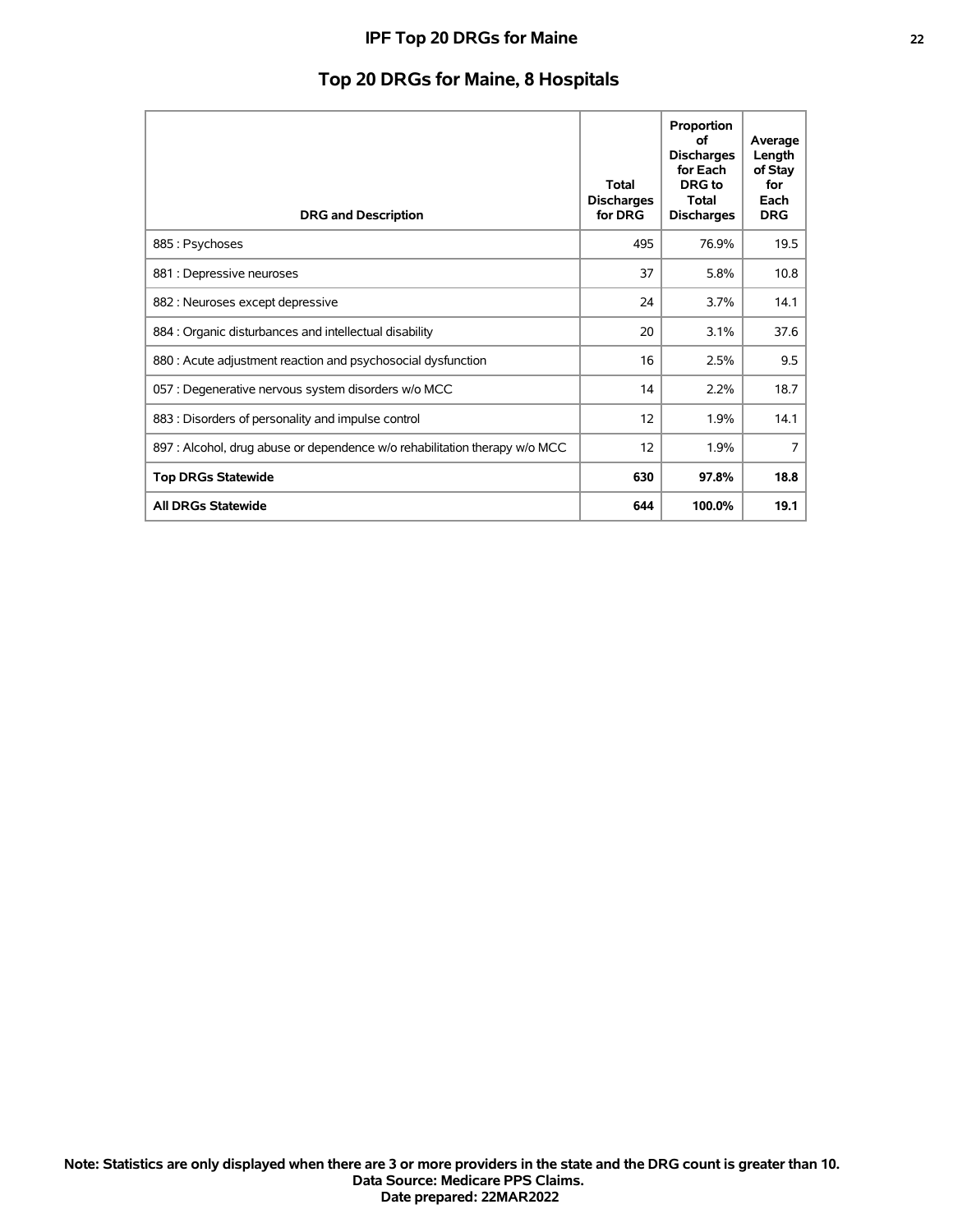## **IPF Top 20 DRGs for Michigan 23**

# **Top 20 DRGs for Michigan, 53 Hospitals**

| <b>DRG and Description</b>                                                 | <b>Total</b><br><b>Discharges</b><br>for DRG | Proportion<br>οf<br><b>Discharges</b><br>for Each<br>DRG to<br><b>Total</b><br><b>Discharges</b> | Average<br>Length<br>of Stay<br>for<br>Each<br><b>DRG</b> |
|----------------------------------------------------------------------------|----------------------------------------------|--------------------------------------------------------------------------------------------------|-----------------------------------------------------------|
| 885: Psychoses                                                             | 7,673                                        | 85.7%                                                                                            | 13                                                        |
| 884 : Organic disturbances and intellectual disability                     | 304                                          | 3.4%                                                                                             | 18.1                                                      |
| 881 : Depressive neuroses                                                  | 228                                          | 2.6%                                                                                             | 8.6                                                       |
| 895 : Alcohol, drug abuse or dependence w rehabilitation therapy           | 207                                          | 2.3%                                                                                             | 18.9                                                      |
| 057 : Degenerative nervous system disorders w/o MCC                        | 181                                          | 2.0%                                                                                             | 19.3                                                      |
| 897 : Alcohol, drug abuse or dependence w/o rehabilitation therapy w/o MCC | 87                                           | 1.0%                                                                                             | 7.2                                                       |
| 880 : Acute adjustment reaction and psychosocial dysfunction               | 60                                           | 0.7%                                                                                             | 11                                                        |
| 882 : Neuroses except depressive                                           | 59                                           | 0.7%                                                                                             | 8.1                                                       |
| 883 : Disorders of personality and impulse control                         | 44                                           | 0.5%                                                                                             | 10.9                                                      |
| 894 : Alcohol, drug abuse or dependence, left AMA                          | 29                                           | 0.3%                                                                                             | 5.8                                                       |
| 056 : Degenerative nervous system disorders w MCC                          | 17                                           | 0.2%                                                                                             | 18.4                                                      |
| 832 : Other antepartum diagnoses w/o OR procs w CC                         | 13                                           | 0.2%                                                                                             | 11.4                                                      |
| <b>Top DRGs Statewide</b>                                                  | 8,902                                        | 99.5%                                                                                            | 13.2                                                      |
| <b>All DRGs Statewide</b>                                                  | 8,950                                        | 100.0%                                                                                           | 13.2                                                      |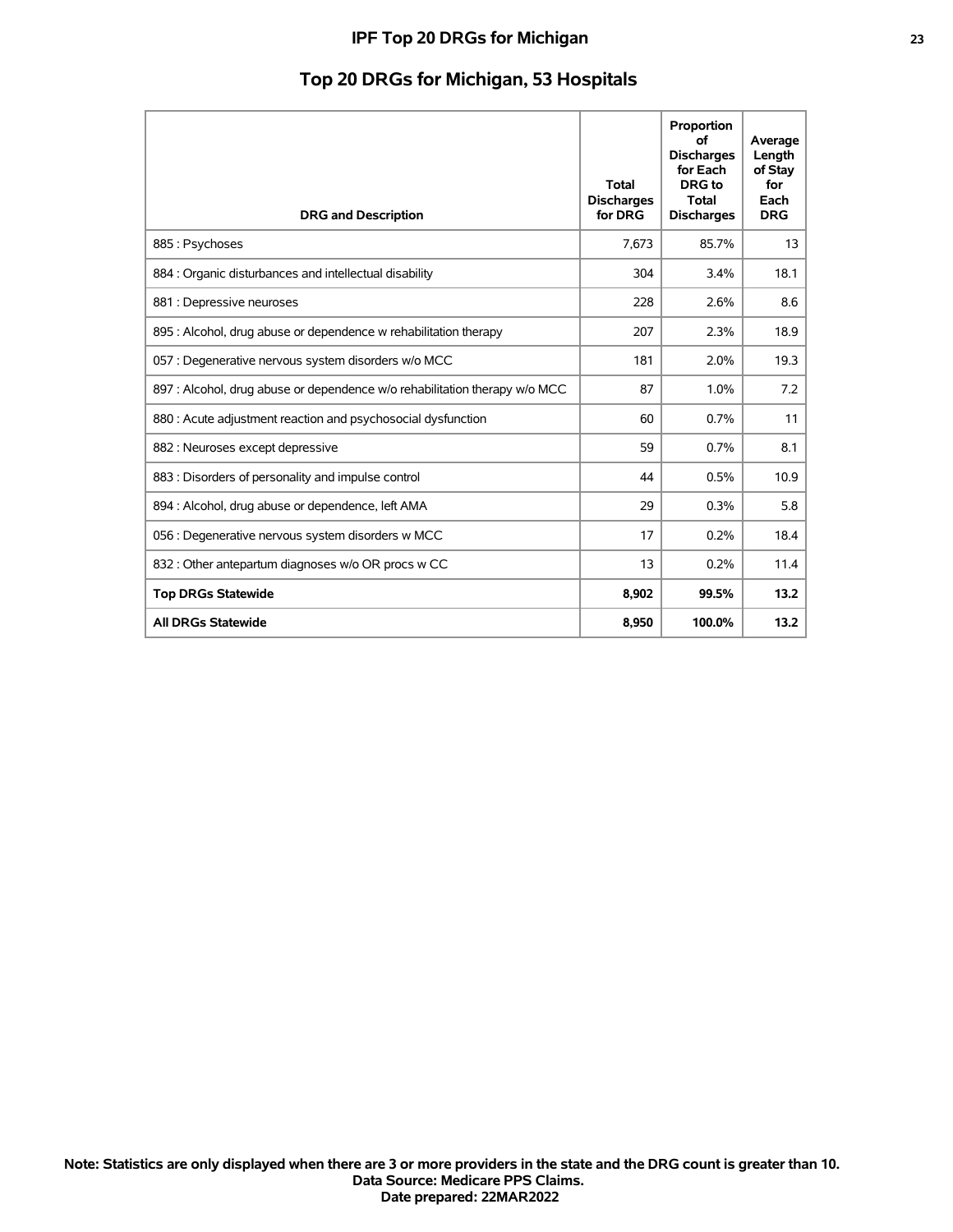## **IPF Top 20 DRGs for Minnesota 24**

# **Top 20 DRGs for Minnesota, 25 Hospitals**

| <b>DRG and Description</b>                                                 | <b>Total</b><br><b>Discharges</b><br>for DRG | Proportion<br>οf<br><b>Discharges</b><br>for Each<br>DRG to<br>Total<br><b>Discharges</b> | Average<br>Length<br>of Stay<br>for<br>Each<br><b>DRG</b> |
|----------------------------------------------------------------------------|----------------------------------------------|-------------------------------------------------------------------------------------------|-----------------------------------------------------------|
| 885: Psychoses                                                             | 1,592                                        | 68.6%                                                                                     | 18.3                                                      |
| 057 : Degenerative nervous system disorders w/o MCC                        | 193                                          | 8.3%                                                                                      | 19.8                                                      |
| 884 : Organic disturbances and intellectual disability                     | 129                                          | 5.6%                                                                                      | 21.1                                                      |
| 897 : Alcohol, drug abuse or dependence w/o rehabilitation therapy w/o MCC | 100                                          | 4.3%                                                                                      | 26.9                                                      |
| 883 : Disorders of personality and impulse control                         | 79                                           | 3.4%                                                                                      | 11.5                                                      |
| 882 : Neuroses except depressive                                           | 68                                           | 2.9%                                                                                      | 24.2                                                      |
| 880 : Acute adjustment reaction and psychosocial dysfunction               | 58                                           | 2.5%                                                                                      | 20.8                                                      |
| 881 : Depressive neuroses                                                  | 45                                           | 1.9%                                                                                      | 14.2                                                      |
| 056 : Degenerative nervous system disorders w MCC                          | 13                                           | 0.6%                                                                                      | 22.1                                                      |
| <b>Top DRGs Statewide</b>                                                  | 2,277                                        | 98.2%                                                                                     | 18.9                                                      |
| <b>All DRGs Statewide</b>                                                  | 2,320                                        | 100.0%                                                                                    | 19                                                        |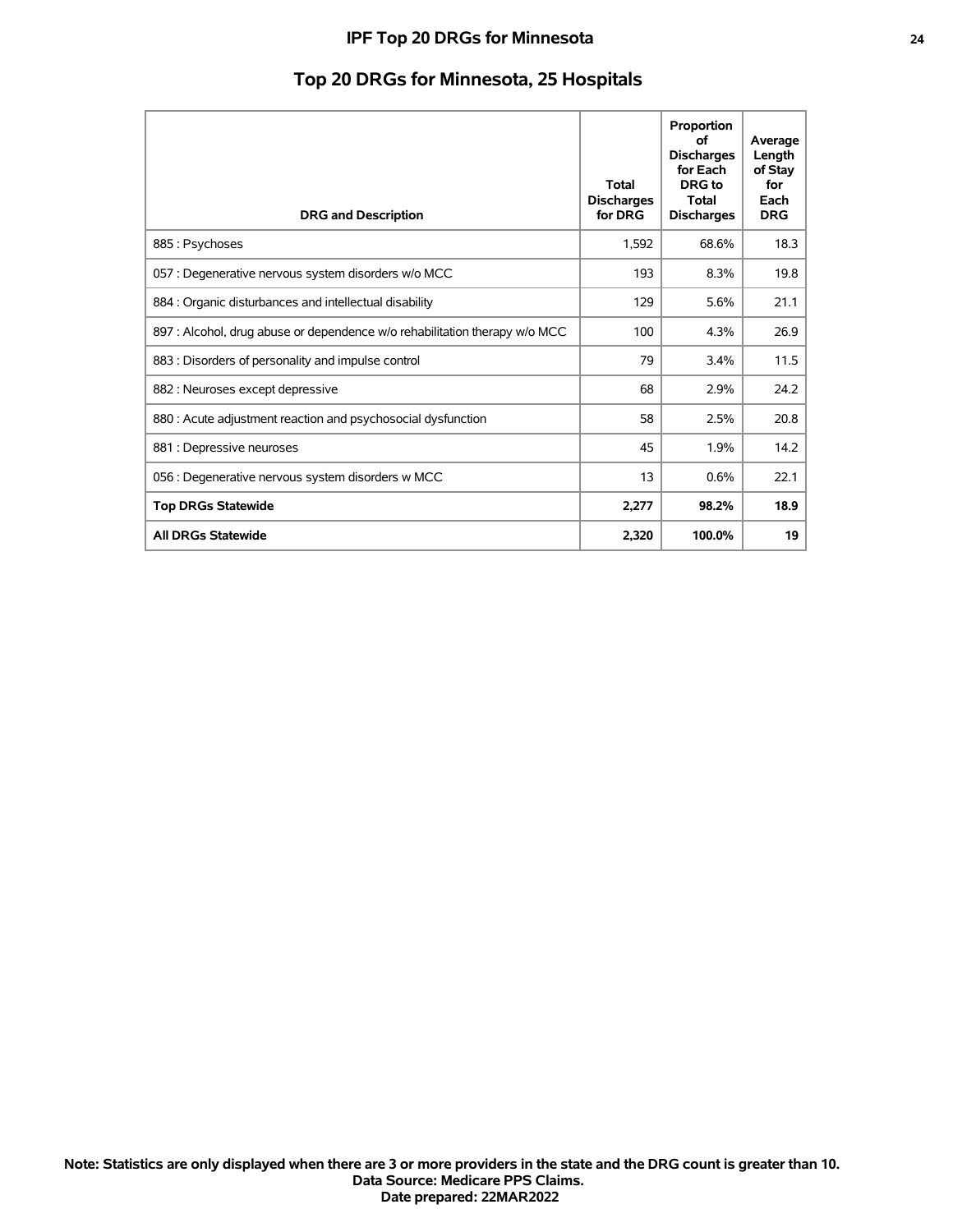## **IPF Top 20 DRGs for Missouri 25**

# **Top 20 DRGs for Missouri, 36 Hospitals**

| <b>DRG and Description</b>                                                 | <b>Total</b><br><b>Discharges</b><br>for DRG | Proportion<br>of<br><b>Discharges</b><br>for Each<br>DRG to<br><b>Total</b><br><b>Discharges</b> | Average<br>Length<br>of Stay<br>for<br>Each<br><b>DRG</b> |
|----------------------------------------------------------------------------|----------------------------------------------|--------------------------------------------------------------------------------------------------|-----------------------------------------------------------|
| 885: Psychoses                                                             | 3,071                                        | 63.1%                                                                                            | 11.6                                                      |
| 057 : Degenerative nervous system disorders w/o MCC                        | 626                                          | 12.9%                                                                                            | 12.9                                                      |
| 884 : Organic disturbances and intellectual disability                     | 449                                          | 9.2%                                                                                             | 14.1                                                      |
| 895 : Alcohol, drug abuse or dependence w rehabilitation therapy           | 216                                          | 4.4%                                                                                             | 13.4                                                      |
| 881 : Depressive neuroses                                                  | 105                                          | 2.2%                                                                                             | 8.2                                                       |
| 897 : Alcohol, drug abuse or dependence w/o rehabilitation therapy w/o MCC | 87                                           | 1.8%                                                                                             | 5.7                                                       |
| 056 : Degenerative nervous system disorders w MCC                          | 85                                           | 1.8%                                                                                             | 14.5                                                      |
| 880 : Acute adjustment reaction and psychosocial dysfunction               | 48                                           | 1.0%                                                                                             | 8.4                                                       |
| 882 : Neuroses except depressive                                           | 48                                           | 1.0%                                                                                             | 7.1                                                       |
| 883 : Disorders of personality and impulse control                         | 41                                           | 0.8%                                                                                             | 6.2                                                       |
| 886 : Behavioral and developmental disorders                               | 13                                           | 0.3%                                                                                             | 5.2                                                       |
| 894 : Alcohol, drug abuse or dependence, left AMA                          | 11                                           | 0.2%                                                                                             | 4.4                                                       |
| <b>Top DRGs Statewide</b>                                                  | 4.800                                        | 98.6%                                                                                            | 11.8                                                      |
| <b>All DRGs Statewide</b>                                                  | 4,867                                        | 100.0%                                                                                           | 11.8                                                      |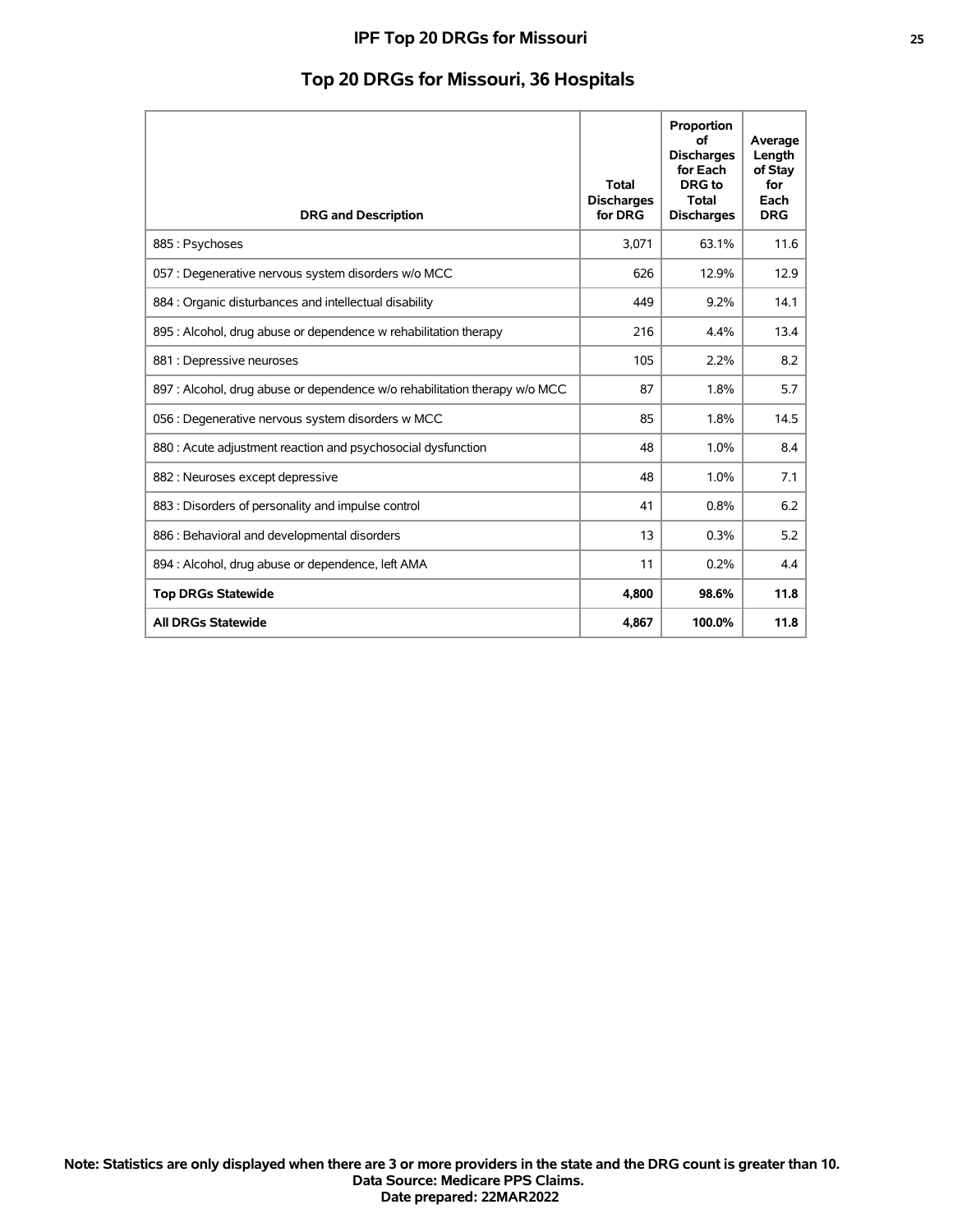## **IPF Top 20 DRGs for Mississippi 26**

|  |  |  |  | Top 20 DRGs for Mississippi, 36 Hospitals |  |  |  |  |  |
|--|--|--|--|-------------------------------------------|--|--|--|--|--|
|--|--|--|--|-------------------------------------------|--|--|--|--|--|

| <b>DRG and Description</b>                                                 | <b>Total</b><br><b>Discharges</b><br>for DRG | Proportion<br>οf<br><b>Discharges</b><br>for Each<br><b>DRG</b> to<br><b>Total</b><br><b>Discharges</b> | Average<br>Length<br>of Stay<br>for<br>Each<br><b>DRG</b> |
|----------------------------------------------------------------------------|----------------------------------------------|---------------------------------------------------------------------------------------------------------|-----------------------------------------------------------|
| 885: Psychoses                                                             | 3,288                                        | 58.8%                                                                                                   | 13.2                                                      |
| 884 : Organic disturbances and intellectual disability                     | 1,118                                        | 20.0%                                                                                                   | 13.2                                                      |
| 057 : Degenerative nervous system disorders w/o MCC                        | 563                                          | 10.1%                                                                                                   | 14.2                                                      |
| 897 : Alcohol, drug abuse or dependence w/o rehabilitation therapy w/o MCC | 206                                          | 3.7%                                                                                                    | 10.3                                                      |
| 881 : Depressive neuroses                                                  | 146                                          | 2.6%                                                                                                    | 10.2                                                      |
| 880 : Acute adjustment reaction and psychosocial dysfunction               | 69                                           | 1.2%                                                                                                    | 9.8                                                       |
| 056 : Degenerative nervous system disorders w MCC                          | 46                                           | 0.8%                                                                                                    | 18.3                                                      |
| 882 : Neuroses except depressive                                           | 34                                           | 0.6%                                                                                                    | 11                                                        |
| 895 : Alcohol, drug abuse or dependence w rehabilitation therapy           | 21                                           | 0.4%                                                                                                    | 14.2                                                      |
| 883 : Disorders of personality and impulse control                         | 20                                           | 0.4%                                                                                                    | 13.4                                                      |
| 948 : Signs and symptoms w/o MCC                                           | 14                                           | 0.3%                                                                                                    | 10.2                                                      |
| 894 : Alcohol, drug abuse or dependence, left AMA                          | 13                                           | 0.2%                                                                                                    | 4.2                                                       |
| <b>Top DRGs Statewide</b>                                                  | 5,538                                        | 99.0%                                                                                                   | 13.1                                                      |
| <b>All DRGs Statewide</b>                                                  | 5.594                                        | 100.0%                                                                                                  | 13.1                                                      |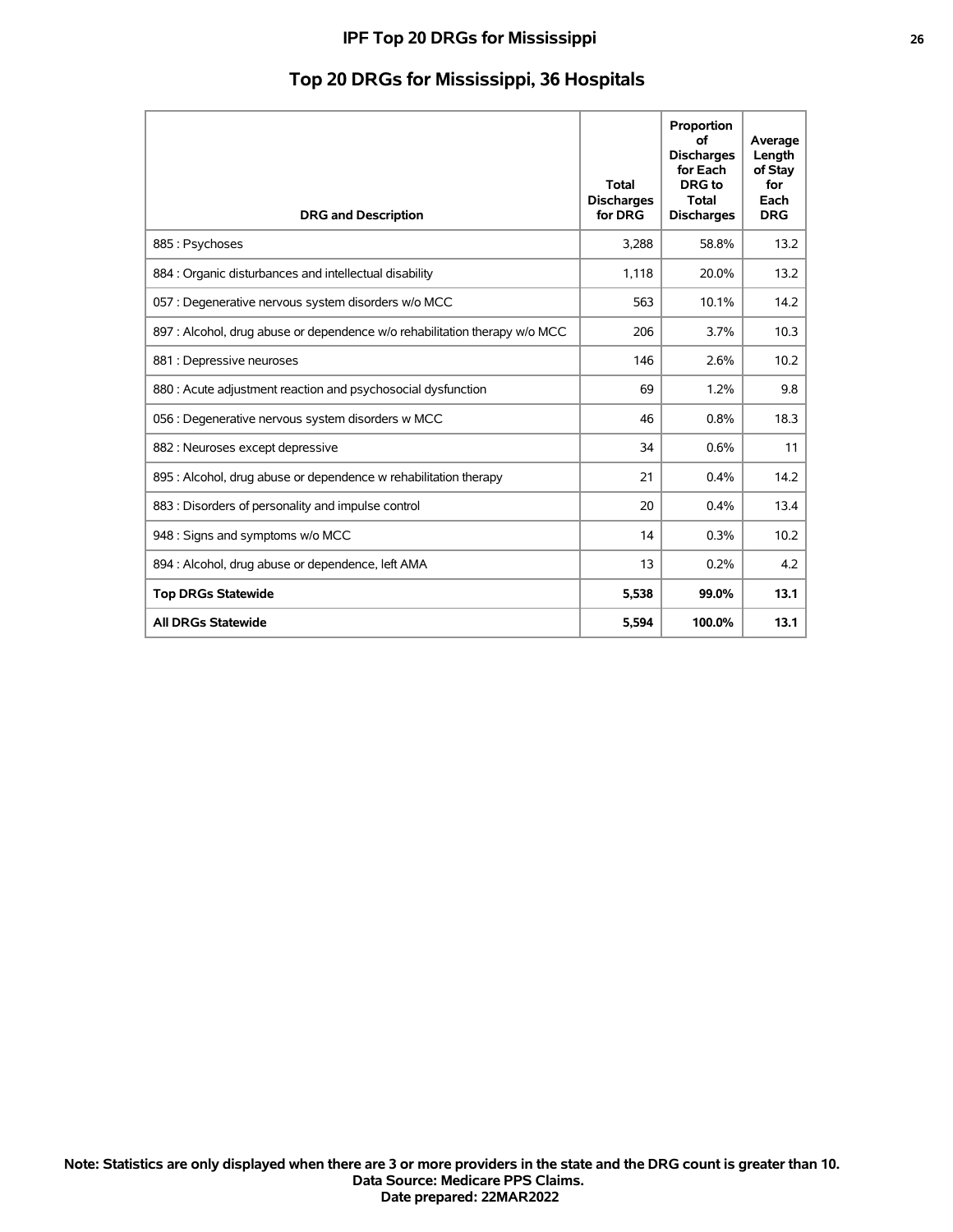**Top 20 DRGs for Montana, 2 Hospitals**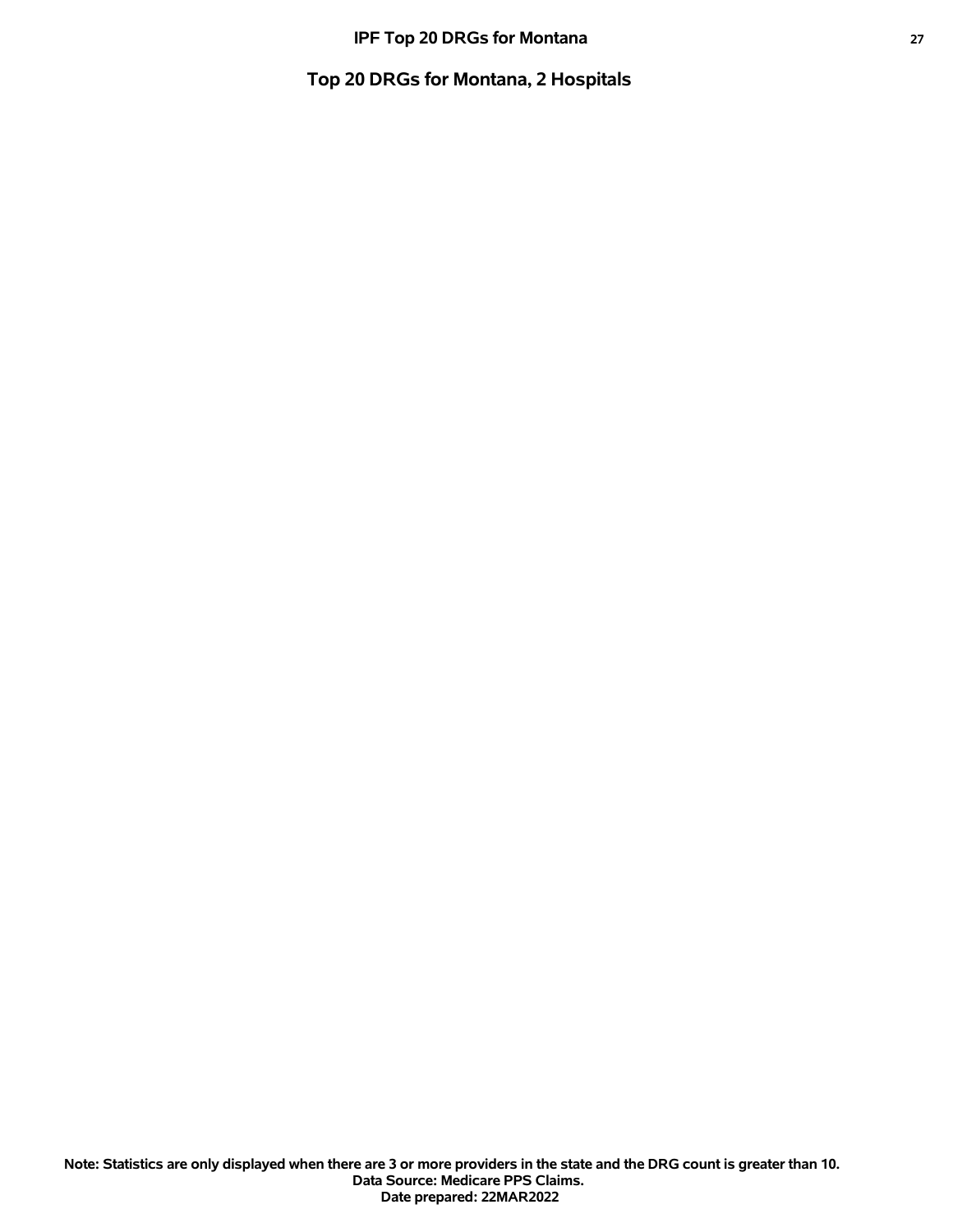## **IPF Top 20 DRGs for North Carolina 28**

|  |  |  |  |  | Top 20 DRGs for North Carolina, 42 Hospitals |  |  |  |
|--|--|--|--|--|----------------------------------------------|--|--|--|
|--|--|--|--|--|----------------------------------------------|--|--|--|

| <b>DRG and Description</b>                                                 | Total<br><b>Discharges</b><br>for DRG | Proportion<br>∩f<br><b>Discharges</b><br>for Each<br><b>DRG</b> to<br><b>Total</b><br><b>Discharges</b> | Average<br>Length<br>of Stay<br>for<br>Each<br><b>DRG</b> |
|----------------------------------------------------------------------------|---------------------------------------|---------------------------------------------------------------------------------------------------------|-----------------------------------------------------------|
| 885 : Psychoses                                                            | 5,022                                 | 81.5%                                                                                                   | 13                                                        |
| 884 : Organic disturbances and intellectual disability                     | 264                                   | 4.3%                                                                                                    | 22.7                                                      |
| 897 : Alcohol, drug abuse or dependence w/o rehabilitation therapy w/o MCC | 240                                   | 3.9%                                                                                                    | 7.2                                                       |
| 881 : Depressive neuroses                                                  | 139                                   | 2.3%                                                                                                    | 7.3                                                       |
| 895 : Alcohol, drug abuse or dependence w rehabilitation therapy           | 121                                   | 2.0%                                                                                                    | 10.4                                                      |
| 057 : Degenerative nervous system disorders w/o MCC                        | 115                                   | 1.9%                                                                                                    | 22.4                                                      |
| 882 : Neuroses except depressive                                           | 89                                    | 1.4%                                                                                                    | 9.3                                                       |
| 880 : Acute adjustment reaction and psychosocial dysfunction               | 44                                    | 0.7%                                                                                                    | 12.4                                                      |
| 883 : Disorders of personality and impulse control                         | 38                                    | 0.6%                                                                                                    | 10.6                                                      |
| 056 : Degenerative nervous system disorders w MCC                          | 16                                    | 0.3%                                                                                                    | 33.9                                                      |
| <b>Top DRGs Statewide</b>                                                  | 6,088                                 | 98.8%                                                                                                   | 13.2                                                      |
| <b>All DRGs Statewide</b>                                                  | 6,164                                 | 100.0%                                                                                                  | 13.2                                                      |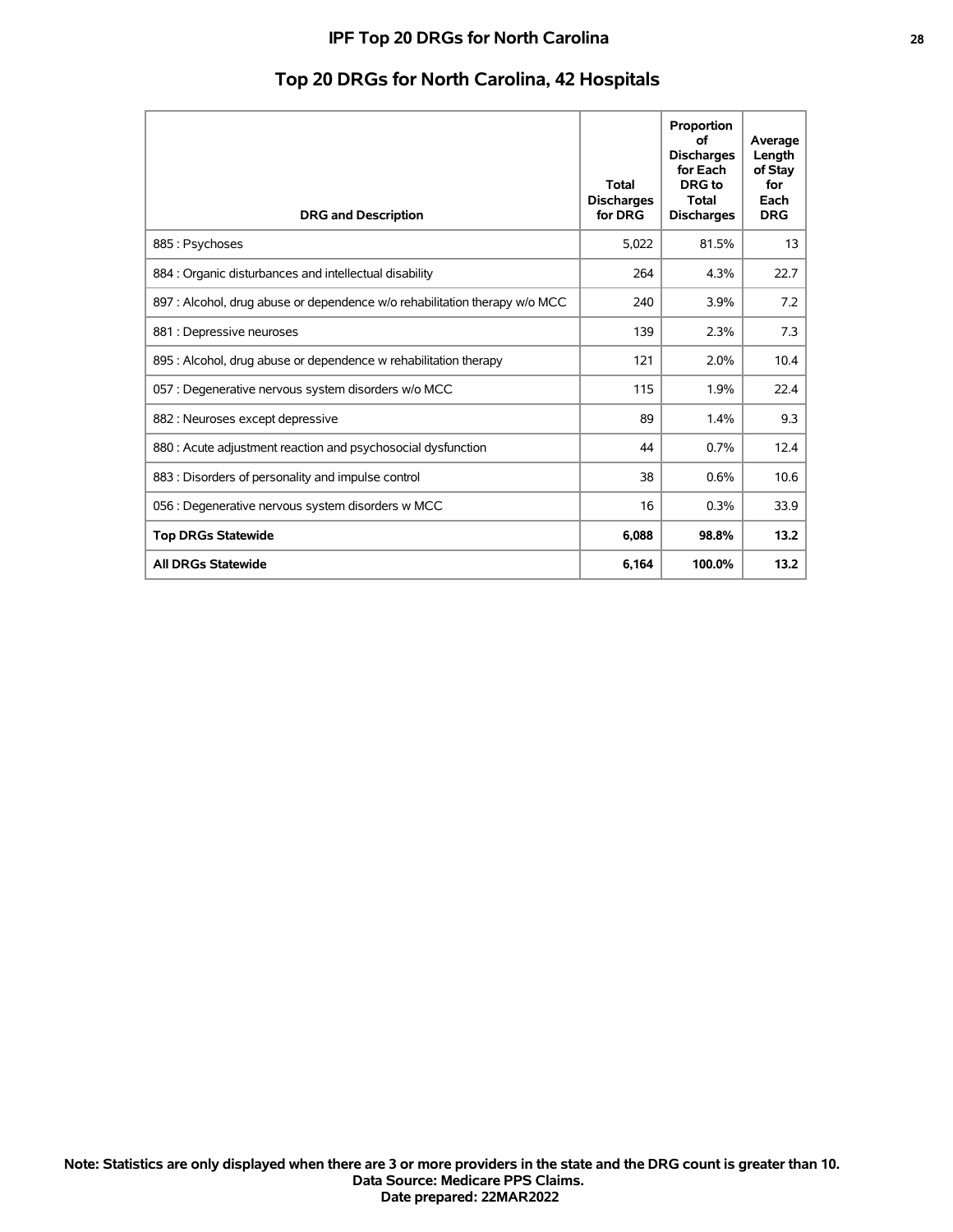## **IPF Top 20 DRGs for North Dakota 29**

# **Top 20 DRGs for North Dakota, 6 Hospitals**

| <b>DRG and Description</b>                                                 | <b>Total</b><br><b>Discharges</b><br>for DRG | Proportion<br>οf<br><b>Discharges</b><br>for Each<br><b>DRG</b> to<br>Total<br><b>Discharges</b> | Average<br>Length<br>of Stay<br>for<br>Each<br><b>DRG</b> |
|----------------------------------------------------------------------------|----------------------------------------------|--------------------------------------------------------------------------------------------------|-----------------------------------------------------------|
| 885: Psychoses                                                             | 694                                          | 81.3%                                                                                            | 11                                                        |
| 897 : Alcohol, drug abuse or dependence w/o rehabilitation therapy w/o MCC | 43                                           | 5.0%                                                                                             | 9.9                                                       |
| 883 : Disorders of personality and impulse control                         | 25                                           | 2.9%                                                                                             | 8.7                                                       |
| 882 : Neuroses except depressive                                           | 24                                           | 2.8%                                                                                             | 3.8                                                       |
| 881 : Depressive neuroses                                                  | 20                                           | 2.3%                                                                                             | 4.7                                                       |
| 884 : Organic disturbances and intellectual disability                     | 20                                           | 2.3%                                                                                             | 19.6                                                      |
| <b>Top DRGs Statewide</b>                                                  | 826                                          | 96.7%                                                                                            | 10.7                                                      |
| <b>All DRGs Statewide</b>                                                  | 854                                          | 100.0%                                                                                           | 10.8                                                      |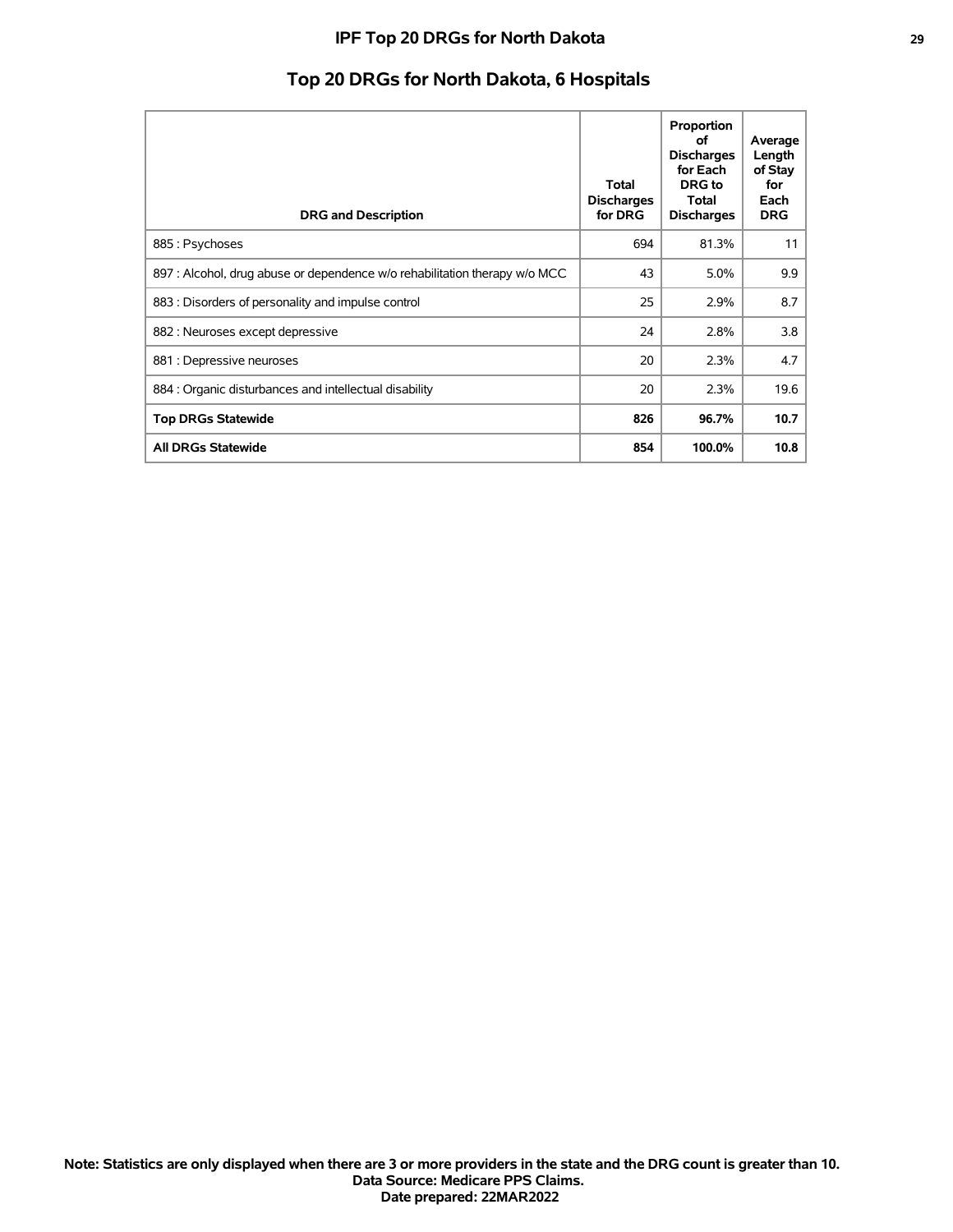## **IPF Top 20 DRGs for Nebraska** 30

# **Top 20 DRGs for Nebraska, 9 Hospitals**

| <b>DRG and Description</b>                                                 | <b>Total</b><br><b>Discharges</b><br>for DRG | Proportion<br>οf<br><b>Discharges</b><br>for Each<br><b>DRG</b> to<br>Total<br><b>Discharges</b> | Average<br>Length<br>of Stay<br>for<br>Each<br><b>DRG</b> |
|----------------------------------------------------------------------------|----------------------------------------------|--------------------------------------------------------------------------------------------------|-----------------------------------------------------------|
| 885: Psychoses                                                             | 806                                          | 73.8%                                                                                            | 9                                                         |
| 057 : Degenerative nervous system disorders w/o MCC                        | 104                                          | 9.5%                                                                                             | 17.2                                                      |
| 884 : Organic disturbances and intellectual disability                     | 42                                           | 3.9%                                                                                             | 15.9                                                      |
| 897 : Alcohol, drug abuse or dependence w/o rehabilitation therapy w/o MCC | 37                                           | 3.4%                                                                                             | 5.4                                                       |
| 883 : Disorders of personality and impulse control                         | 29                                           | 2.7%                                                                                             | 6.9                                                       |
| 882 : Neuroses except depressive                                           | 21                                           | 1.9%                                                                                             | 4.1                                                       |
| 881 : Depressive neuroses                                                  | 17                                           | 1.6%                                                                                             | 5.6                                                       |
| 880 : Acute adjustment reaction and psychosocial dysfunction               | 11                                           | 1.0%                                                                                             | 4.3                                                       |
| <b>Top DRGs Statewide</b>                                                  | 1,067                                        | 97.7%                                                                                            | 9.7                                                       |
| <b>All DRGs Statewide</b>                                                  | 1,092                                        | 100.0%                                                                                           | 9.7                                                       |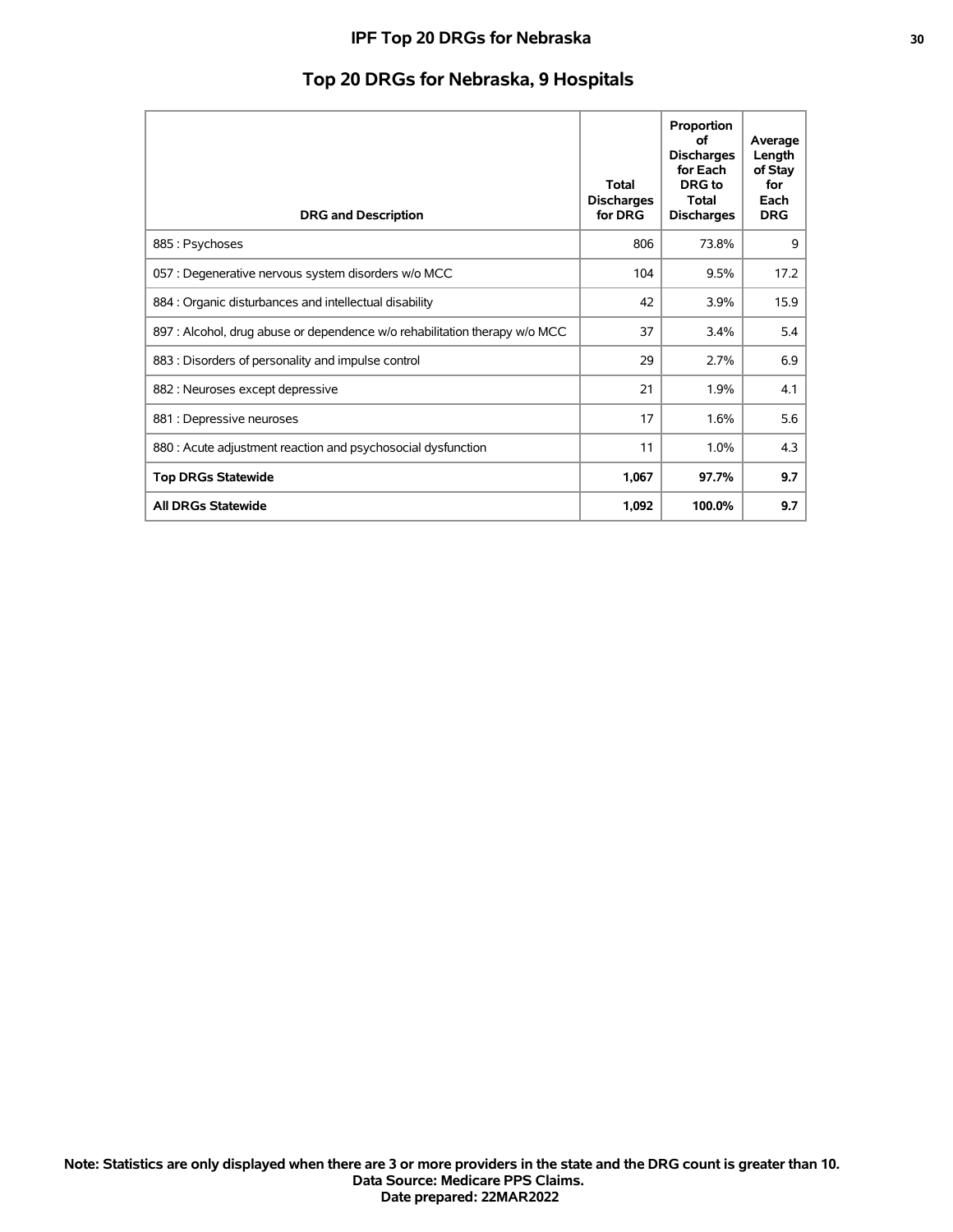## **IPF Top 20 DRGs for New Hampshire 31**

| <b>DRG and Description</b>                                                 | Total<br><b>Discharges</b><br>for DRG | Proportion<br>οf<br><b>Discharges</b><br>for Each<br>DRG to<br>Total<br><b>Discharges</b> | Average<br>Length<br>of Stay<br>for<br>Each<br><b>DRG</b> |
|----------------------------------------------------------------------------|---------------------------------------|-------------------------------------------------------------------------------------------|-----------------------------------------------------------|
| 885: Psychoses                                                             | 963                                   | 63.3%                                                                                     | 14.3                                                      |
| 057 : Degenerative nervous system disorders w/o MCC                        | 120                                   | 7.9%                                                                                      | 21.8                                                      |
| 884 : Organic disturbances and intellectual disability                     | 95                                    | 6.2%                                                                                      | 30.3                                                      |
| 897 : Alcohol, drug abuse or dependence w/o rehabilitation therapy w/o MCC | 89                                    | 5.9%                                                                                      | 6.5                                                       |
| 881 : Depressive neuroses                                                  | 72                                    | 4.7%                                                                                      | 8                                                         |
| 882 : Neuroses except depressive                                           | 49                                    | 3.2%                                                                                      | 9.5                                                       |
| 883 : Disorders of personality and impulse control                         | 40                                    | 2.6%                                                                                      | 10.5                                                      |
| 895 : Alcohol, drug abuse or dependence w rehabilitation therapy           | 31                                    | 2.0%                                                                                      | 7.4                                                       |
| 880 : Acute adjustment reaction and psychosocial dysfunction               | 29                                    | 1.9%                                                                                      | 9.4                                                       |
| 056 : Degenerative nervous system disorders w MCC                          | 14                                    | 0.9%                                                                                      | 33.5                                                      |
| <b>Top DRGs Statewide</b>                                                  | 1,502                                 | 98.7%                                                                                     | 14.8                                                      |
| <b>All DRGs Statewide</b>                                                  | 1,522                                 | 100.0%                                                                                    | 14.8                                                      |

# **Top 20 DRGs for New Hampshire, 12 Hospitals**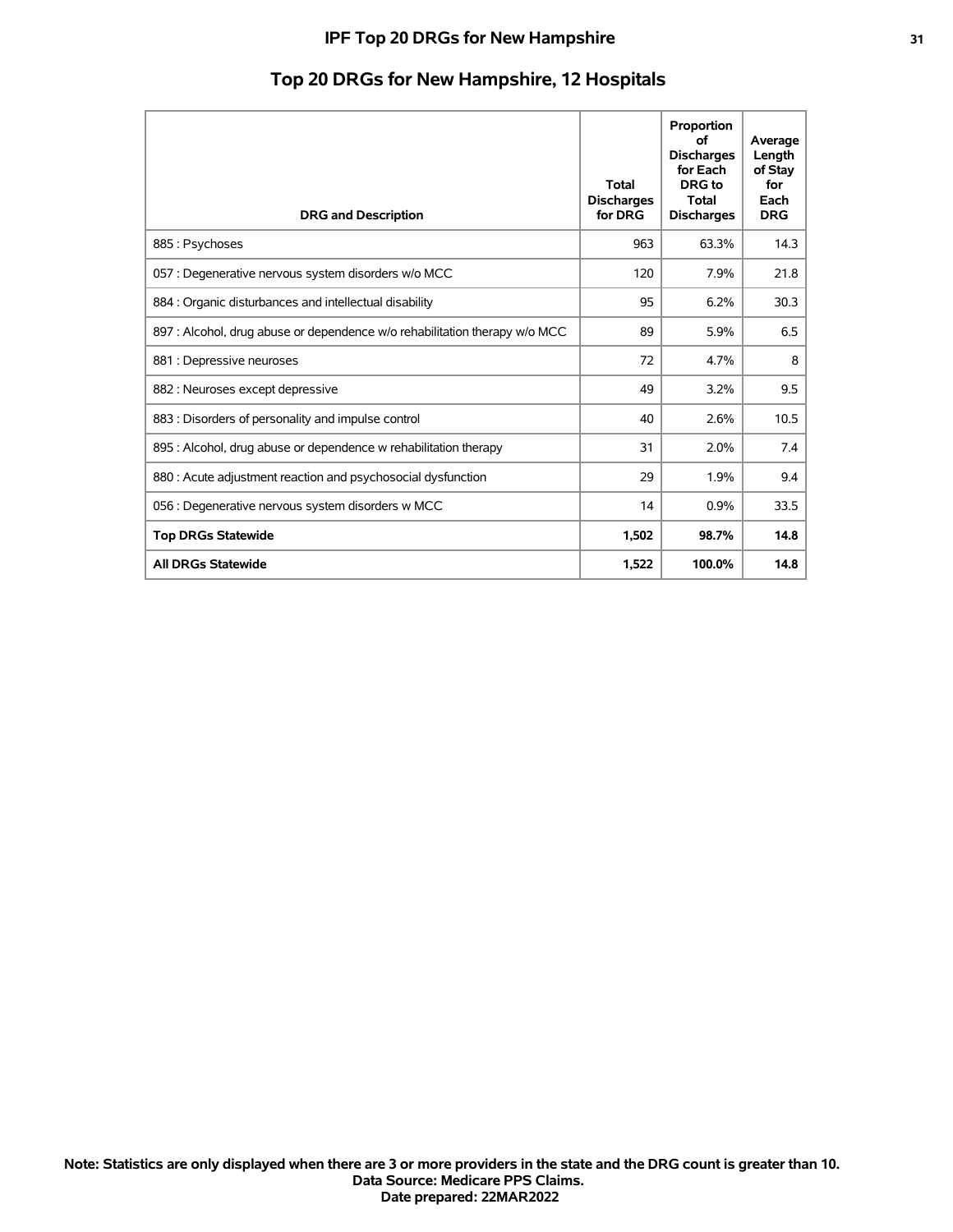| <b>DRG and Description</b>                                                 | <b>Total</b><br><b>Discharges</b><br>for DRG | Proportion<br>οf<br><b>Discharges</b><br>for Each<br>DRG to<br><b>Total</b><br><b>Discharges</b> | Average<br>Length<br>of Stay<br>for<br>Each<br><b>DRG</b> |
|----------------------------------------------------------------------------|----------------------------------------------|--------------------------------------------------------------------------------------------------|-----------------------------------------------------------|
| 885: Psychoses                                                             | 4,442                                        | 77.8%                                                                                            | 16.1                                                      |
| 897 : Alcohol, drug abuse or dependence w/o rehabilitation therapy w/o MCC | 285                                          | 5.0%                                                                                             | 7.8                                                       |
| 057 : Degenerative nervous system disorders w/o MCC                        | 269                                          | 4.7%                                                                                             | 23.8                                                      |
| 884 : Organic disturbances and intellectual disability                     | 246                                          | 4.3%                                                                                             | 20.2                                                      |
| 881 : Depressive neuroses                                                  | 133                                          | 2.3%                                                                                             | 10.9                                                      |
| 895 : Alcohol, drug abuse or dependence w rehabilitation therapy           | 117                                          | 2.1%                                                                                             | 18                                                        |
| 894 : Alcohol, drug abuse or dependence, left AMA                          | 50                                           | 0.9%                                                                                             | 4.9                                                       |
| 880 : Acute adjustment reaction and psychosocial dysfunction               | 46                                           | 0.8%                                                                                             | 11.3                                                      |
| 882 : Neuroses except depressive                                           | 35                                           | 0.6%                                                                                             | 12                                                        |
| 883 : Disorders of personality and impulse control                         | 26                                           | 0.5%                                                                                             | 7.2                                                       |
| 056 : Degenerative nervous system disorders w MCC                          | 19                                           | 0.3%                                                                                             | 26.2                                                      |
| <b>Top DRGs Statewide</b>                                                  | 5,668                                        | 99.3%                                                                                            | 16                                                        |
| <b>All DRGs Statewide</b>                                                  | 5,707                                        | 100.0%                                                                                           | 16                                                        |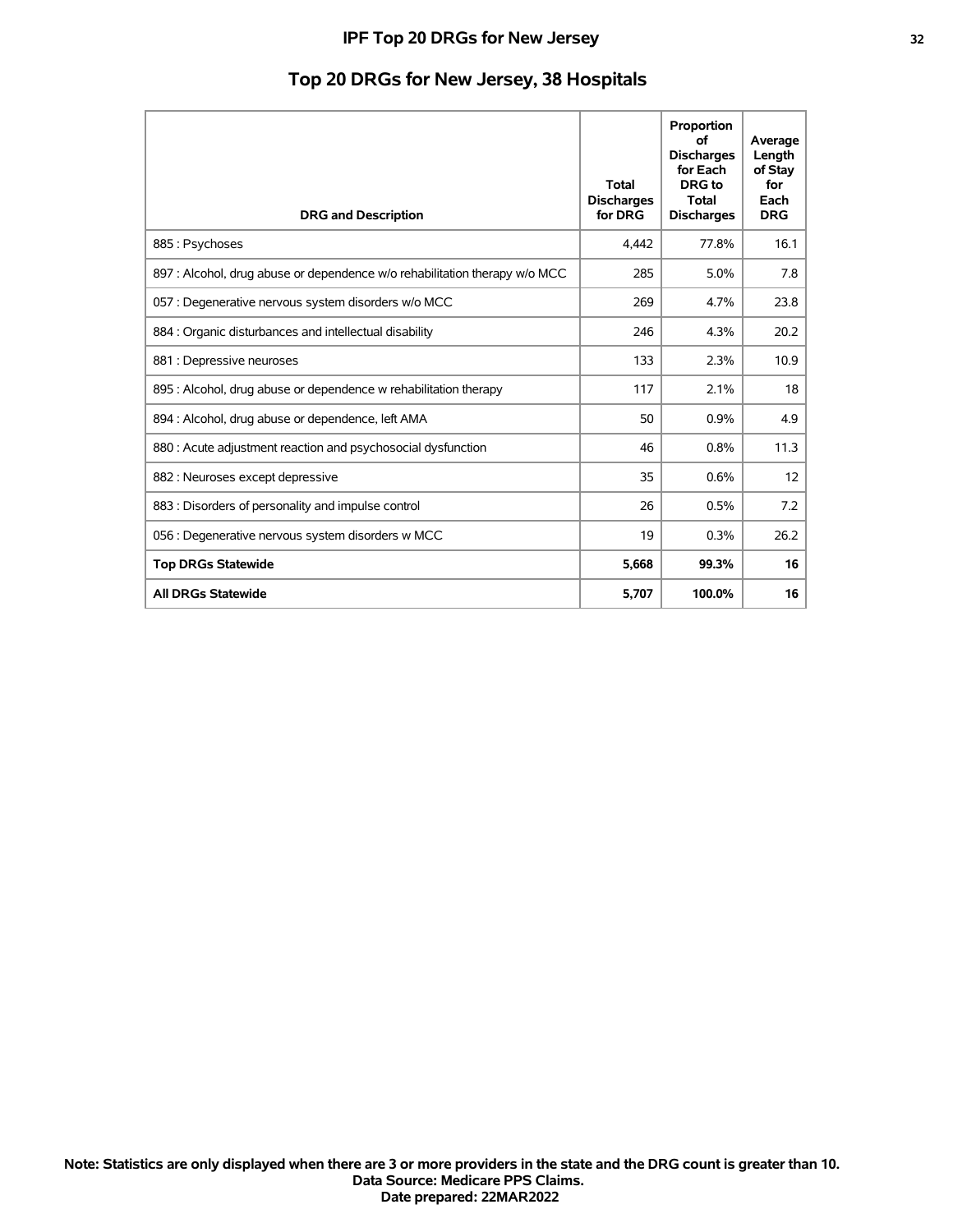## **IPF Top 20 DRGs for New Mexico 33**

# **Top 20 DRGs for New Mexico, 8 Hospitals**

| <b>DRG and Description</b>                                                 | Total<br><b>Discharges</b><br>for DRG | Proportion<br>οf<br><b>Discharges</b><br>for Each<br>DRG to<br>Total<br><b>Discharges</b> | Average<br>Length<br>of Stay<br>for<br>Each<br><b>DRG</b> |
|----------------------------------------------------------------------------|---------------------------------------|-------------------------------------------------------------------------------------------|-----------------------------------------------------------|
| 885 : Psychoses                                                            | 1,157                                 | 90.5%                                                                                     | 10.9                                                      |
| 897 : Alcohol, drug abuse or dependence w/o rehabilitation therapy w/o MCC | 38                                    | 3.0%                                                                                      | 6.1                                                       |
| 881 : Depressive neuroses                                                  | 22                                    | 1.7%                                                                                      | 7.3                                                       |
| 884 : Organic disturbances and intellectual disability                     | 22                                    | 1.7%                                                                                      | 21.7                                                      |
| 057 : Degenerative nervous system disorders w/o MCC                        | 11                                    | 0.9%                                                                                      | 33.1                                                      |
| <b>Top DRGs Statewide</b>                                                  | 1,250                                 | 97.7%                                                                                     | 11.1                                                      |
| All DRGs Statewide                                                         | 1,279                                 | 100.0%                                                                                    | 11                                                        |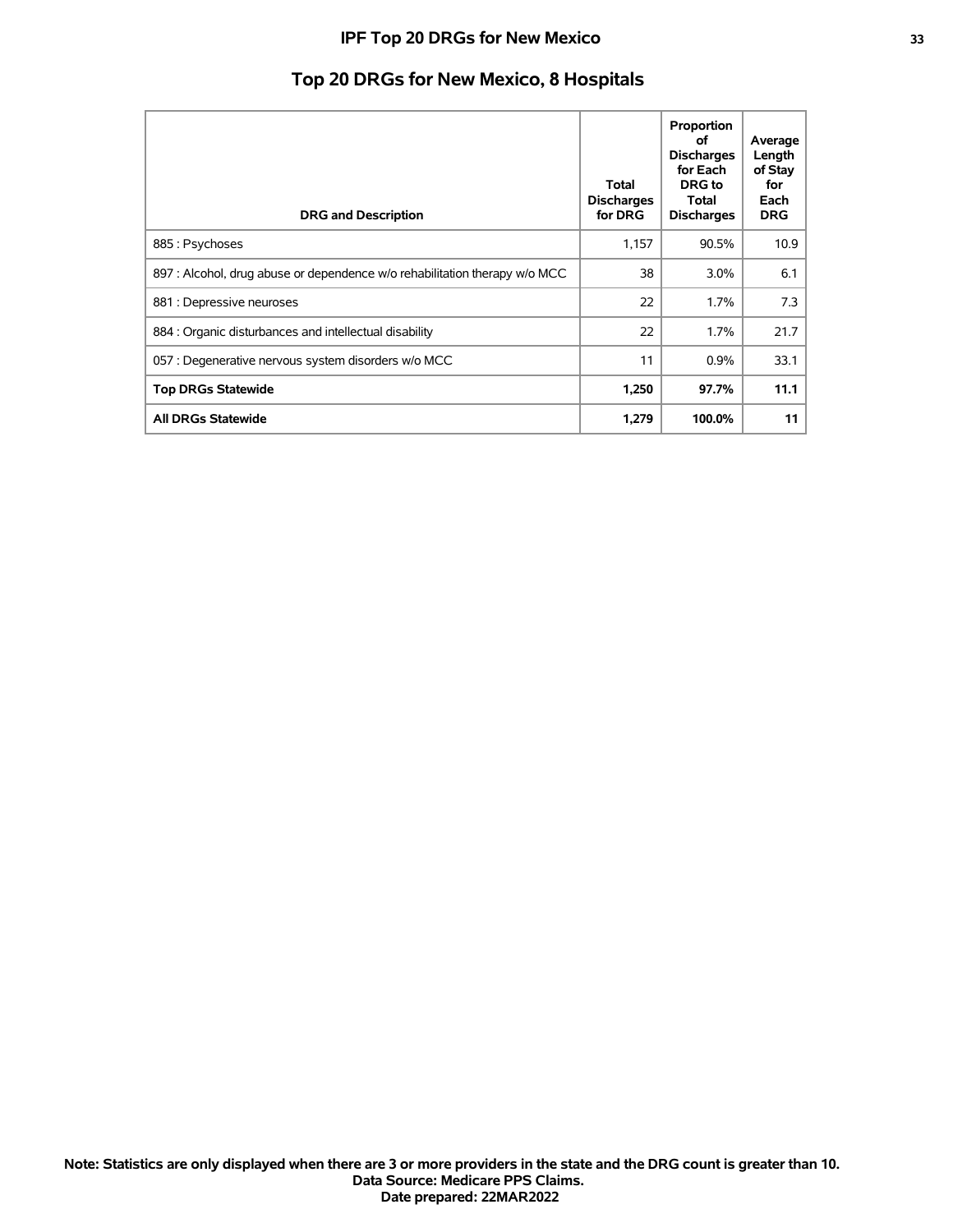## **IPF Top 20 DRGs for Nevada 34**

# **Top 20 DRGs for Nevada, 16 Hospitals**

| <b>DRG and Description</b>                                                 | <b>Total</b><br><b>Discharges</b><br>for DRG | Proportion<br>οf<br><b>Discharges</b><br>for Each<br>DRG to<br>Total<br><b>Discharges</b> | Average<br>Length<br>of Stay<br>for<br>Each<br><b>DRG</b> |
|----------------------------------------------------------------------------|----------------------------------------------|-------------------------------------------------------------------------------------------|-----------------------------------------------------------|
| 885: Psychoses                                                             | 3,572                                        | 80.7%                                                                                     | 10.9                                                      |
| 884 : Organic disturbances and intellectual disability                     | 199                                          | 4.5%                                                                                      | 23.3                                                      |
| 897 : Alcohol, drug abuse or dependence w/o rehabilitation therapy w/o MCC | 161                                          | 3.6%                                                                                      | 7.3                                                       |
| 895 : Alcohol, drug abuse or dependence w rehabilitation therapy           | 139                                          | 3.1%                                                                                      | 11.8                                                      |
| 057 : Degenerative nervous system disorders w/o MCC                        | 136                                          | 3.1%                                                                                      | 27.3                                                      |
| 881 : Depressive neuroses                                                  | 66                                           | 1.5%                                                                                      | 7.8                                                       |
| 056 : Degenerative nervous system disorders w MCC                          | 39                                           | 0.9%                                                                                      | 30.8                                                      |
| 880 : Acute adjustment reaction and psychosocial dysfunction               | 26                                           | 0.6%                                                                                      | 11.8                                                      |
| 894 : Alcohol, drug abuse or dependence, left AMA                          | 25                                           | 0.6%                                                                                      | 4.4                                                       |
| 882 : Neuroses except depressive                                           | 19                                           | $0.4\%$                                                                                   | 5.1                                                       |
| <b>Top DRGs Statewide</b>                                                  | 4,382                                        | 99.0%                                                                                     | 12                                                        |
| <b>All DRGs Statewide</b>                                                  | 4.426                                        | 100.0%                                                                                    | 11.9                                                      |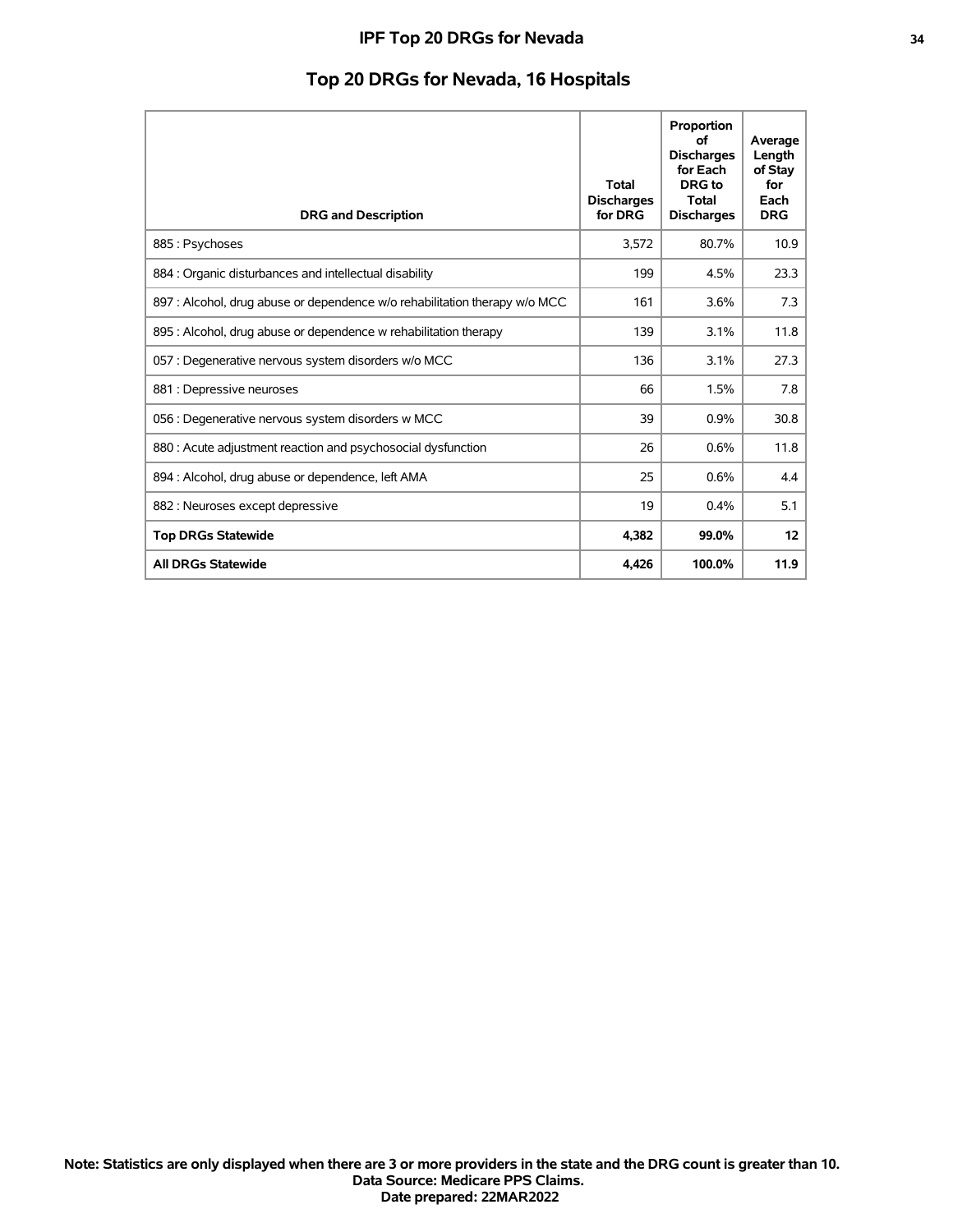|  |  | Top 20 DRGs for New York, 94 Hospitals |  |  |  |  |  |  |  |
|--|--|----------------------------------------|--|--|--|--|--|--|--|
|--|--|----------------------------------------|--|--|--|--|--|--|--|

| <b>DRG and Description</b>                                                 | <b>Total</b><br><b>Discharges</b><br>for DRG | Proportion<br>of<br><b>Discharges</b><br>for Each<br><b>DRG</b> to<br><b>Total</b><br><b>Discharges</b> | Average<br>Length<br>of Stay<br>for<br>Each<br><b>DRG</b> |
|----------------------------------------------------------------------------|----------------------------------------------|---------------------------------------------------------------------------------------------------------|-----------------------------------------------------------|
| 885: Psychoses                                                             | 9,512                                        | 85.1%                                                                                                   | 17.9                                                      |
| 881 : Depressive neuroses                                                  | 576                                          | 5.2%                                                                                                    | 10.9                                                      |
| 884 : Organic disturbances and intellectual disability                     | 304                                          | 2.7%                                                                                                    | 19.3                                                      |
| 897 : Alcohol, drug abuse or dependence w/o rehabilitation therapy w/o MCC | 174                                          | 1.6%                                                                                                    | 7.4                                                       |
| 882 : Neuroses except depressive                                           | 160                                          | 1.4%                                                                                                    | 11.2                                                      |
| 883 : Disorders of personality and impulse control                         | 142                                          | 1.3%                                                                                                    | 11.5                                                      |
| 880 : Acute adjustment reaction and psychosocial dysfunction               | 102                                          | 0.9%                                                                                                    | 14.4                                                      |
| 057 : Degenerative nervous system disorders w/o MCC                        | 60                                           | 0.5%                                                                                                    | 19.5                                                      |
| 895 : Alcohol, drug abuse or dependence w rehabilitation therapy           | 43                                           | 0.4%                                                                                                    | 20.4                                                      |
| 918 : Poisoning and toxic effects of drugs w/o MCC                         | 16                                           | 0.1%                                                                                                    | 9.9                                                       |
| 876 : OR procs w PDx of mental illness                                     | 13                                           | 0.1%                                                                                                    | 28                                                        |
| 886 : Behavioral and developmental disorders                               | 12                                           | 0.1%                                                                                                    | 13.2                                                      |
| <b>Top DRGs Statewide</b>                                                  | 11,114                                       | 99.4%                                                                                                   | 17.2                                                      |
| <b>All DRGs Statewide</b>                                                  | 11,183                                       | 100.0%                                                                                                  | 17.2                                                      |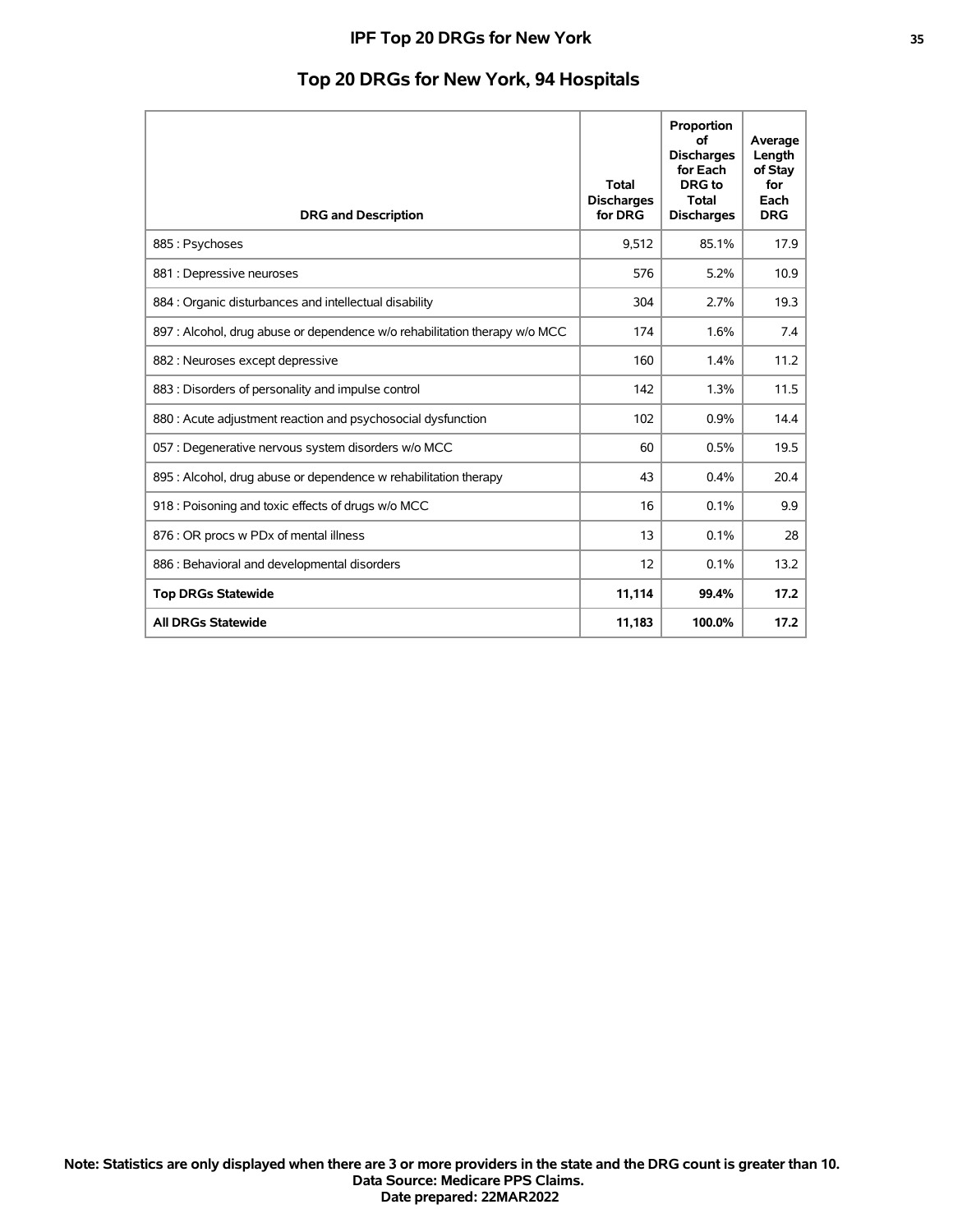## **IPF Top 20 DRGs for Ohio 36**

# **Top 20 DRGs for Ohio, 67 Hospitals**

| <b>DRG and Description</b>                                                 | <b>Total</b><br><b>Discharges</b><br>for DRG | Proportion<br>οf<br><b>Discharges</b><br>for Each<br>DRG to<br><b>Total</b><br><b>Discharges</b> | Average<br>Length<br>of Stay<br>for<br>Each<br><b>DRG</b> |
|----------------------------------------------------------------------------|----------------------------------------------|--------------------------------------------------------------------------------------------------|-----------------------------------------------------------|
| 885: Psychoses                                                             | 8.629                                        | 76.1%                                                                                            | 13                                                        |
| 884 : Organic disturbances and intellectual disability                     | 780                                          | 6.9%                                                                                             | 13.2                                                      |
| 057 : Degenerative nervous system disorders w/o MCC                        | 635                                          | 5.6%                                                                                             | 14.6                                                      |
| 895 : Alcohol, drug abuse or dependence w rehabilitation therapy           | 305                                          | 2.7%                                                                                             | 15.1                                                      |
| 897 : Alcohol, drug abuse or dependence w/o rehabilitation therapy w/o MCC | 270                                          | 2.4%                                                                                             | 8.4                                                       |
| 881 : Depressive neuroses                                                  | 207                                          | 1.8%                                                                                             | 8.4                                                       |
| 883 : Disorders of personality and impulse control                         | 100                                          | 0.9%                                                                                             | 11.8                                                      |
| 056 : Degenerative nervous system disorders w MCC                          | 96                                           | 0.9%                                                                                             | 16.8                                                      |
| 880 : Acute adjustment reaction and psychosocial dysfunction               | 91                                           | 0.8%                                                                                             | 9.9                                                       |
| 882 : Neuroses except depressive                                           | 88                                           | 0.8%                                                                                             | 12.8                                                      |
| 886 : Behavioral and developmental disorders                               | 40                                           | 0.4%                                                                                             | 11.8                                                      |
| 894 : Alcohol, drug abuse or dependence, left AMA                          | 19                                           | 0.2%                                                                                             | 4.9                                                       |
| 918 : Poisoning and toxic effects of drugs w/o MCC                         | 13                                           | 0.1%                                                                                             | 7.7                                                       |
| 896 : Alcohol, drug abuse or dependence w/o rehabilitation therapy w MCC   | 12                                           | 0.1%                                                                                             | 12.8                                                      |
| <b>Top DRGs Statewide</b>                                                  | 11,285                                       | 99.5%                                                                                            | 12.9                                                      |
| <b>All DRGs Statewide</b>                                                  | 11,342                                       | 100.0%                                                                                           | 12.9                                                      |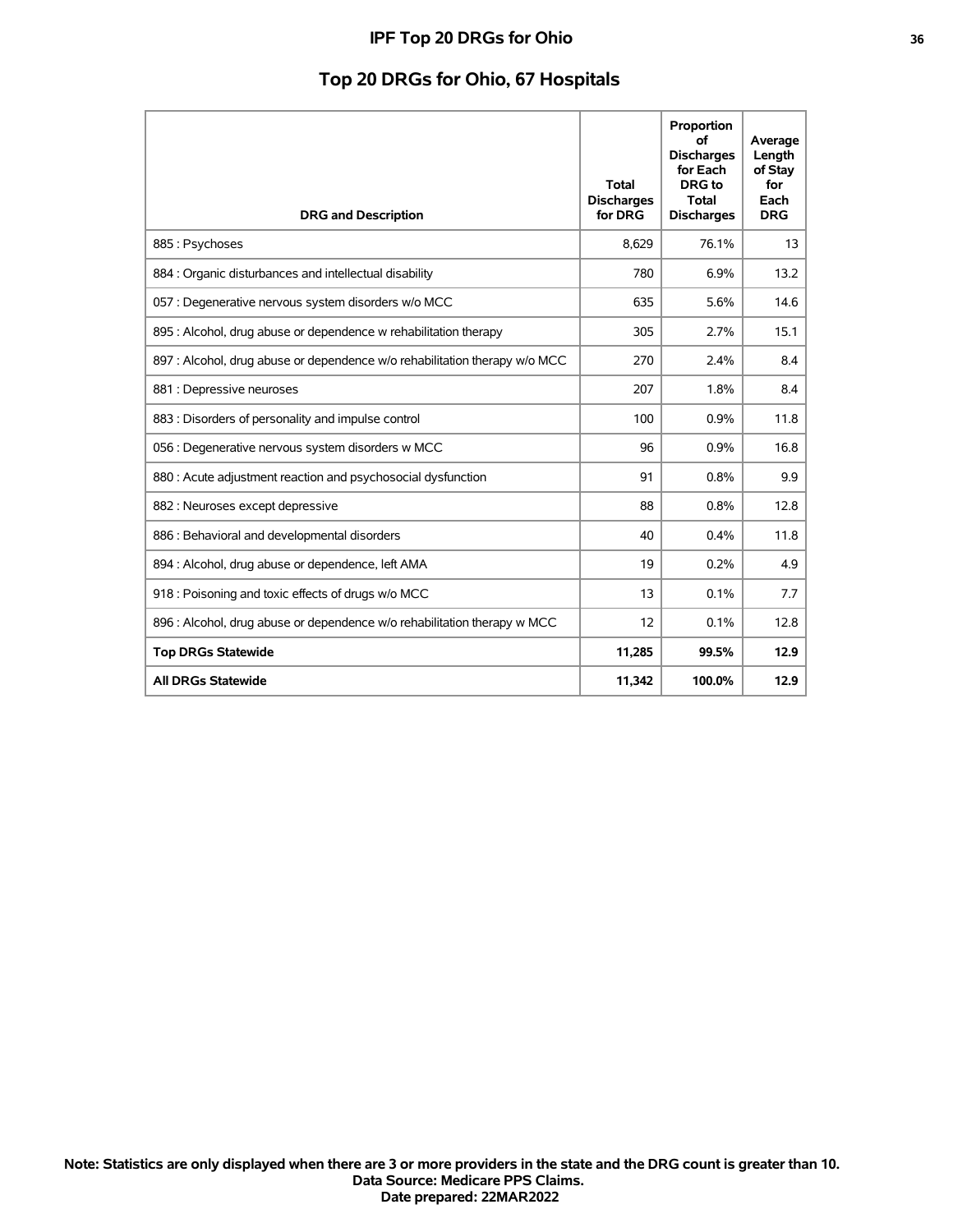## **IPF Top 20 DRGs for Oklahoma 37**

# **Top 20 DRGs for Oklahoma, 27 Hospitals**

| <b>DRG and Description</b>                                                 | Total<br><b>Discharges</b><br>for DRG | Proportion<br>οf<br><b>Discharges</b><br>for Each<br>DRG to<br><b>Total</b><br><b>Discharges</b> | Average<br>Length<br>of Stay<br>for<br>Each<br><b>DRG</b> |
|----------------------------------------------------------------------------|---------------------------------------|--------------------------------------------------------------------------------------------------|-----------------------------------------------------------|
| 885: Psychoses                                                             | 2,224                                 | 59.6%                                                                                            | 14.7                                                      |
| 057 : Degenerative nervous system disorders w/o MCC                        | 618                                   | 16.6%                                                                                            | 16.3                                                      |
| 884 : Organic disturbances and intellectual disability                     | 373                                   | 10.0%                                                                                            | 16.2                                                      |
| 881 : Depressive neuroses                                                  | 130                                   | 3.5%                                                                                             | 20.2                                                      |
| 056 : Degenerative nervous system disorders w MCC                          | 106                                   | 2.8%                                                                                             | 16.8                                                      |
| 897 : Alcohol, drug abuse or dependence w/o rehabilitation therapy w/o MCC | 94                                    | 2.5%                                                                                             | 8.6                                                       |
| 895 : Alcohol, drug abuse or dependence w rehabilitation therapy           | 52                                    | 1.4%                                                                                             | 12.6                                                      |
| 880 : Acute adjustment reaction and psychosocial dysfunction               | 40                                    | 1.1%                                                                                             | 12                                                        |
| 882 : Neuroses except depressive                                           | 16                                    | 0.4%                                                                                             | 12                                                        |
| 883 : Disorders of personality and impulse control                         | 11                                    | 0.3%                                                                                             | 21.4                                                      |
| <b>Top DRGs Statewide</b>                                                  | 3,664                                 | 98.2%                                                                                            | 15.2                                                      |
| <b>All DRGs Statewide</b>                                                  | 3,733                                 | 100.0%                                                                                           | 15.2                                                      |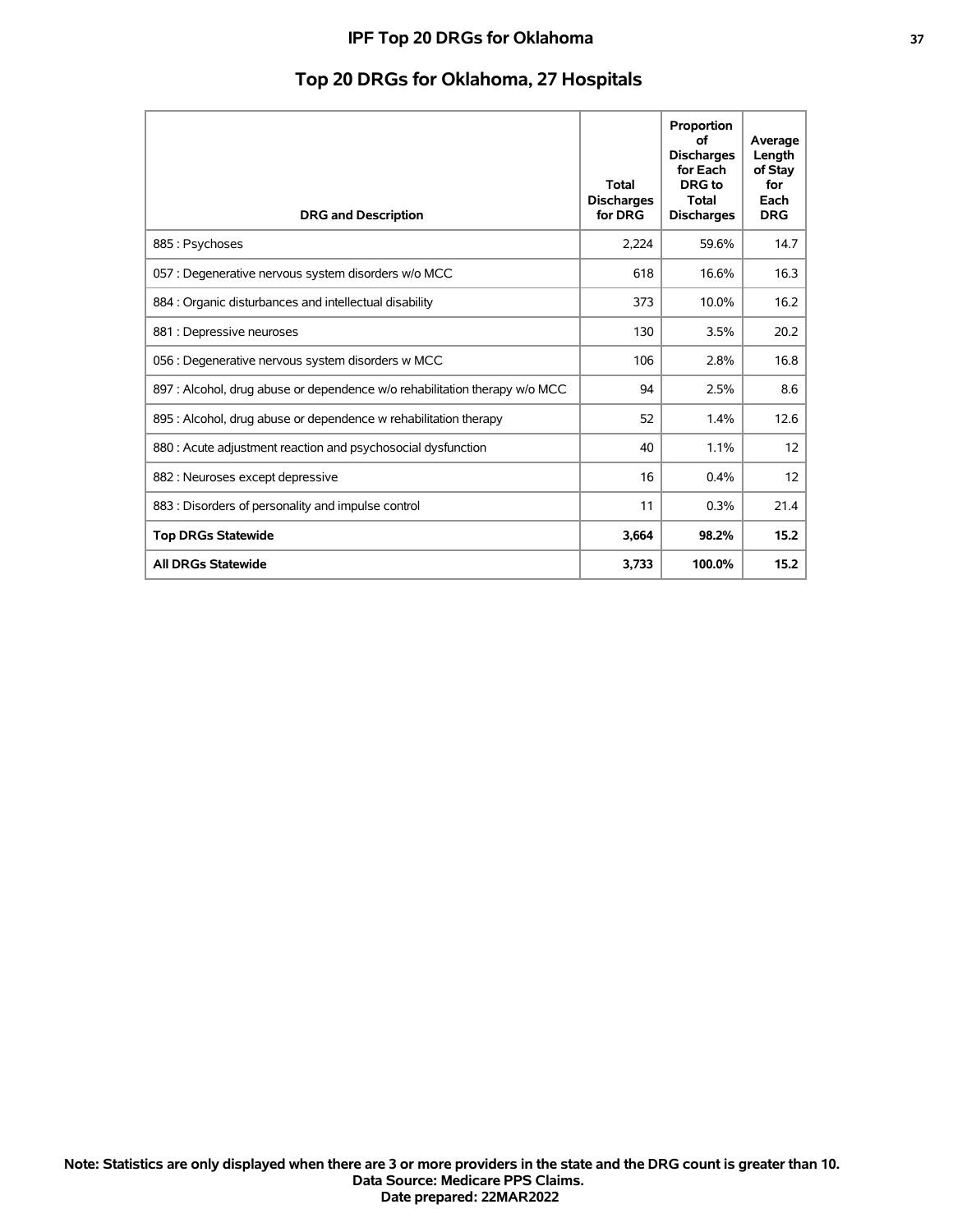# **Top 20 DRGs for Oregon, 12 Hospitals**

| <b>DRG and Description</b>                                                 | Total<br><b>Discharges</b><br>for DRG | Proportion<br>οf<br><b>Discharges</b><br>for Each<br><b>DRG</b> to<br>Total<br><b>Discharges</b> | Average<br>Length<br>of Stay<br>for<br>Each<br><b>DRG</b> |
|----------------------------------------------------------------------------|---------------------------------------|--------------------------------------------------------------------------------------------------|-----------------------------------------------------------|
| 885 : Psychoses                                                            | 1,086                                 | 78.5%                                                                                            | 20.2                                                      |
| 897 : Alcohol, drug abuse or dependence w/o rehabilitation therapy w/o MCC | 182                                   | 13.2%                                                                                            | 8.4                                                       |
| 881 : Depressive neuroses                                                  | 36                                    | 2.6%                                                                                             | 13.1                                                      |
| 884 : Organic disturbances and intellectual disability                     | 20                                    | 1.5%                                                                                             | 24.8                                                      |
| 882 : Neuroses except depressive                                           | 13                                    | 0.9%                                                                                             | 10.1                                                      |
| <b>Top DRGs Statewide</b>                                                  | 1,337                                 | 96.6%                                                                                            | 18.4                                                      |
| <b>All DRGs Statewide</b>                                                  | 1,384                                 | 100.0%                                                                                           | 18.3                                                      |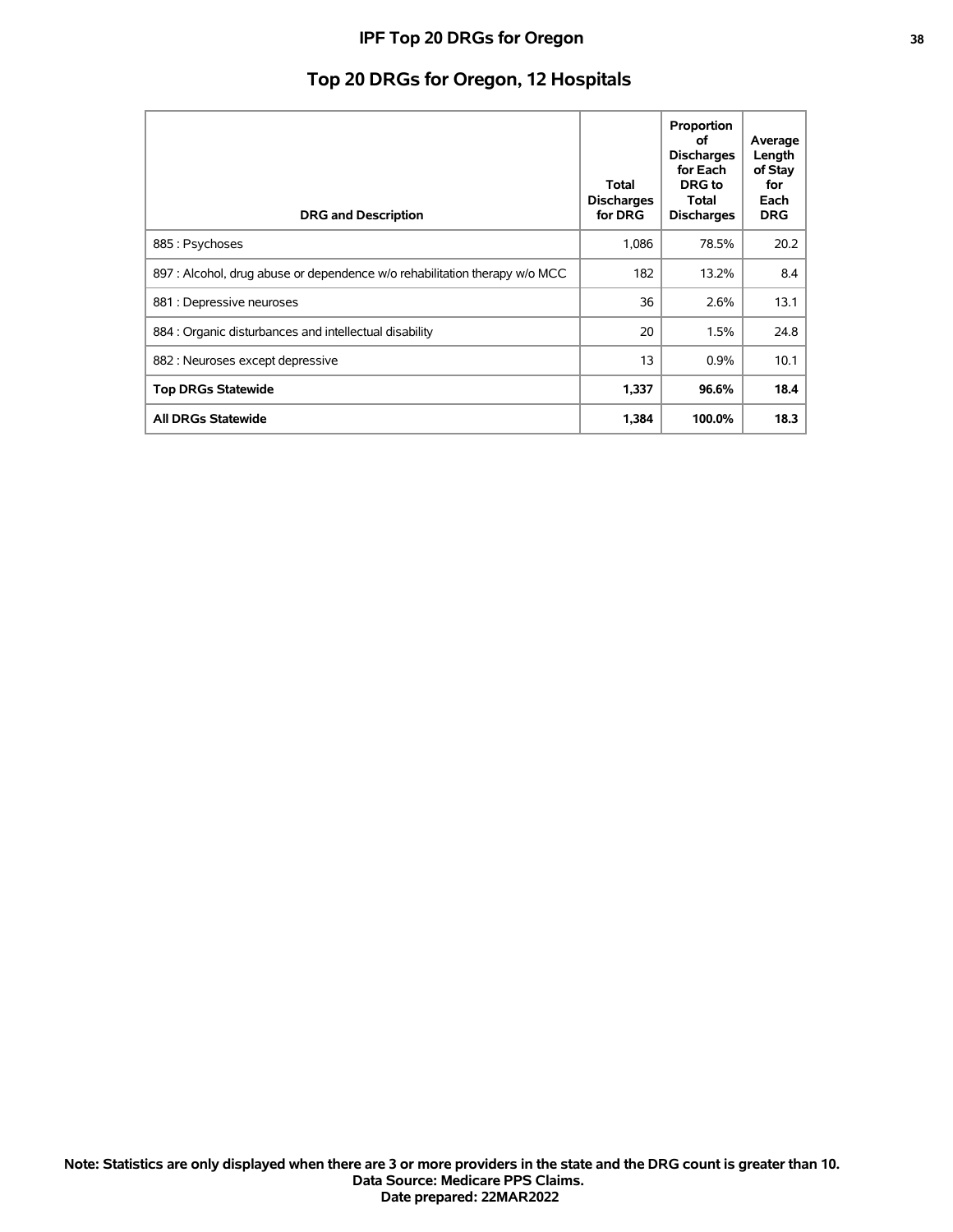## **IPF Top 20 DRGs for Pennsylvania 39**

|  |  |  |  |  |  | Top 20 DRGs for Pennsylvania, 74 Hospitals |  |
|--|--|--|--|--|--|--------------------------------------------|--|
|--|--|--|--|--|--|--------------------------------------------|--|

| <b>DRG and Description</b>                                                 | <b>Total</b><br><b>Discharges</b><br>for DRG | Proportion<br>of<br><b>Discharges</b><br>for Each<br>DRG to<br><b>Total</b><br><b>Discharges</b> | Average<br>Length<br>of Stay<br>for<br>Each<br><b>DRG</b> |
|----------------------------------------------------------------------------|----------------------------------------------|--------------------------------------------------------------------------------------------------|-----------------------------------------------------------|
| 885: Psychoses                                                             | 6,823                                        | 81.0%                                                                                            | 17                                                        |
| 881 : Depressive neuroses                                                  | 408                                          | 4.8%                                                                                             | 9.9                                                       |
| 884 : Organic disturbances and intellectual disability                     | 341                                          | 4.1%                                                                                             | 22.4                                                      |
| 057 : Degenerative nervous system disorders w/o MCC                        | 267                                          | 3.2%                                                                                             | 20.1                                                      |
| 882 : Neuroses except depressive                                           | 127                                          | 1.5%                                                                                             | 7.7                                                       |
| 880 : Acute adjustment reaction and psychosocial dysfunction               | 112                                          | 1.3%                                                                                             | 10.8                                                      |
| 897 : Alcohol, drug abuse or dependence w/o rehabilitation therapy w/o MCC | 94                                           | 1.1%                                                                                             | 8.3                                                       |
| 883 : Disorders of personality and impulse control                         | 80                                           | 1.0%                                                                                             | 15.9                                                      |
| 886 : Behavioral and developmental disorders                               | 44                                           | 0.5%                                                                                             | 13.8                                                      |
| 056 : Degenerative nervous system disorders w MCC                          | 35                                           | 0.4%                                                                                             | 24.9                                                      |
| 895 : Alcohol, drug abuse or dependence w rehabilitation therapy           | 24                                           | 0.3%                                                                                             | 25.3                                                      |
| 894 : Alcohol, drug abuse or dependence, left AMA                          | 13                                           | 0.2%                                                                                             | 8.7                                                       |
| <b>Top DRGs Statewide</b>                                                  | 8,368                                        | 99.3%                                                                                            | 16.7                                                      |
| <b>All DRGs Statewide</b>                                                  | 8,424                                        | 100.0%                                                                                           | 16.6                                                      |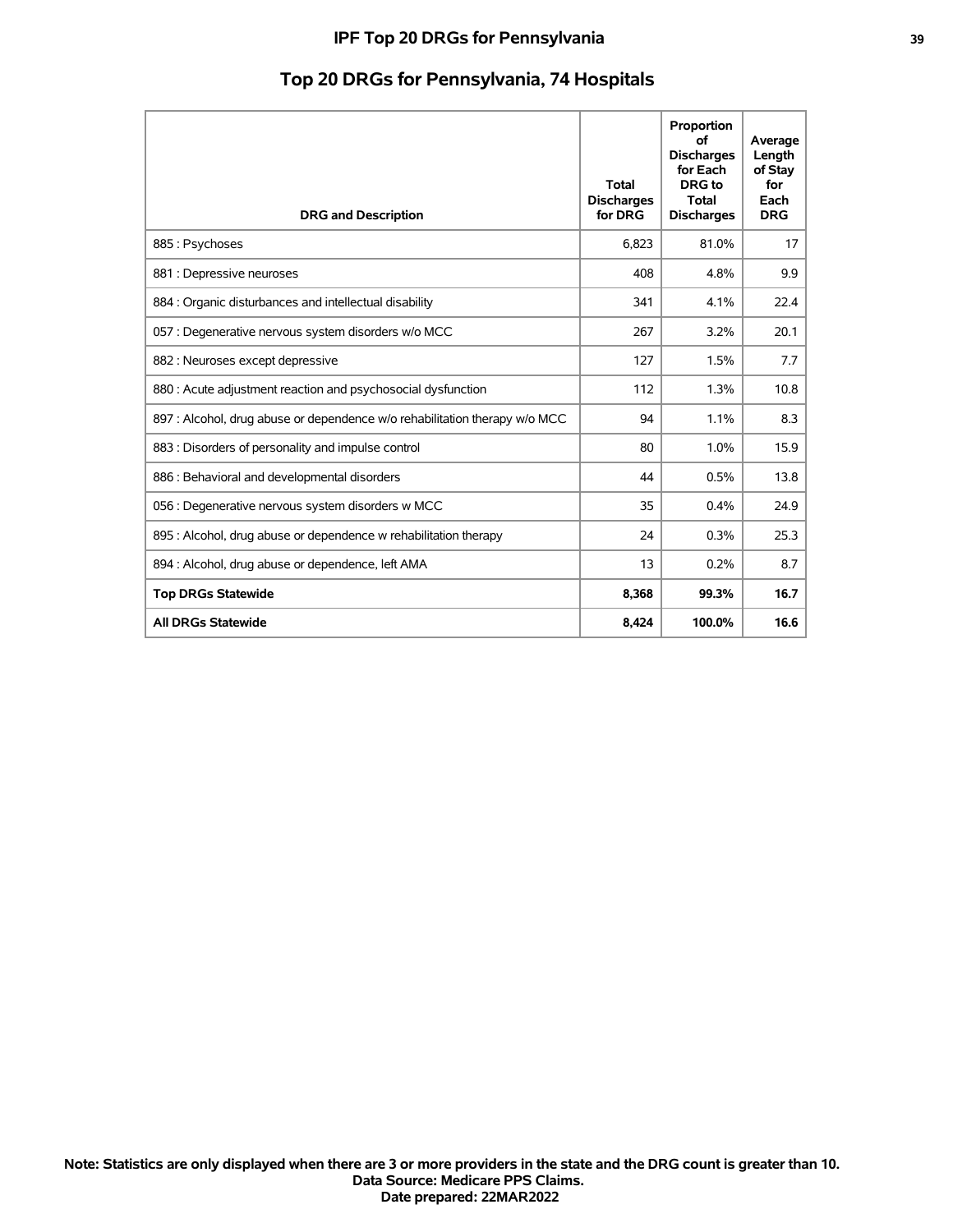## **IPF Top 20 DRGs for Puerto Rico 40**

# **Top 20 DRGs for Puerto Rico, 7 Hospitals**

| <b>DRG and Description</b>                                                 | Total<br><b>Discharges</b><br>for DRG | Proportion<br>οf<br><b>Discharges</b><br>for Each<br><b>DRG</b> to<br>Total<br><b>Discharges</b> | Average<br>Length<br>of Stay<br>for<br>Each<br><b>DRG</b> |
|----------------------------------------------------------------------------|---------------------------------------|--------------------------------------------------------------------------------------------------|-----------------------------------------------------------|
| 885 : Psychoses                                                            | 765                                   | 82.5%                                                                                            | 7.7                                                       |
| 897 : Alcohol, drug abuse or dependence w/o rehabilitation therapy w/o MCC | 143                                   | 15.4%                                                                                            | 6.8                                                       |
| <b>Top DRGs Statewide</b>                                                  | 908                                   | 98.0%                                                                                            | 7.6                                                       |
| All DRGs Statewide                                                         | 927                                   | 100.0%                                                                                           | 7.6                                                       |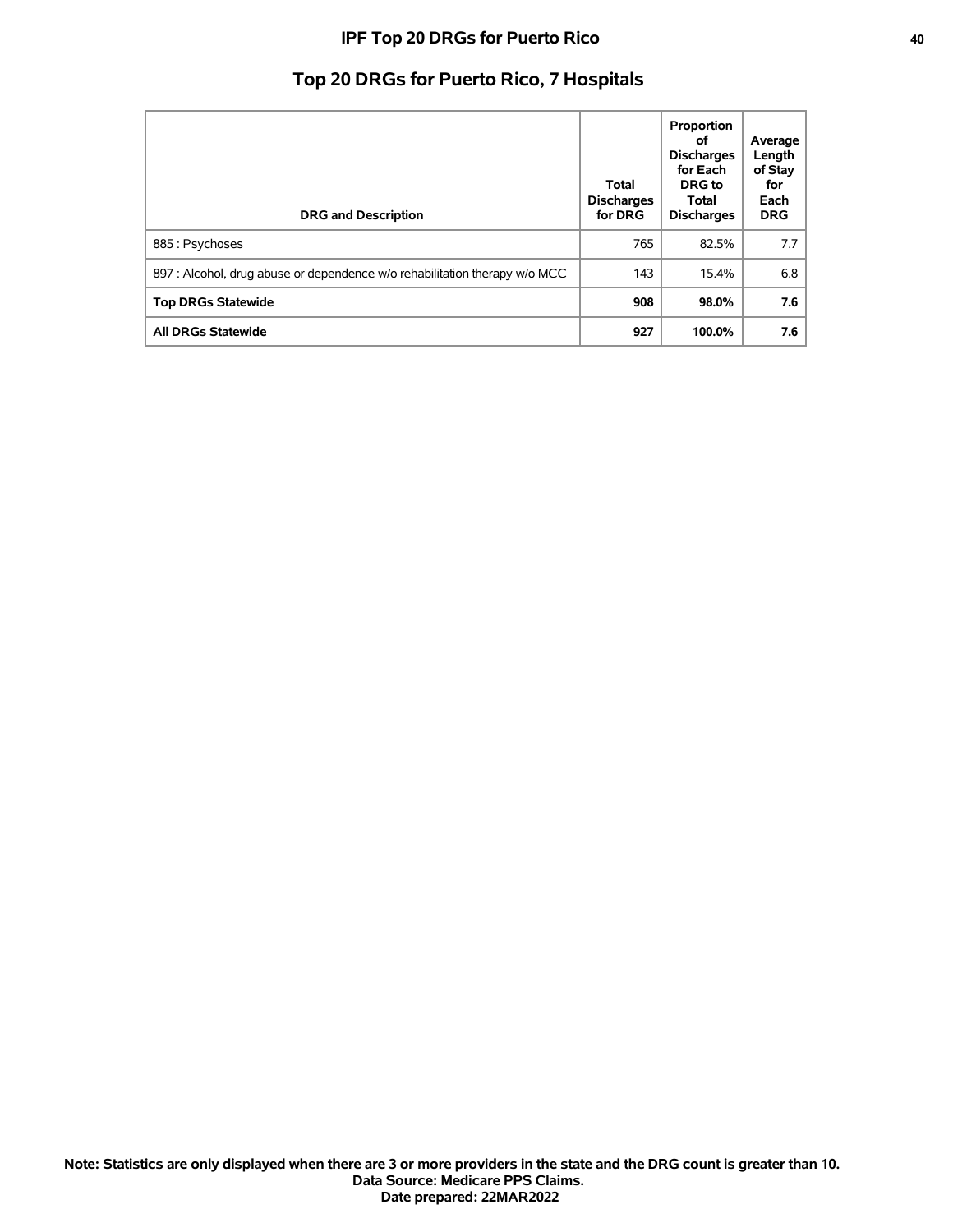## **IPF Top 20 DRGs for Rhode Island 41**

# **Top 20 DRGs for Rhode Island, 7 Hospitals**

| <b>DRG and Description</b>                                                 | <b>Total</b><br><b>Discharges</b><br>for DRG | Proportion<br>οf<br><b>Discharges</b><br>for Each<br><b>DRG</b> to<br>Total<br><b>Discharges</b> | Average<br>Length<br>of Stay<br>for<br>Each<br><b>DRG</b> |
|----------------------------------------------------------------------------|----------------------------------------------|--------------------------------------------------------------------------------------------------|-----------------------------------------------------------|
| 885: Psychoses                                                             | 882                                          | 60.3%                                                                                            | 11.1                                                      |
| 884 : Organic disturbances and intellectual disability                     | 168                                          | 11.5%                                                                                            | 19.1                                                      |
| 897 : Alcohol, drug abuse or dependence w/o rehabilitation therapy w/o MCC | 146                                          | 10.0%                                                                                            | 5.8                                                       |
| 057 : Degenerative nervous system disorders w/o MCC                        | 89                                           | 6.1%                                                                                             | 20.3                                                      |
| 881 : Depressive neuroses                                                  | 85                                           | 5.8%                                                                                             | 6.9                                                       |
| 882 : Neuroses except depressive                                           | 24                                           | 1.6%                                                                                             | 7.5                                                       |
| 880 : Acute adjustment reaction and psychosocial dysfunction               | 19                                           | 1.3%                                                                                             | 9.7                                                       |
| 883 : Disorders of personality and impulse control                         | 11                                           | 0.8%                                                                                             | 8.5                                                       |
| <b>Top DRGs Statewide</b>                                                  | 1,424                                        | 97.3%                                                                                            | 11.7                                                      |
| <b>All DRGs Statewide</b>                                                  | 1.463                                        | 100.0%                                                                                           | 11.8                                                      |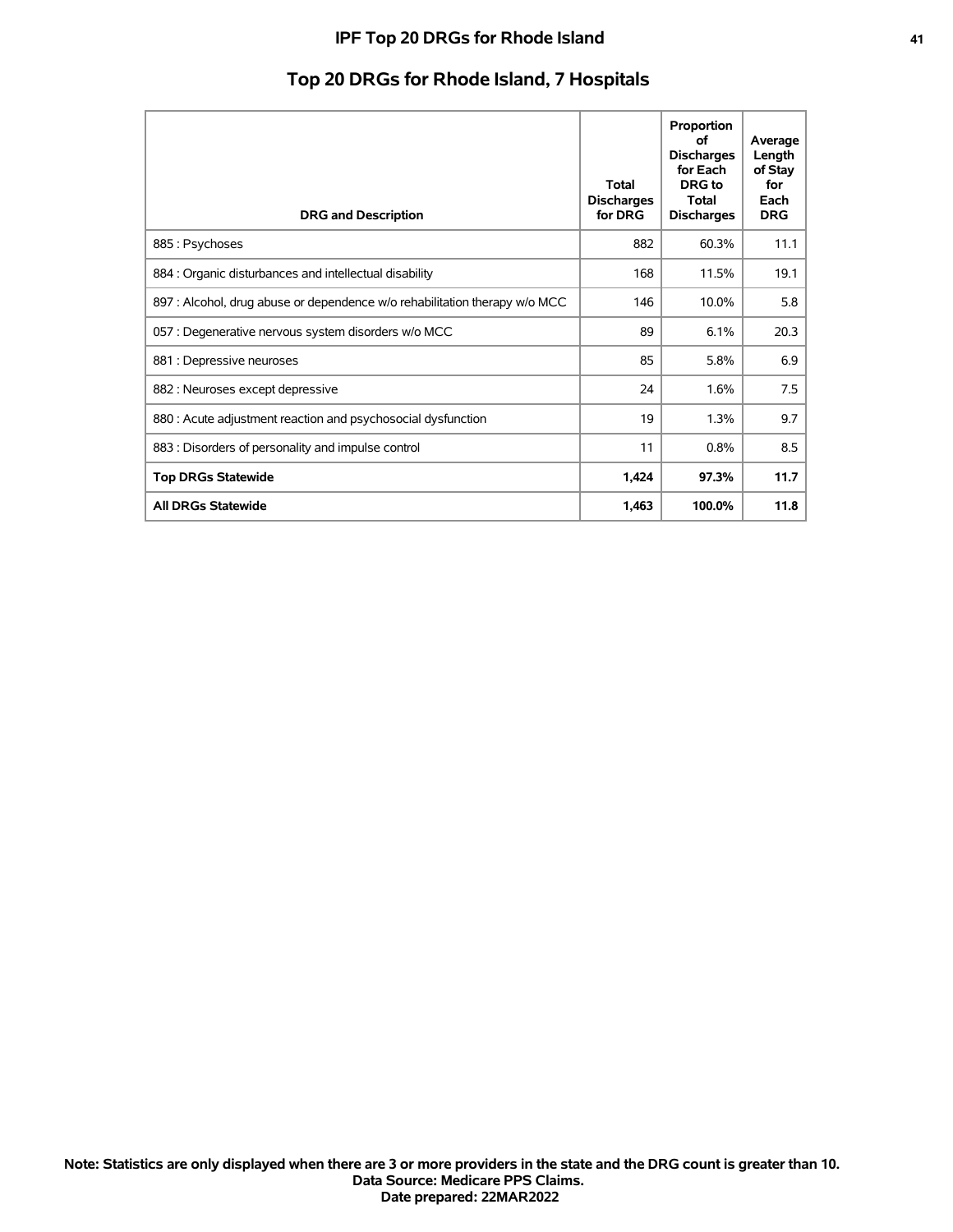## **IPF Top 20 DRGs for South Carolina 42**

| <b>DRG and Description</b>                                                 | <b>Total</b><br><b>Discharges</b><br>for DRG | Proportion<br>οf<br><b>Discharges</b><br>for Each<br>DRG to<br><b>Total</b><br><b>Discharges</b> | Average<br>Length<br>of Stay<br>for<br>Each<br><b>DRG</b> |
|----------------------------------------------------------------------------|----------------------------------------------|--------------------------------------------------------------------------------------------------|-----------------------------------------------------------|
| 885: Psychoses                                                             | 2.492                                        | 69.8%                                                                                            | 11.8                                                      |
| 897 : Alcohol, drug abuse or dependence w/o rehabilitation therapy w/o MCC | 298                                          | 8.3%                                                                                             | 8.8                                                       |
| 884 : Organic disturbances and intellectual disability                     | 278                                          | 7.8%                                                                                             | 15.7                                                      |
| 057 : Degenerative nervous system disorders w/o MCC                        | 150                                          | 4.2%                                                                                             | 13.3                                                      |
| 895 : Alcohol, drug abuse or dependence w rehabilitation therapy           | 121                                          | 3.4%                                                                                             | 14.7                                                      |
| 881 : Depressive neuroses                                                  | 61                                           | 1.7%                                                                                             | 7.1                                                       |
| 882 : Neuroses except depressive                                           | 36                                           | 1.0%                                                                                             | 11.9                                                      |
| 883 : Disorders of personality and impulse control                         | 25                                           | 0.7%                                                                                             | 6.8                                                       |
| 880 : Acute adjustment reaction and psychosocial dysfunction               | 23                                           | 0.6%                                                                                             | 7                                                         |
| 056 : Degenerative nervous system disorders w MCC                          | 21                                           | 0.6%                                                                                             | 17                                                        |
| 894 : Alcohol, drug abuse or dependence, left AMA                          | 21                                           | 0.6%                                                                                             | 5.1                                                       |
| <b>Top DRGs Statewide</b>                                                  | 3,526                                        | 98.7%                                                                                            | 11.8                                                      |
| All DRGs Statewide                                                         | 3.573                                        | 100.0%                                                                                           | 11.8                                                      |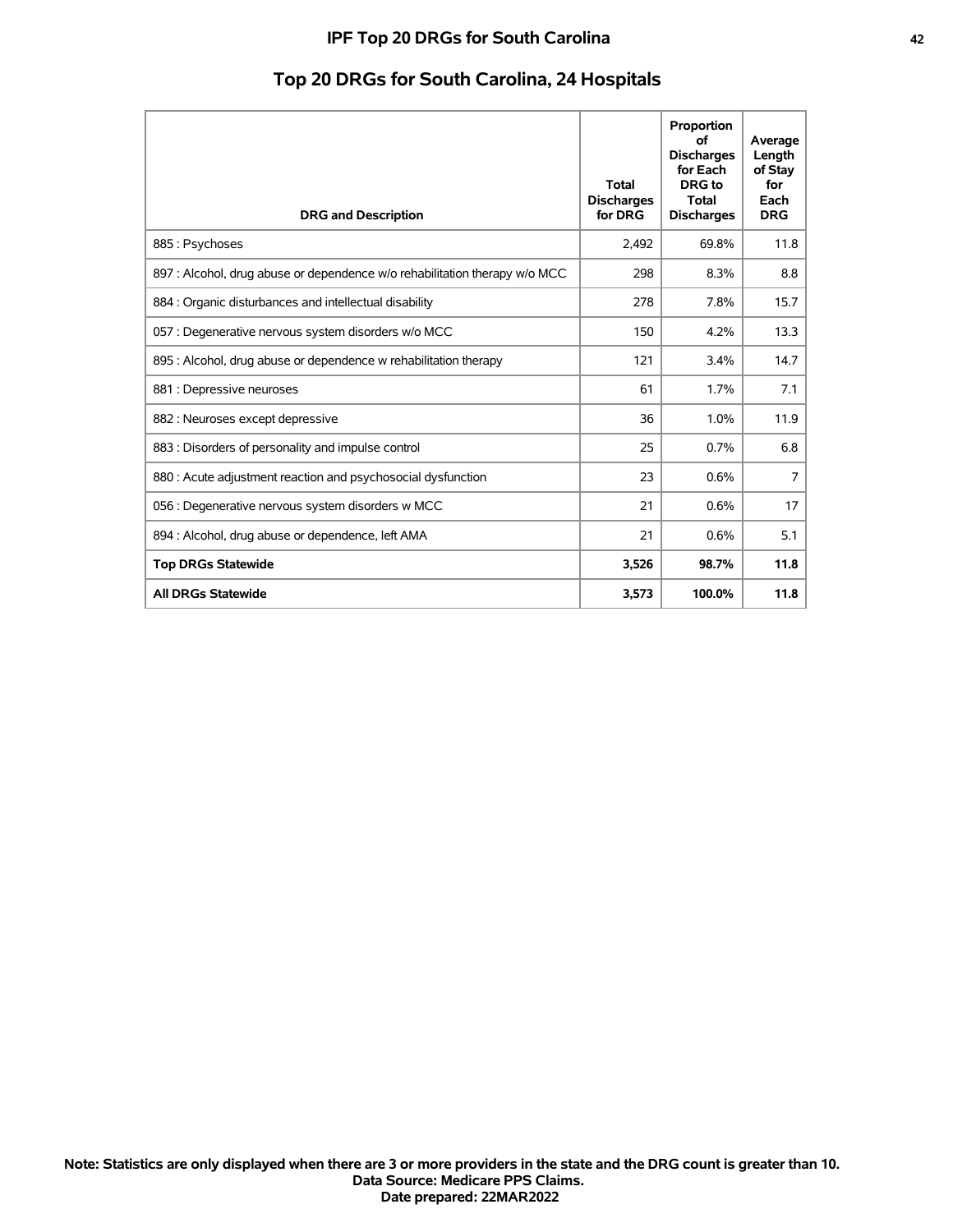## **IPF Top 20 DRGs for South Dakota 43**

# **Top 20 DRGs for South Dakota, 3 Hospitals**

| <b>DRG and Description</b>                                   | Total<br><b>Discharges</b><br>for DRG | Proportion<br>οf<br><b>Discharges</b><br>for Each<br>DRG to<br>Total<br><b>Discharges</b> | Average<br>Length<br>of Stay<br>for<br>Each<br><b>DRG</b> |
|--------------------------------------------------------------|---------------------------------------|-------------------------------------------------------------------------------------------|-----------------------------------------------------------|
| 885: Psychoses                                               | 234                                   | 57.9%                                                                                     | 12.8                                                      |
| 884 : Organic disturbances and intellectual disability       | 43                                    | 10.6%                                                                                     | 18.8                                                      |
| 057 : Degenerative nervous system disorders w/o MCC          | 40                                    | 9.9%                                                                                      | 31.2                                                      |
| 881 : Depressive neuroses                                    | 20                                    | 5.0%                                                                                      | 8.3                                                       |
| 880 : Acute adjustment reaction and psychosocial dysfunction | 14                                    | 3.5%                                                                                      | 11.5                                                      |
| 882 : Neuroses except depressive                             | 14                                    | 3.5%                                                                                      | 4.6                                                       |
| 948 : Signs and symptoms w/o MCC                             | 12                                    | 3.0%                                                                                      | 27.7                                                      |
| <b>Top DRGs Statewide</b>                                    | 377                                   | 93.3%                                                                                     | 15.3                                                      |
| <b>All DRGs Statewide</b>                                    | 404                                   | 100.0%                                                                                    | 15.1                                                      |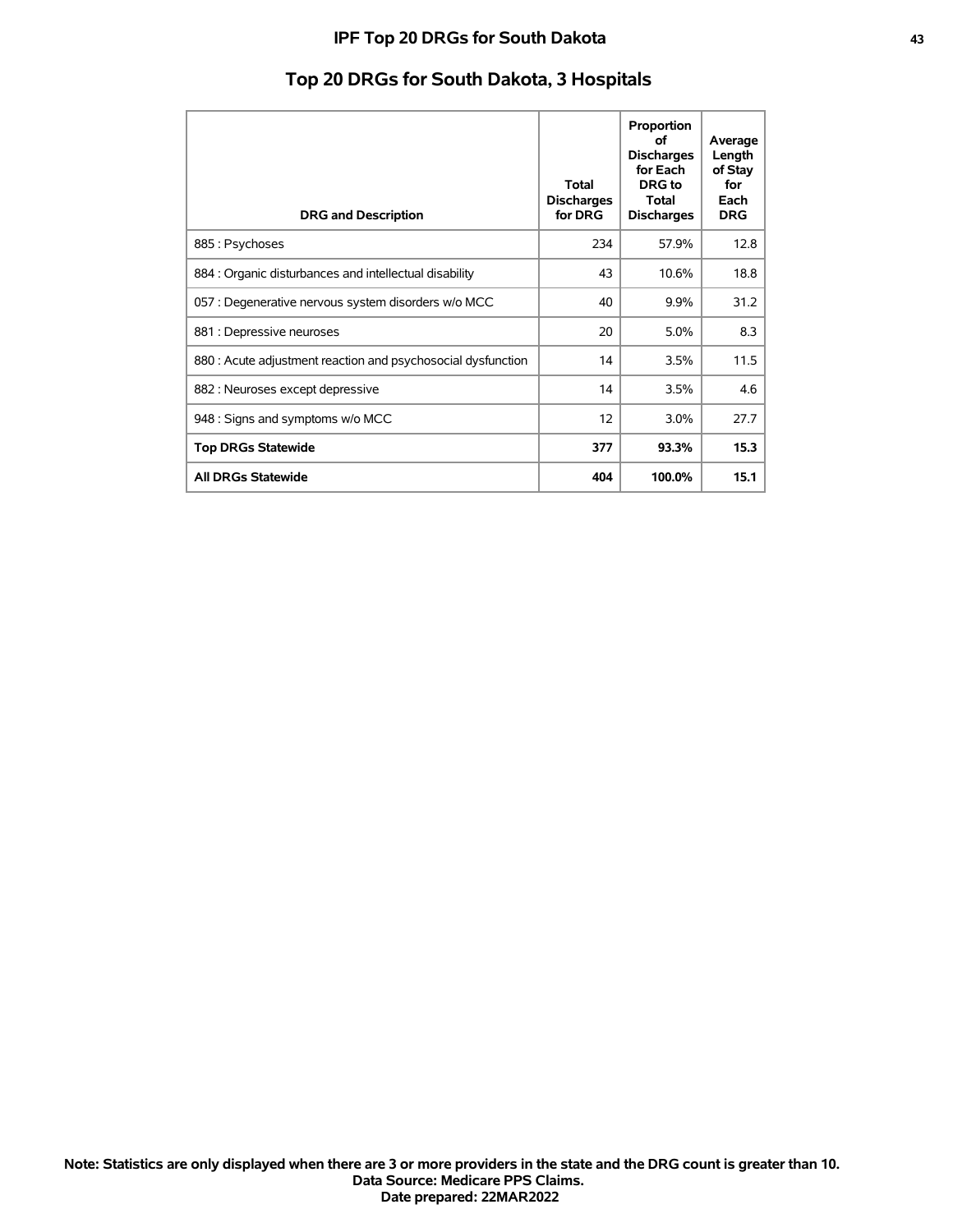## **IPF Top 20 DRGs for Tennessee 44**

# **Top 20 DRGs for Tennessee, 45 Hospitals**

| <b>DRG and Description</b>                                                 | <b>Total</b><br><b>Discharges</b><br>for DRG | Proportion<br>of<br><b>Discharges</b><br>for Each<br>DRG to<br><b>Total</b><br><b>Discharges</b> | Average<br>Length<br>of Stay<br>for<br>Each<br><b>DRG</b> |
|----------------------------------------------------------------------------|----------------------------------------------|--------------------------------------------------------------------------------------------------|-----------------------------------------------------------|
| 885: Psychoses                                                             | 4,485                                        | 62.5%                                                                                            | 12.7                                                      |
| 884 : Organic disturbances and intellectual disability                     | 1.343                                        | 18.7%                                                                                            | 16.1                                                      |
| 057 : Degenerative nervous system disorders w/o MCC                        | 648                                          | 9.0%                                                                                             | 16.4                                                      |
| 897 : Alcohol, drug abuse or dependence w/o rehabilitation therapy w/o MCC | 290                                          | 4.0%                                                                                             | 7.8                                                       |
| 056 : Degenerative nervous system disorders w MCC                          | 127                                          | 1.8%                                                                                             | 17.3                                                      |
| 881 : Depressive neuroses                                                  | 81                                           | 1.1%                                                                                             | 7.9                                                       |
| 895 : Alcohol, drug abuse or dependence w rehabilitation therapy           | 43                                           | 0.6%                                                                                             | 8.1                                                       |
| 880 : Acute adjustment reaction and psychosocial dysfunction               | 34                                           | 0.5%                                                                                             | 8.4                                                       |
| 883 : Disorders of personality and impulse control                         | 25                                           | 0.4%                                                                                             | 10.9                                                      |
| 882 : Neuroses except depressive                                           | 24                                           | 0.3%                                                                                             | 9.7                                                       |
| 894 : Alcohol, drug abuse or dependence, left AMA                          | 15                                           | 0.2%                                                                                             | 3.5                                                       |
| 071 : Nonspecific cerebrovascular disorders w CC                           | 13                                           | 0.2%                                                                                             | 13.5                                                      |
| <b>Top DRGs Statewide</b>                                                  | 7,128                                        | 99.3%                                                                                            | 13.4                                                      |
| <b>All DRGs Statewide</b>                                                  | 7,177                                        | 100.0%                                                                                           | 13.4                                                      |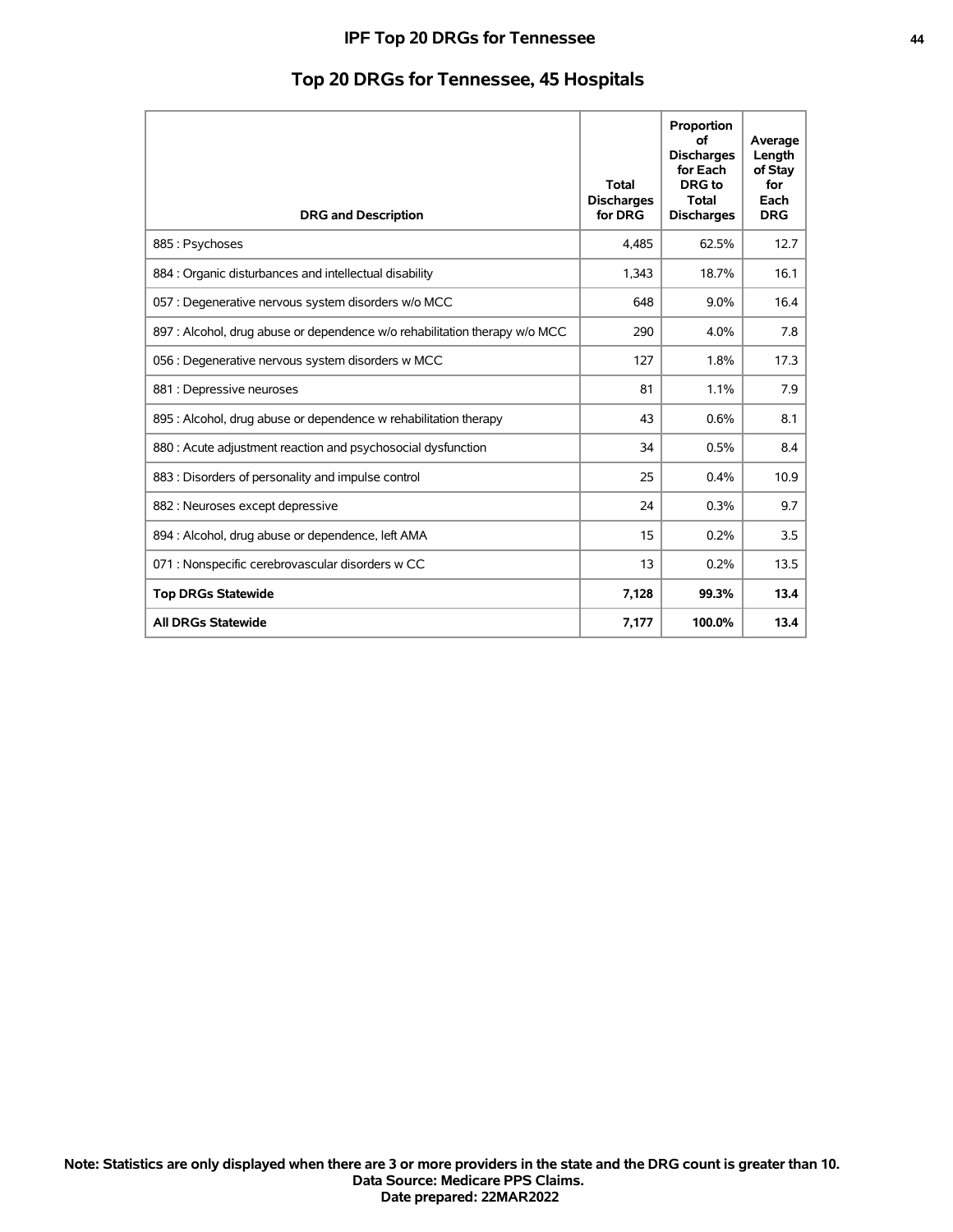|  |  |  |  |  |  | Top 20 DRGs for Texas, 95 Hospitals |
|--|--|--|--|--|--|-------------------------------------|
|--|--|--|--|--|--|-------------------------------------|

| <b>DRG and Description</b>                                                 | <b>Total</b><br><b>Discharges</b><br>for DRG | Proportion<br>of<br><b>Discharges</b><br>for Each<br><b>DRG</b> to<br><b>Total</b><br><b>Discharges</b> | Average<br>Length<br>of Stay<br>for<br>Each<br><b>DRG</b> |
|----------------------------------------------------------------------------|----------------------------------------------|---------------------------------------------------------------------------------------------------------|-----------------------------------------------------------|
| 885: Psychoses                                                             | 12,390                                       | 86.1%                                                                                                   | 12.3                                                      |
| 897 : Alcohol, drug abuse or dependence w/o rehabilitation therapy w/o MCC | 521                                          | 3.6%                                                                                                    | 9.2                                                       |
| 884 : Organic disturbances and intellectual disability                     | 458                                          | 3.2%                                                                                                    | 16.9                                                      |
| 057 : Degenerative nervous system disorders w/o MCC                        | 404                                          | 2.8%                                                                                                    | 16.7                                                      |
| 895 : Alcohol, drug abuse or dependence w rehabilitation therapy           | 220                                          | 1.5%                                                                                                    | 11.5                                                      |
| 881 : Depressive neuroses                                                  | 146                                          | 1.0%                                                                                                    | 9.6                                                       |
| 882 : Neuroses except depressive                                           | 59                                           | 0.4%                                                                                                    | 7.3                                                       |
| 880 : Acute adjustment reaction and psychosocial dysfunction               | 39                                           | 0.3%                                                                                                    | 10.8                                                      |
| 056 : Degenerative nervous system disorders w MCC                          | 32                                           | 0.2%                                                                                                    | 22.8                                                      |
| 894 : Alcohol, drug abuse or dependence, left AMA                          | 32                                           | 0.2%                                                                                                    | 4.8                                                       |
| 883 : Disorders of personality and impulse control                         | 25                                           | 0.2%                                                                                                    | 8.2                                                       |
| 896 : Alcohol, drug abuse or dependence w/o rehabilitation therapy w MCC   | 13                                           | 0.1%                                                                                                    | 9.5                                                       |
| <b>Top DRGs Statewide</b>                                                  | 14,339                                       | 99.6%                                                                                                   | 12.4                                                      |
| <b>All DRGs Statewide</b>                                                  | 14,396                                       | 100.0%                                                                                                  | 12.4                                                      |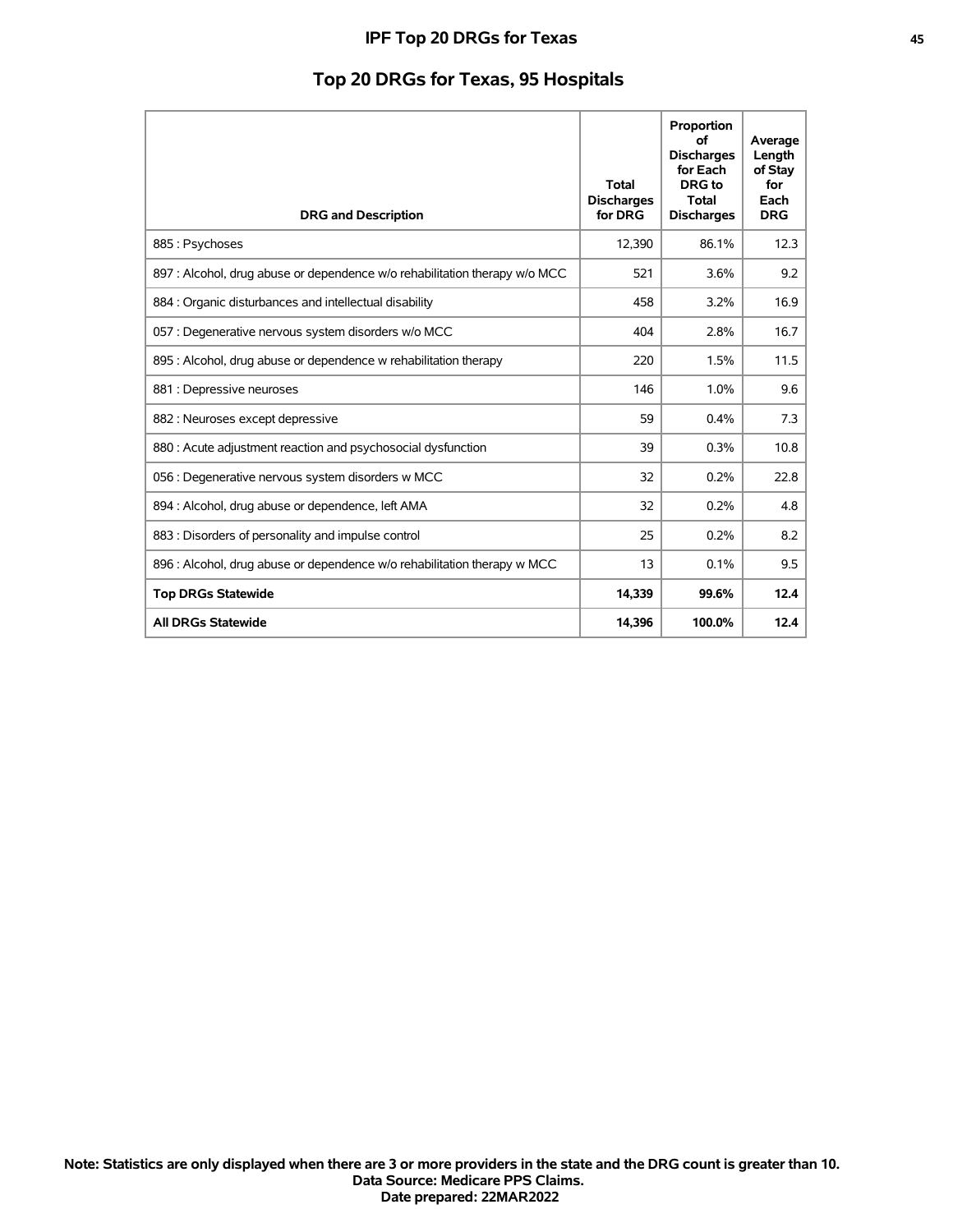## **IPF Top 20 DRGs for Utah 46**

# **Top 20 DRGs for Utah, 16 Hospitals**

| <b>DRG and Description</b>                                                 | <b>Total</b><br><b>Discharges</b><br>for DRG | Proportion<br>οf<br><b>Discharges</b><br>for Each<br>DRG to<br>Total<br><b>Discharges</b> | Average<br>Length<br>of Stay<br>for<br>Each<br><b>DRG</b> |
|----------------------------------------------------------------------------|----------------------------------------------|-------------------------------------------------------------------------------------------|-----------------------------------------------------------|
| 885: Psychoses                                                             | 1,159                                        | 75.0%                                                                                     | 11.7                                                      |
| 057 : Degenerative nervous system disorders w/o MCC                        | 92                                           | 6.0%                                                                                      | 17.4                                                      |
| 897 : Alcohol, drug abuse or dependence w/o rehabilitation therapy w/o MCC | 75                                           | 4.9%                                                                                      | 9.4                                                       |
| 895 : Alcohol, drug abuse or dependence w rehabilitation therapy           | 58                                           | 3.8%                                                                                      | 24                                                        |
| 884 : Organic disturbances and intellectual disability                     | 45                                           | 2.9%                                                                                      | 11.2                                                      |
| 881 : Depressive neuroses                                                  | 37                                           | 2.4%                                                                                      | 5.3                                                       |
| 880 : Acute adjustment reaction and psychosocial dysfunction               | 23                                           | 1.5%                                                                                      | 8.7                                                       |
| 056 : Degenerative nervous system disorders w MCC                          | 15                                           | 1.0%                                                                                      | 17.6                                                      |
| 882 : Neuroses except depressive                                           | 12                                           | 0.8%                                                                                      | 8.3                                                       |
| <b>Top DRGs Statewide</b>                                                  | 1,516                                        | 98.1%                                                                                     | 12.2                                                      |
| <b>All DRGs Statewide</b>                                                  | 1.545                                        | 100.0%                                                                                    | 12.2                                                      |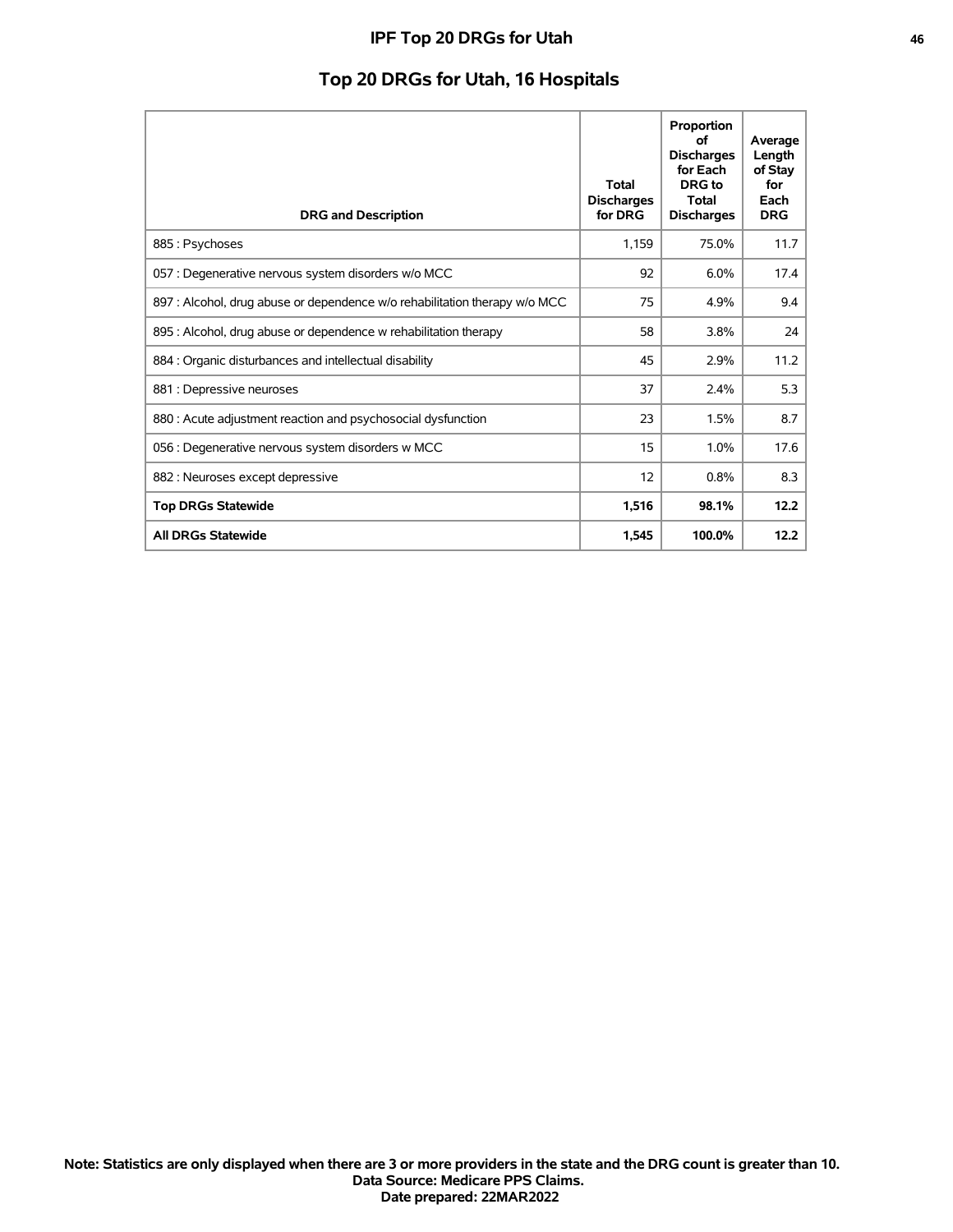| <b>DRG and Description</b>                                                 | <b>Total</b><br><b>Discharges</b><br>for DRG | Proportion<br>of<br><b>Discharges</b><br>for Each<br>DRG to<br><b>Total</b><br><b>Discharges</b> | Average<br>Length<br>of Stay<br>for<br>Each<br><b>DRG</b> |
|----------------------------------------------------------------------------|----------------------------------------------|--------------------------------------------------------------------------------------------------|-----------------------------------------------------------|
| 885: Psychoses                                                             | 3.416                                        | 76.5%                                                                                            | 13.2                                                      |
| 897 : Alcohol, drug abuse or dependence w/o rehabilitation therapy w/o MCC | 326                                          | 7.3%                                                                                             | 8.8                                                       |
| 895 : Alcohol, drug abuse or dependence w rehabilitation therapy           | 166                                          | 3.7%                                                                                             | 7.2                                                       |
| 881 : Depressive neuroses                                                  | 115                                          | 2.6%                                                                                             | 8                                                         |
| 884 : Organic disturbances and intellectual disability                     | 115                                          | 2.6%                                                                                             | 18.8                                                      |
| 882 : Neuroses except depressive                                           | 68                                           | 1.5%                                                                                             | 12.6                                                      |
| 057 : Degenerative nervous system disorders w/o MCC                        | 51                                           | 1.1%                                                                                             | 17.6                                                      |
| 894 : Alcohol, drug abuse or dependence, left AMA                          | 39                                           | 0.9%                                                                                             | 4.8                                                       |
| 880 : Acute adjustment reaction and psychosocial dysfunction               | 38                                           | 0.9%                                                                                             | 8.9                                                       |
| 883 : Disorders of personality and impulse control                         | 30                                           | 0.7%                                                                                             | 20.8                                                      |
| 918 : Poisoning and toxic effects of drugs w/o MCC                         | 19                                           | 0.4%                                                                                             | 5.6                                                       |
| 056 : Degenerative nervous system disorders w MCC                          | 14                                           | 0.3%                                                                                             | 31.3                                                      |
| 896 : Alcohol, drug abuse or dependence w/o rehabilitation therapy w MCC   | 12                                           | 0.3%                                                                                             | 14.5                                                      |
| <b>Top DRGs Statewide</b>                                                  | 4.409                                        | 98.8%                                                                                            | 12.7                                                      |
| <b>All DRGs Statewide</b>                                                  | 4.465                                        | 100.0%                                                                                           | 12.7                                                      |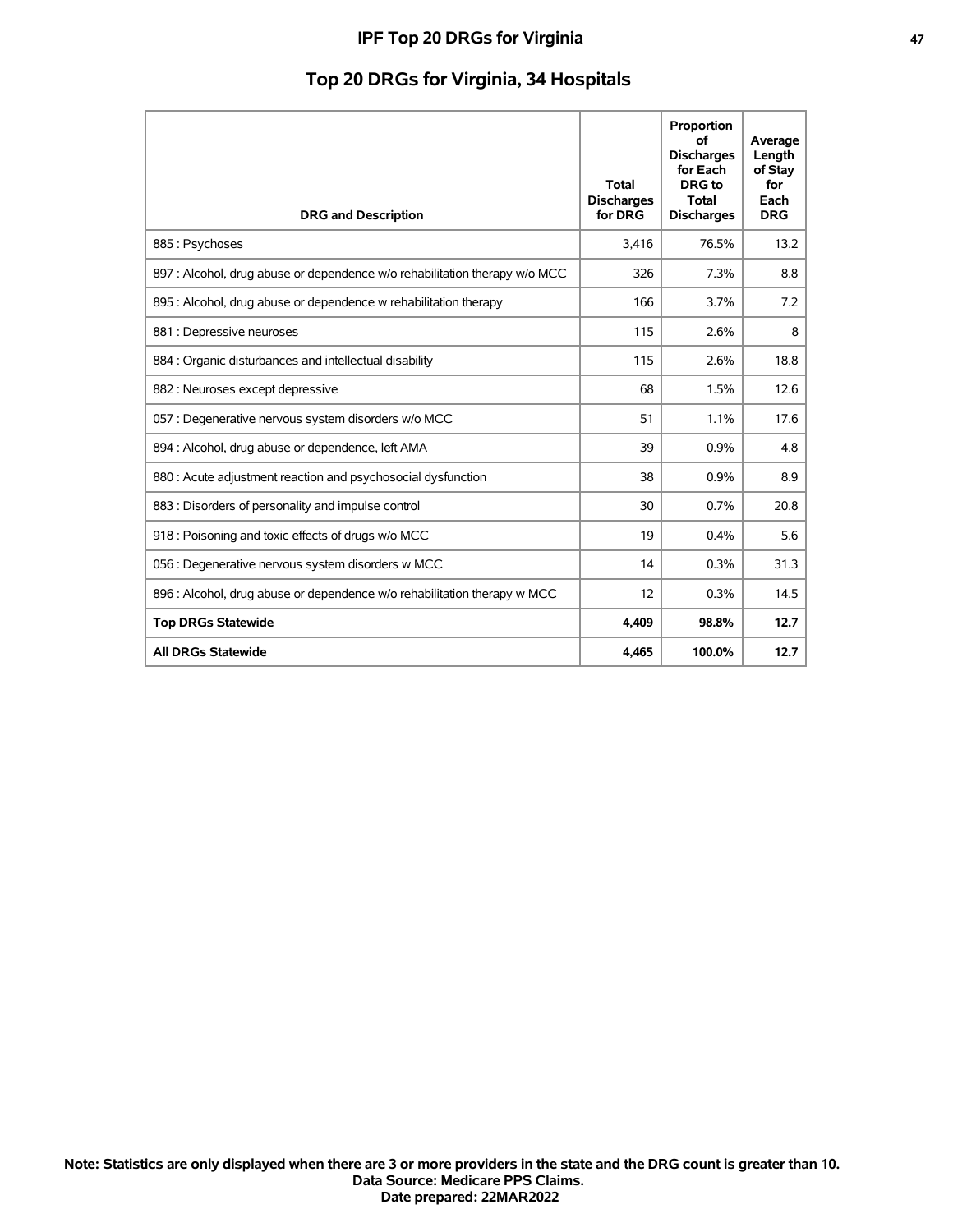# **Top 20 DRGs for Vermont, 3 Hospitals**

| DRG and<br><b>Description</b> | Total<br><b>Discharges</b><br>for DRG | Proportion<br>οf<br><b>Discharges</b><br>for Each<br><b>DRG</b> to<br><b>Total</b><br><b>Discharges</b> | Average<br>Length<br>of Stay<br>for<br>Each<br><b>DRG</b> |
|-------------------------------|---------------------------------------|---------------------------------------------------------------------------------------------------------|-----------------------------------------------------------|
| 885: Psychoses                | 208                                   | 90.0%                                                                                                   | 14.3                                                      |
| <b>Top DRGs Statewide</b>     | 208                                   | 90.0%                                                                                                   | 14.3                                                      |
| <b>All DRGs Statewide</b>     | 231                                   | 100.0%                                                                                                  | 13.9                                                      |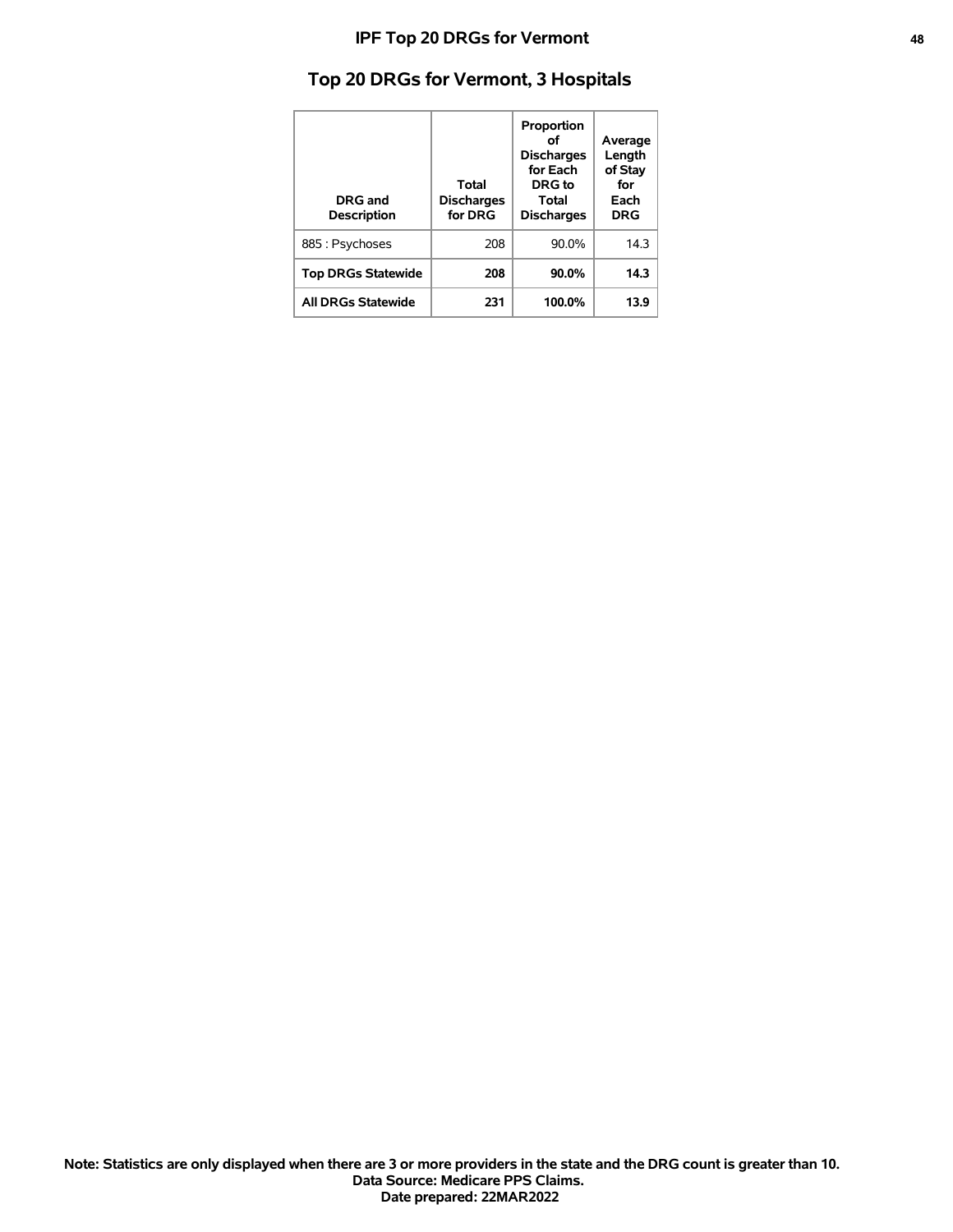## **IPF Top 20 DRGs for Washington 1999**

# **Top 20 DRGs for Washington, 19 Hospitals**

| <b>DRG and Description</b>                                                 | <b>Total</b><br><b>Discharges</b><br>for DRG | Proportion<br>of<br><b>Discharges</b><br>for Each<br>DRG to<br><b>Total</b><br><b>Discharges</b> | Average<br>Length<br>of Stay<br>for<br>Each<br><b>DRG</b> |
|----------------------------------------------------------------------------|----------------------------------------------|--------------------------------------------------------------------------------------------------|-----------------------------------------------------------|
| 885: Psychoses                                                             | 2,015                                        | 73.7%                                                                                            | 19                                                        |
| 897 : Alcohol, drug abuse or dependence w/o rehabilitation therapy w/o MCC | 206                                          | 7.5%                                                                                             | $12 \overline{ }$                                         |
| 895 : Alcohol, drug abuse or dependence w rehabilitation therapy           | 155                                          | 5.7%                                                                                             | 15.2                                                      |
| 894 : Alcohol, drug abuse or dependence, left AMA                          | 79                                           | 2.9%                                                                                             | 6.6                                                       |
| 881 : Depressive neuroses                                                  | 67                                           | 2.5%                                                                                             | 13.5                                                      |
| 057 : Degenerative nervous system disorders w/o MCC                        | 63                                           | 2.3%                                                                                             | 40                                                        |
| 884 : Organic disturbances and intellectual disability                     | 56                                           | 2.1%                                                                                             | 34.8                                                      |
| 882 : Neuroses except depressive                                           | 23                                           | 0.8%                                                                                             | 11                                                        |
| 056 : Degenerative nervous system disorders w MCC                          | 16                                           | 0.6%                                                                                             | 55.8                                                      |
| 880 : Acute adjustment reaction and psychosocial dysfunction               | 12                                           | 0.4%                                                                                             | 15.4                                                      |
| 883 : Disorders of personality and impulse control                         | 12                                           | 0.4%                                                                                             | 33.6                                                      |
| 896 : Alcohol, drug abuse or dependence w/o rehabilitation therapy w MCC   | 11                                           | 0.4%                                                                                             | 15.3                                                      |
| <b>Top DRGs Statewide</b>                                                  | 2,715                                        | 99.2%                                                                                            | 18.8                                                      |
| <b>All DRGs Statewide</b>                                                  | 2,736                                        | 100.0%                                                                                           | 18.9                                                      |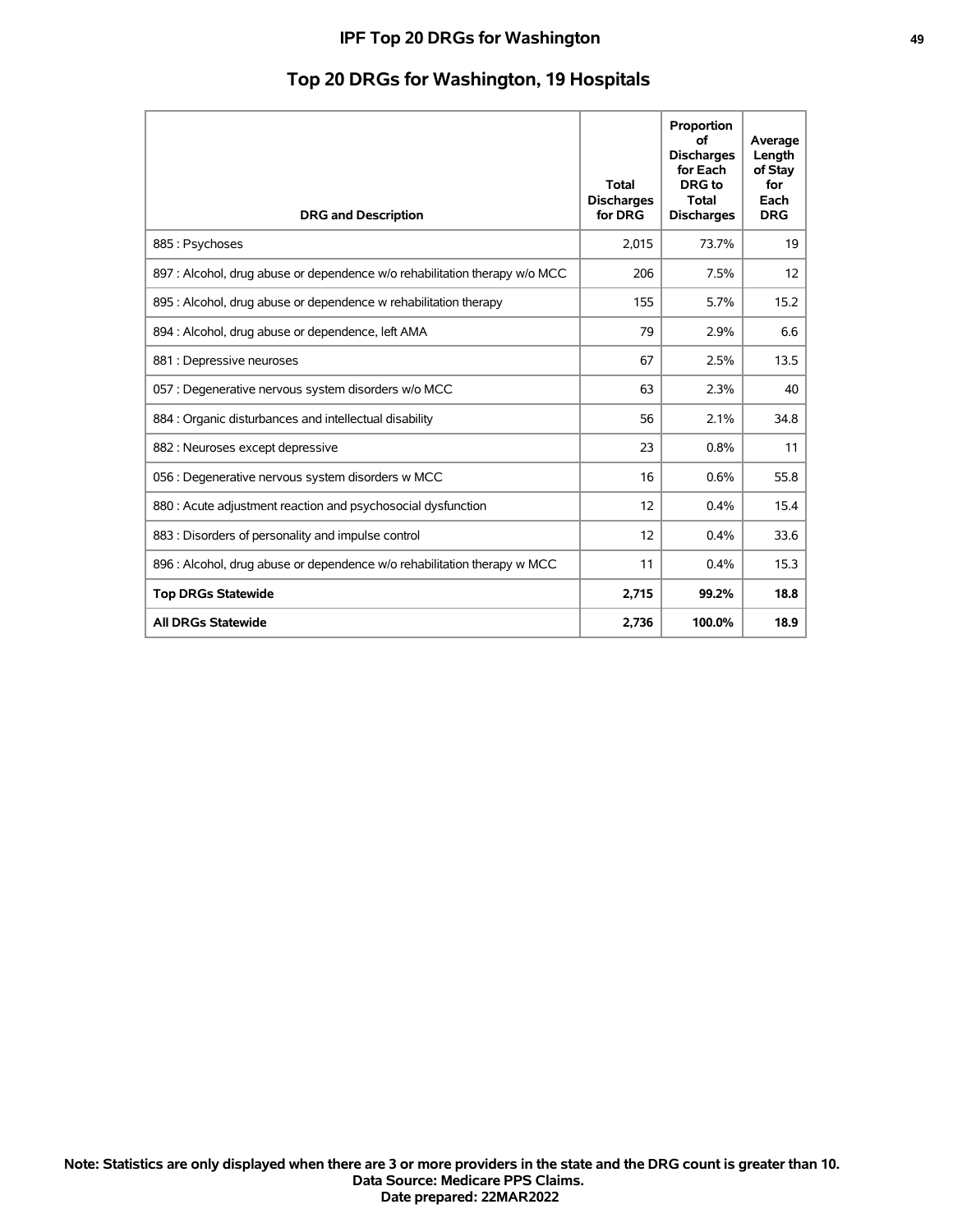# **Top 20 DRGs for Wisconsin, 24 Hospitals**

| <b>DRG and Description</b>                                                 | <b>Total</b><br><b>Discharges</b><br>for DRG | Proportion<br>of<br><b>Discharges</b><br>for Each<br><b>DRG</b> to<br><b>Total</b><br><b>Discharges</b> | Average<br>Length<br>of Stay<br>for<br>Each<br><b>DRG</b> |
|----------------------------------------------------------------------------|----------------------------------------------|---------------------------------------------------------------------------------------------------------|-----------------------------------------------------------|
| 885: Psychoses                                                             | 1.999                                        | 68.7%                                                                                                   | 10.9                                                      |
| 897 : Alcohol, drug abuse or dependence w/o rehabilitation therapy w/o MCC | 244                                          | 8.4%                                                                                                    | 5.5                                                       |
| 881 : Depressive neuroses                                                  | 140                                          | 4.8%                                                                                                    | 8.1                                                       |
| 057 : Degenerative nervous system disorders w/o MCC                        | 105                                          | 3.6%                                                                                                    | 21                                                        |
| 882 : Neuroses except depressive                                           | 92                                           | 3.2%                                                                                                    | 6.2                                                       |
| 884 : Organic disturbances and intellectual disability                     | 91                                           | 3.1%                                                                                                    | 16.2                                                      |
| 883 : Disorders of personality and impulse control                         | 74                                           | 2.5%                                                                                                    | 10.2                                                      |
| 880 : Acute adjustment reaction and psychosocial dysfunction               | 52                                           | 1.8%                                                                                                    | 7.2                                                       |
| 894 : Alcohol, drug abuse or dependence, left AMA                          | 25                                           | 0.9%                                                                                                    | 2.7                                                       |
| 887 : Other mental disorder diagnoses                                      | 15                                           | 0.5%                                                                                                    | 24                                                        |
| 886 : Behavioral and developmental disorders                               | 12                                           | 0.4%                                                                                                    | 9                                                         |
| 895 : Alcohol, drug abuse or dependence w rehabilitation therapy           | 12                                           | 0.4%                                                                                                    | 5                                                         |
| 948 : Signs and symptoms w/o MCC                                           | 11                                           | 0.4%                                                                                                    | 15.5                                                      |
| <b>Top DRGs Statewide</b>                                                  | 2,872                                        | 98.7%                                                                                                   | 10.6                                                      |
| <b>All DRGs Statewide</b>                                                  | 2,910                                        | 100.0%                                                                                                  | 10.6                                                      |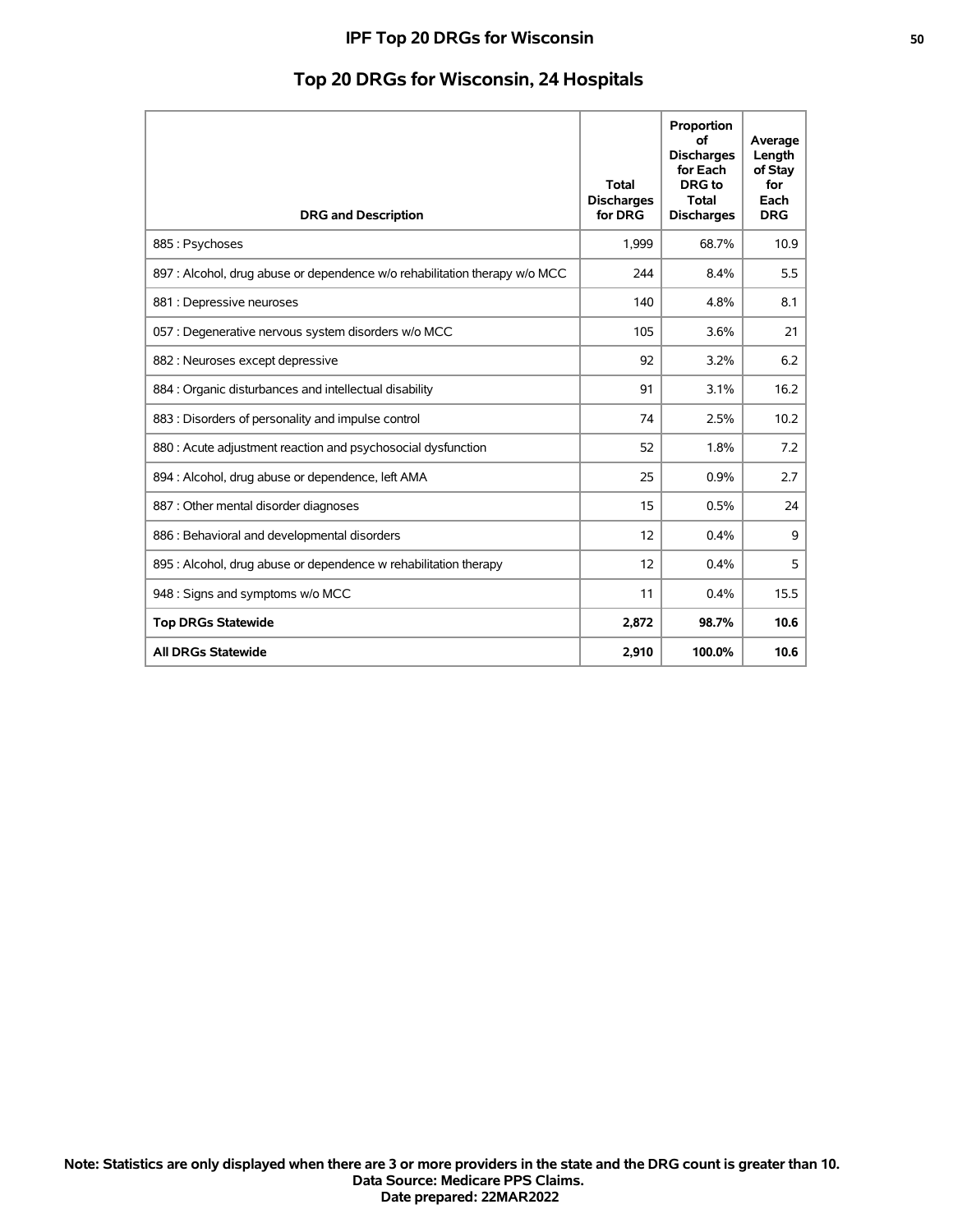## **IPF Top 20 DRGs for West Virginia 51**

| <b>DRG and Description</b>                                                 | <b>Total</b><br><b>Discharges</b><br>for DRG | Proportion<br>οf<br><b>Discharges</b><br>for Each<br><b>DRG</b> to<br><b>Total</b><br><b>Discharges</b> | Average<br>Length<br>of Stay<br>for<br>Each<br><b>DRG</b> |
|----------------------------------------------------------------------------|----------------------------------------------|---------------------------------------------------------------------------------------------------------|-----------------------------------------------------------|
| 885: Psychoses                                                             | 935                                          | 66.6%                                                                                                   | 12.8                                                      |
| 884 : Organic disturbances and intellectual disability                     | 193                                          | 13.8%                                                                                                   | 18.6                                                      |
| 897 : Alcohol, drug abuse or dependence w/o rehabilitation therapy w/o MCC | 84                                           | 6.0%                                                                                                    | 9                                                         |
| 881 : Depressive neuroses                                                  | 55                                           | 3.9%                                                                                                    | 12.2                                                      |
| 057 : Degenerative nervous system disorders w/o MCC                        | 54                                           | 3.9%                                                                                                    | 16.4                                                      |
| 880 : Acute adjustment reaction and psychosocial dysfunction               | 26                                           | 1.9%                                                                                                    | 12.5                                                      |
| 882 : Neuroses except depressive                                           | 16                                           | 1.1%                                                                                                    | 5.6                                                       |
| <b>Top DRGs Statewide</b>                                                  | 1,363                                        | 97.2%                                                                                                   | 13.4                                                      |
| <b>All DRGs Statewide</b>                                                  | 1,403                                        | 100.0%                                                                                                  | 13.4                                                      |